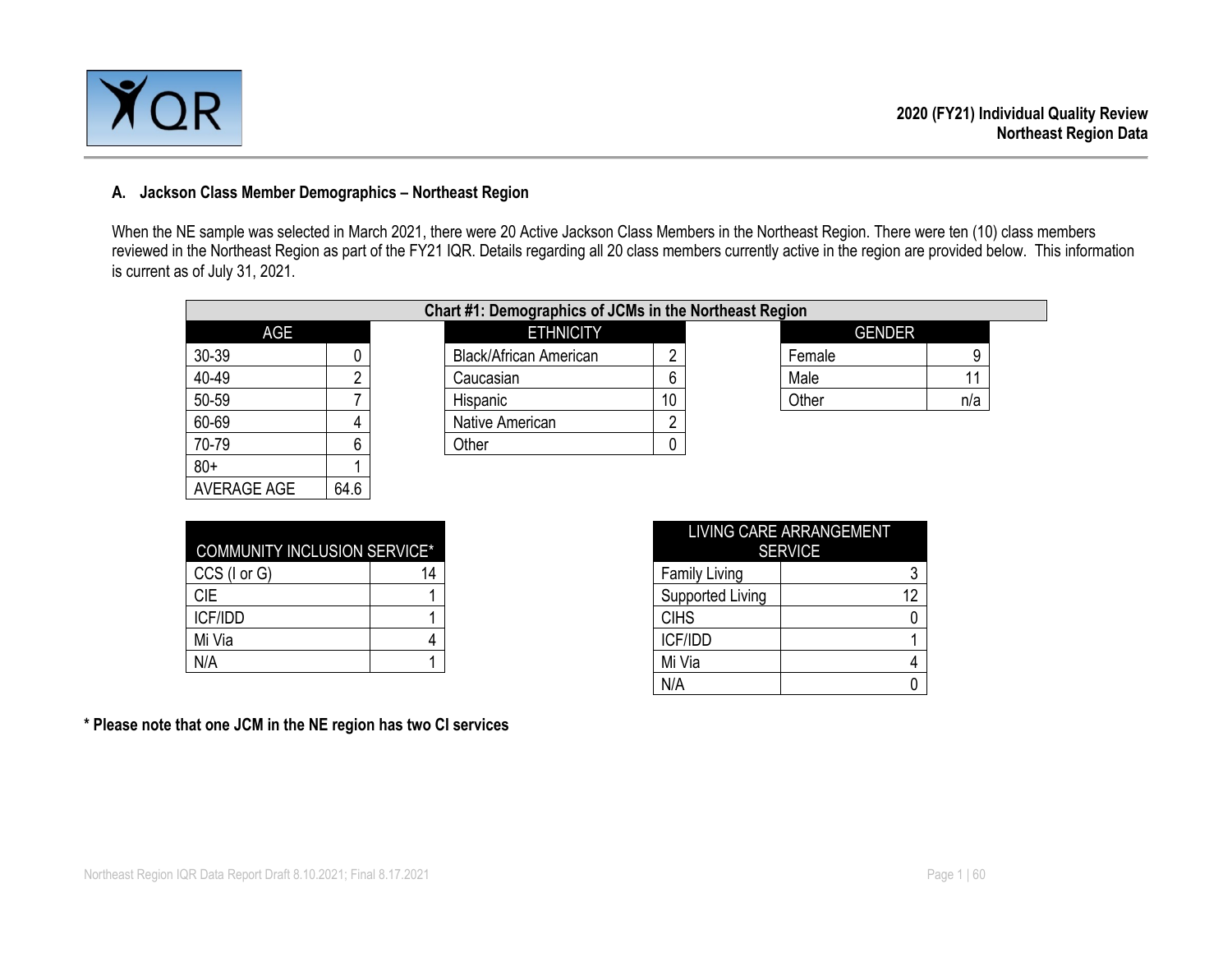#### **Chart #2: Agencies and the Number of Jackson Class Members They Serve in the Northeast Region**

| Case<br>Management/Consultant | <b>DDSD NERO/</b><br>El Mirador<br>$(1$ ICF) | <b>Unidas Case</b><br>Management (4)              | <b>Visions Case</b><br>Management<br>$(11$ DDW<br>2 Mi Via) | Self-Directed<br>Choices<br>$(1$ Mi Via) | Los Amigos<br>$(1$ Mi Via)         |                    |                              |                                      |                          |
|-------------------------------|----------------------------------------------|---------------------------------------------------|-------------------------------------------------------------|------------------------------------------|------------------------------------|--------------------|------------------------------|--------------------------------------|--------------------------|
| <b>Residential</b><br>(2 N/A) | Benchmark (4)                                | Citizens for<br>Developmental<br>Disabilities (2) | Community<br>Options (3)                                    | Easter Seals<br>El Mirador<br>(1 ICF)    | Ensuenos y<br>Los Angelitos<br>(2) | $R-Way(1)$         | Santa<br>Lucia (1)           | <b>NNMQC</b><br>1 DDW)<br>(2 Mi Via) | Family<br>Options<br>(1) |
| <b>CCS</b><br>(2 N/A)         | Benchmark (4)                                | Citizens for<br>Developmental<br>Disabilities (3) | Community<br>Options (3)                                    | Easter Seals<br>El Mirador<br>(1~ICF)    | Ensuenos y<br>Los Angelitos<br>(2) | Santa Lucia<br>(0) | <b>NNMQC</b><br>$(2$ Mi Via) | Family<br>Options (1)                | Mi Via<br>(2)            |

#### **B. Most Frequently Identified Findings by Category**

.

For the 10 people in the review, there were a total of 158 numbered Standard Findings. The table below shows into what categories those findings fall.

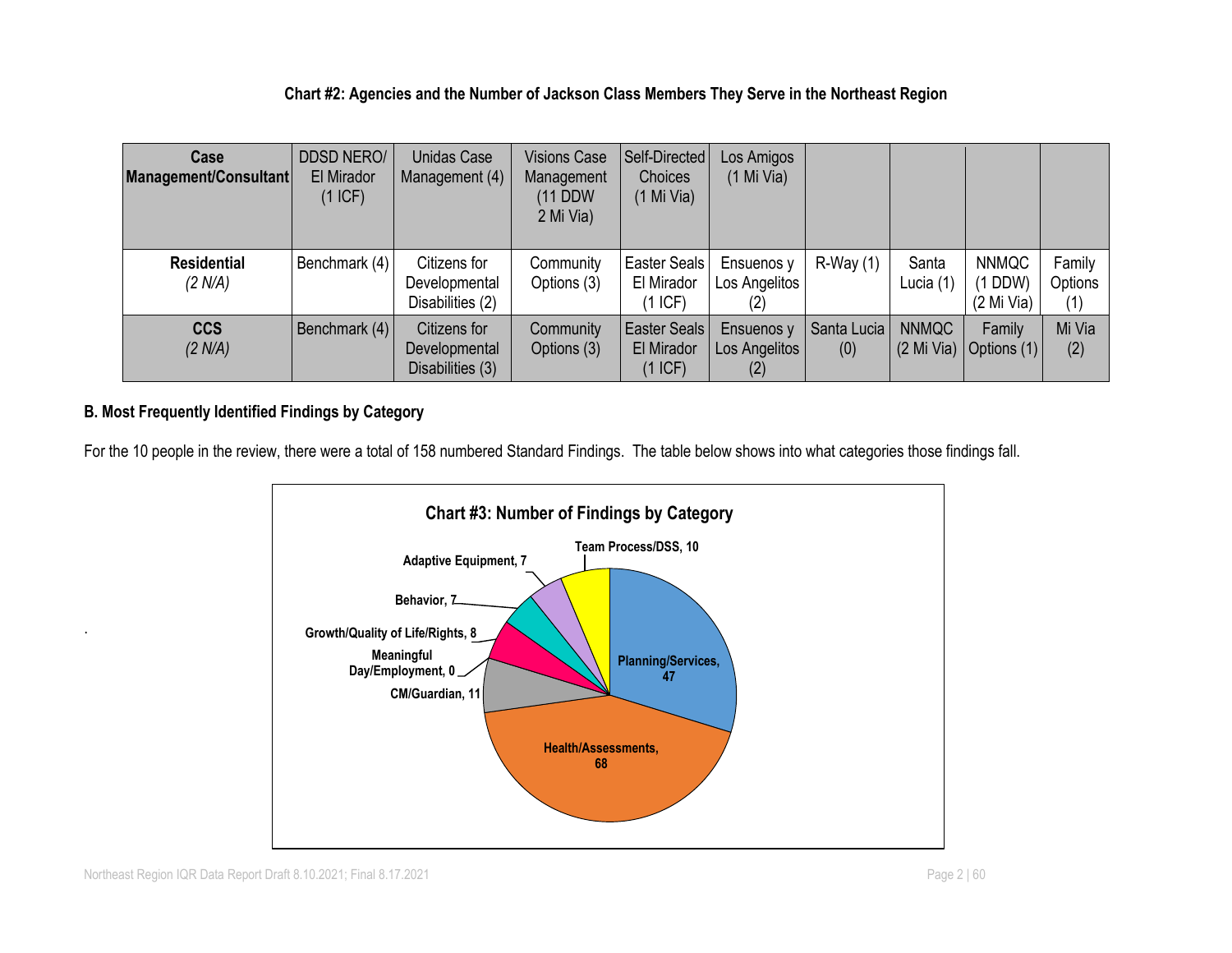#### **C. Most Frequently Repeated Findings by Category**

IQR Findings include the identification of good and exemplary as well as deficient practice. Findings are developed by the Surveyor, reviewed by a Case Judge, the DDSD Regional Office, State DDSD and DHI Management Staff before they become final. The expectation is that the identified issue will be resolved not only for the individual but, if applicable, for everyone in that agency to whom the finding is relevant and resolved in a way that is sustainable so that the identified issue remains "fixed". Of the 158 Numbered Standard Findings in the Northeast Review, there were 66 (42%) identified as "repeat findings". Repeat findings are those which have been identified by the IQR during previous reviews (within the last ten years). The category where 'repeat findings' are most frequently identified is in the area of Health/Assessments (30 repeat findings - 49% of the Repeats) followed by Planning/ISP and Services (22 repeat findings - 14% of the Repeats). The charts below summarize, by agency, the number of repeat findings which were identified by topic area.

|                    | <b>Chart #4: Repeat Findings by Area and Residential Provider</b> |                    |                                      |                          |                  |                                                                    |               |                                       |                               |              |  |  |  |  |
|--------------------|-------------------------------------------------------------------|--------------------|--------------------------------------|--------------------------|------------------|--------------------------------------------------------------------|---------------|---------------------------------------|-------------------------------|--------------|--|--|--|--|
| <b>AREA</b>        | <b>ADEQUACY</b><br>0F<br><b>PLANNING</b>                          | <b>ASSESSMENTS</b> | <b>BEHAVIORAL</b><br><b>SUPPORTS</b> | <b>CM &amp; GUARDIAN</b> | <b>EQUIPMENT</b> | <b>GROWTH</b><br><b>QUALITY OF</b><br>LIFE.<br><b>RIGHTS/OTHER</b> | <b>HEALTH</b> | <b>SUPPORTED</b><br><b>EMPLOYMENT</b> | <b>TEAM</b><br><b>PROCESS</b> | <b>TOTAL</b> |  |  |  |  |
| <b>PROVIDER</b>    |                                                                   |                    |                                      |                          |                  |                                                                    |               |                                       |                               |              |  |  |  |  |
| Benchmark (2)      | 6                                                                 | っ                  |                                      |                          |                  |                                                                    |               |                                       | 0                             | 20           |  |  |  |  |
| CDD(1)             |                                                                   |                    |                                      |                          | $\mathbf{0}$     |                                                                    |               |                                       | $\mathbf{0}$                  | 5            |  |  |  |  |
| ComOp(2)           | 5                                                                 | 3                  | C.                                   |                          |                  |                                                                    |               |                                       | $\mathcal{P}$                 | 22           |  |  |  |  |
| EnSuenos (1)       | 3                                                                 |                    |                                      |                          |                  |                                                                    | $\sim$        |                                       |                               | 8            |  |  |  |  |
| Mi Via (2)         | 0                                                                 | 0                  | 0                                    |                          |                  |                                                                    |               |                                       | $\mathbf{0}$                  | 0            |  |  |  |  |
| NNMQC(1)           | ົ                                                                 | 0                  |                                      |                          |                  |                                                                    | $\sim$        |                                       | $\mathbf{0}$                  | 5            |  |  |  |  |
| Family Options (1) | $\overline{2}$                                                    | 0                  |                                      |                          |                  | 0                                                                  | っ<br>- 3      |                                       | $\mathbf{0}$                  | 6            |  |  |  |  |
| <b>TOTAL</b>       | 22                                                                |                    | 3                                    |                          |                  |                                                                    | 23            |                                       | 3                             | 66           |  |  |  |  |

|                                     | Chart #5: Repeat Findings by Area and Case Management Agency |                    |                                      |                          |                  |                                                                          |               |                                       |                               |              |  |  |  |  |
|-------------------------------------|--------------------------------------------------------------|--------------------|--------------------------------------|--------------------------|------------------|--------------------------------------------------------------------------|---------------|---------------------------------------|-------------------------------|--------------|--|--|--|--|
| <b>AREA</b>                         | <b>ADEQUACY</b><br><b>OF PLANNING</b>                        | <b>ASSESSMENTS</b> | <b>BEHAVIORAL</b><br><b>SUPPORTS</b> | <b>CM &amp; GUARDIAN</b> | <b>EQUIPMENT</b> | <b>GROWTH</b><br><b>QUALITY OF</b><br><b>LIFE</b><br><b>RIGHTS/OTHER</b> | <b>HEALTH</b> | <b>SUPPORTED</b><br><b>EMPLOYMENT</b> | <b>TEAM</b><br><b>PROCESS</b> | <b>TOTAL</b> |  |  |  |  |
| <b>PROVIDER</b>                     |                                                              |                    |                                      |                          |                  |                                                                          |               |                                       |                               |              |  |  |  |  |
| A Step Above (1)                    |                                                              |                    |                                      |                          |                  |                                                                          |               | 0                                     |                               | 10           |  |  |  |  |
| <b>SDC</b><br>(Mi Via - 1)          |                                                              |                    |                                      |                          |                  |                                                                          | 0             | 0                                     |                               | 0            |  |  |  |  |
| Unidas (1)                          |                                                              |                    | 0                                    |                          |                  |                                                                          | 3             | $\Omega$                              |                               | 6            |  |  |  |  |
| <b>Visions</b><br>(6 DDW, 1 Mi Via) | 18                                                           | 6                  |                                      |                          | 0                |                                                                          | 17            | 0                                     |                               | 50           |  |  |  |  |
| <b>TOTAL</b>                        | 22                                                           |                    |                                      |                          |                  |                                                                          | 23            | 0                                     |                               | 66           |  |  |  |  |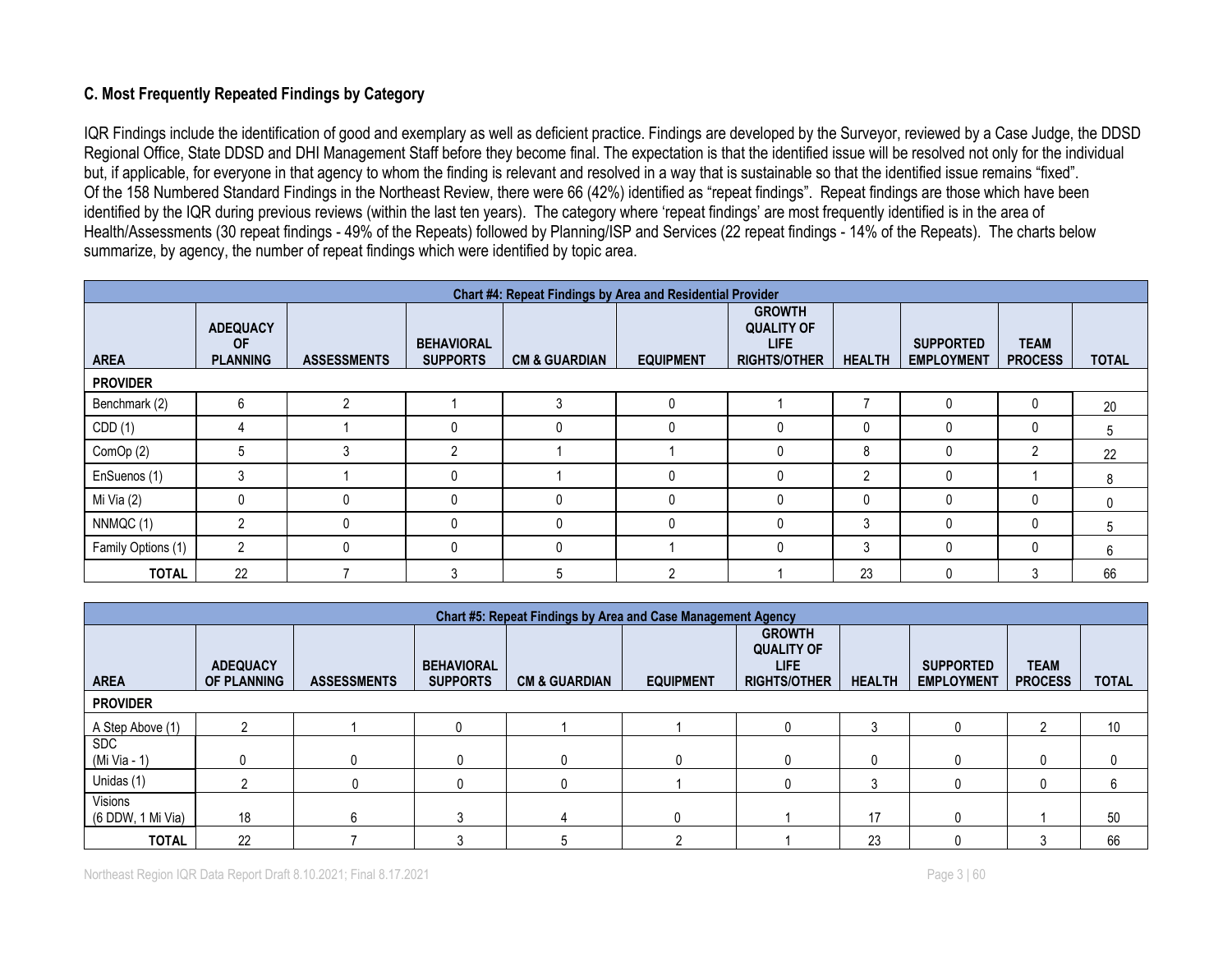#### **D. Immediate and Special Findings**

There were 10 Class Members reviewed in the FY21 Northeast Region. Six (6) individuals (60% of the sample) were found to have immediate and/or special findings. One (1) individual (10% of the sample) was found to have an Immediate Finding. Six (6) individuals were found to need special attention. Details of the issues of these findings are identified in the table below

Class Members identified as **"***needing immediate attention***"** are persons for whom urgent health, safety, environment and/or abuse/neglect/exploitation issues were identified which the team is not successfully and actively in the process of addressing in a timely fashion.

Class Members identified as **"***needing special attention***"** are individuals for whom issues have been identified that, if not addressed, are likely to become an urgent health and safety concern.

There was one Immediate Finding and nine Special Findings. It is worth noting that Community Options and A Step Above both had 4 findings with one person in the sample.

#### **Chart #6a: Immediate/Special Findings in the Northeast Region by Agency/Provider**

|                                    | # Immediate Findings | # Special Findings | <b>Total both Categories</b> |
|------------------------------------|----------------------|--------------------|------------------------------|
| <b>Residential Provider</b>        |                      |                    |                              |
| Benchmark (2)                      |                      |                    |                              |
| CDD(1)                             |                      |                    |                              |
| ComOp(2)                           |                      |                    |                              |
| EnSuenos (1)                       |                      |                    |                              |
| Mi Via (2)                         |                      |                    |                              |
| NNMQC(1)                           |                      |                    |                              |
| Family Options (1)                 |                      |                    |                              |
|                                    | # Immediate Findings | # Special Findings | <b>Total both Categories</b> |
| <b>Case Management Agency</b>      |                      |                    |                              |
| A Step Above (1)                   |                      |                    |                              |
| Self-Directed Choices (Mi Via - 1) |                      |                    |                              |
| Unidas (1)                         |                      |                    |                              |
| Visions (6 DDW, 1 Mi Via)          |                      | 2(1)               |                              |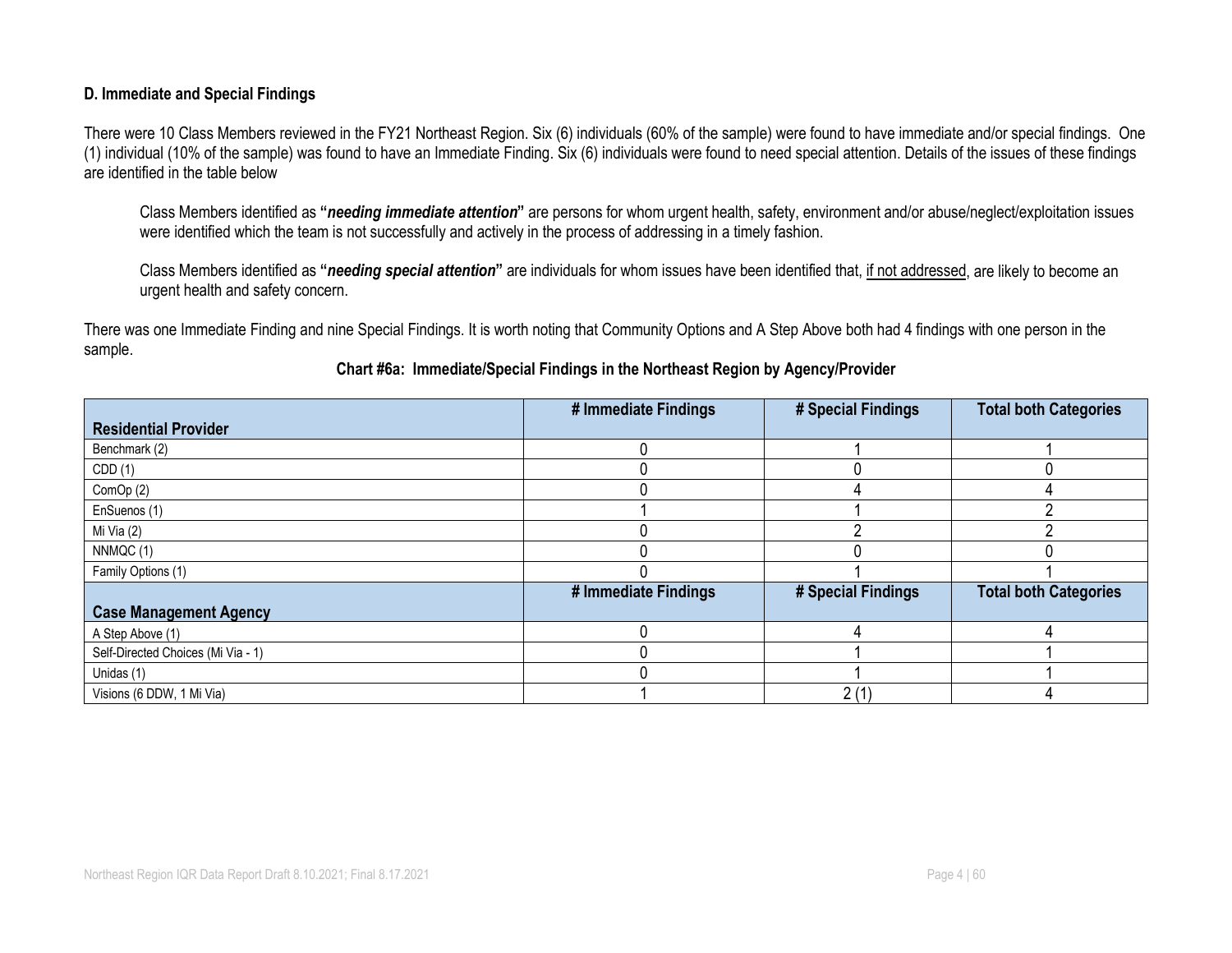The following table includes the details of the specific findings.

|           |                |            |                  |             | Immediate/Special Identified Findings - FY21 2021 Northeast IQR |            |        |                                                                                                                                                                                                                                                                                                                                                                                                                                                                                                                                                                                                                                                                                                                             |
|-----------|----------------|------------|------------------|-------------|-----------------------------------------------------------------|------------|--------|-----------------------------------------------------------------------------------------------------------------------------------------------------------------------------------------------------------------------------------------------------------------------------------------------------------------------------------------------------------------------------------------------------------------------------------------------------------------------------------------------------------------------------------------------------------------------------------------------------------------------------------------------------------------------------------------------------------------------------|
| Reg       | <b>CM</b>      | <b>Res</b> | <b>CCS</b>       | <b>Immd</b> | <b>Spec</b>                                                     | <b>ANE</b> | Repeat | <b>Issue</b>                                                                                                                                                                                                                                                                                                                                                                                                                                                                                                                                                                                                                                                                                                                |
| <b>NE</b> | <b>Visions</b> | Ensuenos   | <b>Fnsuenos</b>  | X           |                                                                 |            |        | Based on document review and interviews, JCM's status for Advanced<br>Directives is unclear. The document title is "Do Not Resuscitate (DNR)<br>Orders". However, "Client is a Full Code" is circled. When asked during<br>interview, team members were unsure of the presence of DNR 5/7/09. DNR<br>indicates the following medical treatments accepted: IV fluids, tube feedings,<br>antibiotics. DNR 5/7/09 indicates the following are not accepted: IV<br>hyperalimentation, blood transfusion, nonemergency heart medications,<br>nonemergency cardioversion                                                                                                                                                          |
| <b>NF</b> | <b>Visions</b> | Benchmark  | <b>Benchmark</b> |             | x                                                               |            |        | Based on documentation in the record and interviews with IDT members.<br>there are concerns regarding JCM's response to pain. It is indicated in<br>documents reviewed and in interviews with his guardians that he has a high<br>threshold for pain. Staff interviewed indicated he tells them if he is in pain.<br>Differing reports revealed concerns that JCM may have unreported pain.<br>There is not a Health Care Plan for dealing with pain in record or for<br>assisting JCM to communicate his pain. JCM has dementia and, according<br>to a bone scan on 5/5/2020 cancer has metastasized to his left pubic bone,<br>however a cancer center report from 6/2021 indicates polymyalgia<br>rheumatica in his hip. |

# **Chart #6b: Immediate/Special Identified Findings – 2020 IQR Northeast Region**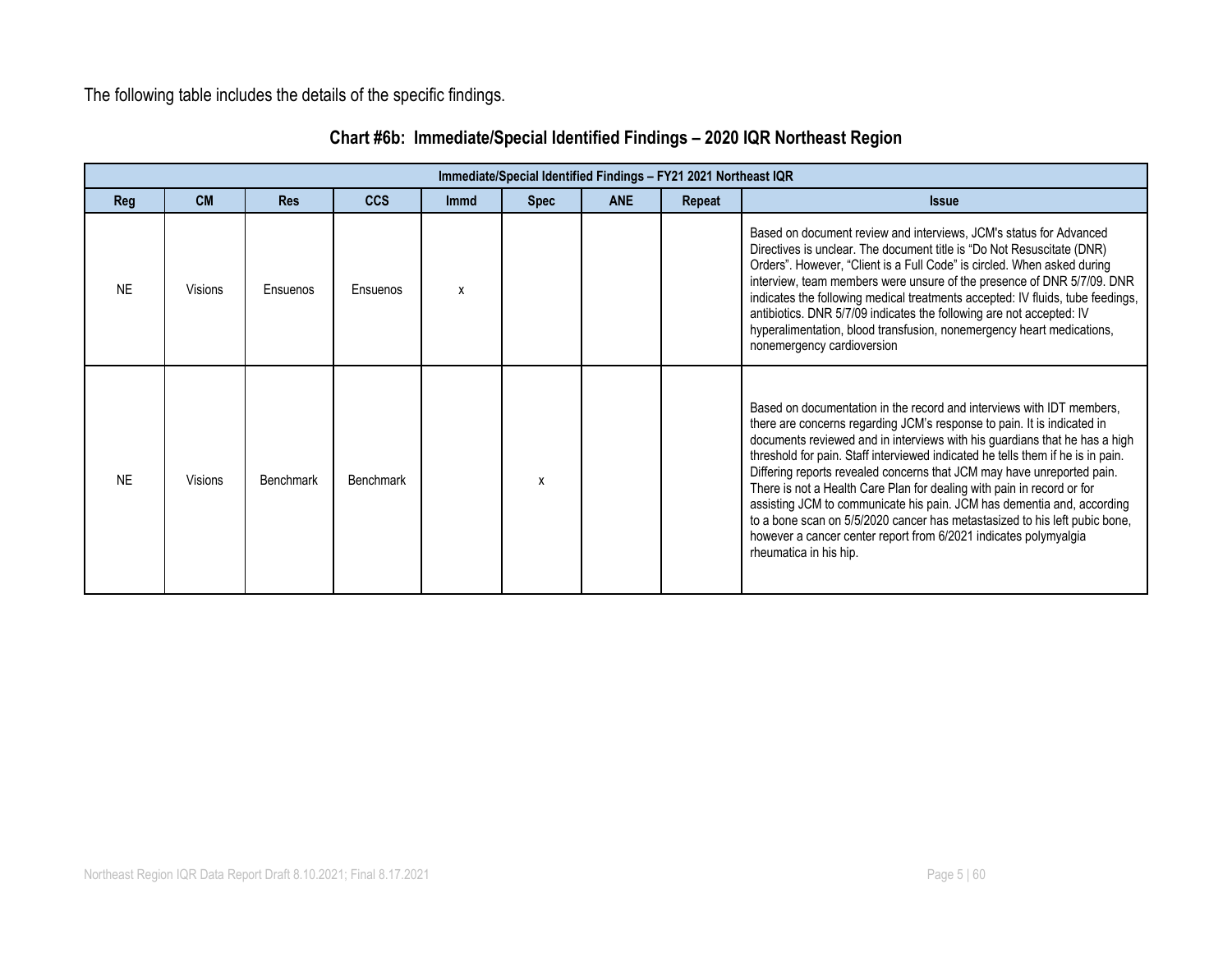|           |                 |                      |                      |             | Immediate/Special Identified Findings - FY21 2021 Northeast IQR |            |              |                                                                                                                                                                                                                                                                                                                                                                                                                                                                                                                                                                                                                                                                                                                                                                                                                                                                                                                                                                                              |
|-----------|-----------------|----------------------|----------------------|-------------|-----------------------------------------------------------------|------------|--------------|----------------------------------------------------------------------------------------------------------------------------------------------------------------------------------------------------------------------------------------------------------------------------------------------------------------------------------------------------------------------------------------------------------------------------------------------------------------------------------------------------------------------------------------------------------------------------------------------------------------------------------------------------------------------------------------------------------------------------------------------------------------------------------------------------------------------------------------------------------------------------------------------------------------------------------------------------------------------------------------------|
| Reg       | <b>CM</b>       | <b>Res</b>           | <b>CCS</b>           | <b>Immd</b> | <b>Spec</b>                                                     | <b>ANE</b> | Repeat       | <b>Issue</b>                                                                                                                                                                                                                                                                                                                                                                                                                                                                                                                                                                                                                                                                                                                                                                                                                                                                                                                                                                                 |
| <b>NE</b> | A Step<br>Above | Community<br>Options | Community<br>Options |             | X                                                               | X          | $\mathsf{x}$ | Based on interviews with the CM and Nurse, the following issues came up<br>regarding the guardian and medical appointments:<br>a) DSP were unable to obtain information directly from the attending<br>physician due to the guardian not allowing them to attend appointments with<br><b>JCM</b><br>b) Community Options was unable to verify if pertinent health information<br>was conveyed to the attending physician due to the guardian not allowing<br>DSP to attend appointments<br>c) The guardian shows up late to appointments<br>d) The guardian has refused to sign releases allowing the agency to review<br>current medical status to adequately support JCM<br>** Note - JCM has Supported Living Category 4 for Extraordinary Medical<br>Supports needed<br>Lack of communication between team members is a repeat finding from<br>2010 #18 and #19.                                                                                                                         |
| <b>NE</b> | A Step<br>Above | Community<br>Options | Community<br>Options |             | х                                                               |            | $\pmb{\chi}$ | Based on record review and interview there is no evidence that any of JCM<br>s 13 WDSIs from PT, OT and SLP are being implemented. WDSIs include<br>multiple procedures which if not implemented or not implemented correctly<br>present a risk to JCM's health and safety (eg. hoyer lift, positioning, range of<br>motion, application of wrist brace, Wilbarger brushing, bathing plan)<br>a) CCS DSP, during interview (q.7) did not describe any of JCM's current<br>WDSIs.<br>b) Res DSP stated that JCM had no WDSIs from therapists<br>c) Res DSP, during interview (Q58), when asked to explain Wilbarger<br>Brushing procedure stated "I'm not familiar with that one. We don't have the<br>brush or plans for it"<br>d) Res DSP was not able to locate copies of any of JCM's WDSIs during<br>interview or onsite.<br>DSP needing training is a repeat finding from CPR 2010 #7.<br>DSP not being able to locate plans is a repeat finding from CPR 2010 #27<br>and IQR 2019 #14. |
| <b>NE</b> | A Step<br>Above | Community<br>Options | Community<br>Options |             | X                                                               |            |              | Per Residential (Q 43) and Day interviews (Q34), neither DSP listed or<br>described the HCP Protocol for Abnormalities of Breast and Vaginal areas<br>or described these required checks as part of JCMs daily routine                                                                                                                                                                                                                                                                                                                                                                                                                                                                                                                                                                                                                                                                                                                                                                       |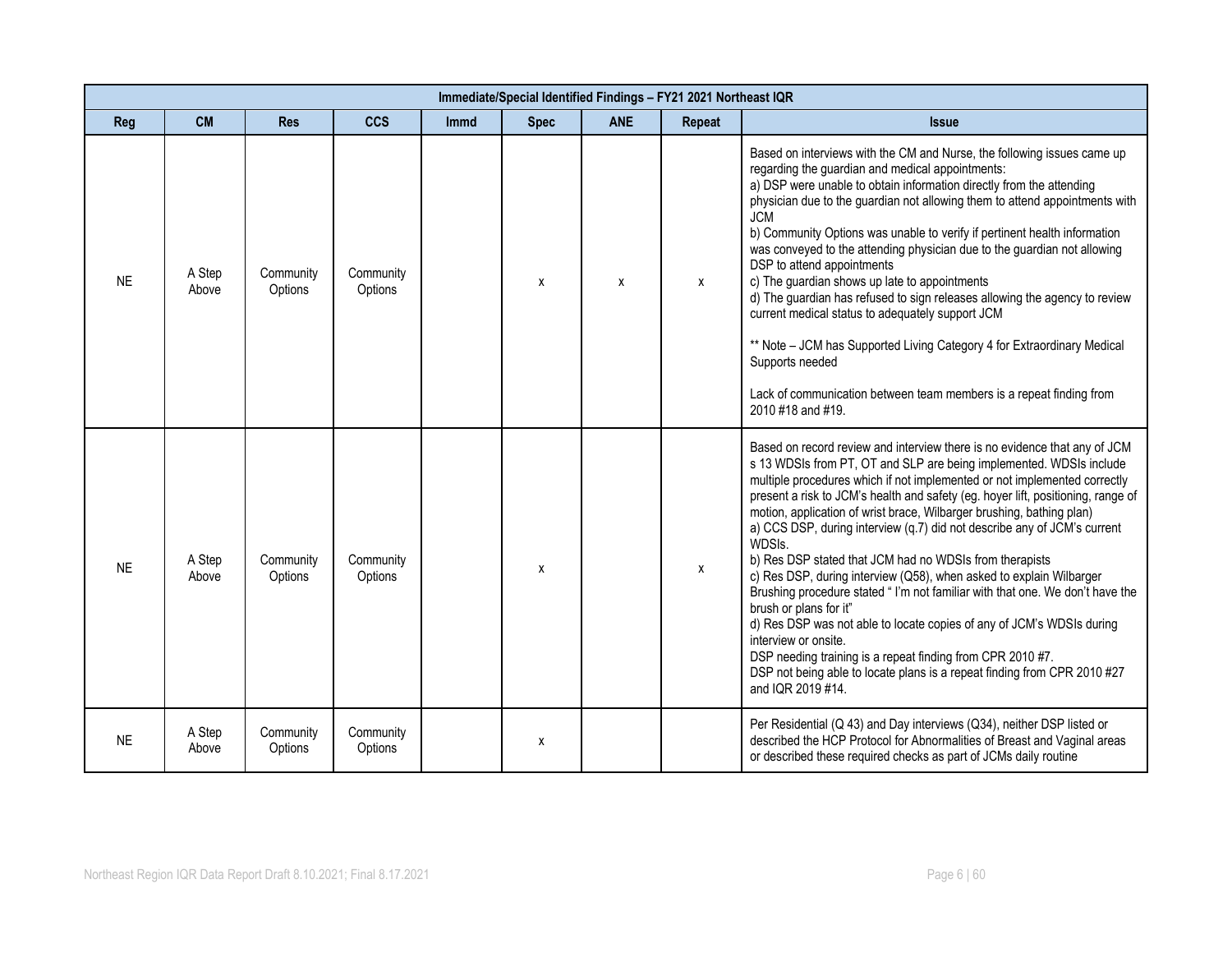|           |                 |                      |                      |             | Immediate/Special Identified Findings - FY21 2021 Northeast IQR |            |        |                                                                                                                                                                                                                                                                                                                                                                                                                                                                                                                                                                                                                                                                                                                 |
|-----------|-----------------|----------------------|----------------------|-------------|-----------------------------------------------------------------|------------|--------|-----------------------------------------------------------------------------------------------------------------------------------------------------------------------------------------------------------------------------------------------------------------------------------------------------------------------------------------------------------------------------------------------------------------------------------------------------------------------------------------------------------------------------------------------------------------------------------------------------------------------------------------------------------------------------------------------------------------|
| Reg       | <b>CM</b>       | <b>Res</b>           | <b>CCS</b>           | <b>Immd</b> | <b>Spec</b>                                                     | <b>ANE</b> | Repeat | <b>Issue</b>                                                                                                                                                                                                                                                                                                                                                                                                                                                                                                                                                                                                                                                                                                    |
| <b>NE</b> | A Step<br>Above | Community<br>Options | Community<br>Options |             | X                                                               | X          |        | Based on record review and interviews PT and BSC services have been<br>discontinued by the guardian and there was no evidence provided of team<br>discussion or plans for alternative means of addressing JCMs needs that<br>were previously addressed by PT and BSC services. No evidence provided<br>of team discussion of whether DSP staff are to continue implementing PT<br>WDSI and PBSP, and if so, who will train and monitor implementation of<br>these.                                                                                                                                                                                                                                              |
| <b>NE</b> | <b>Visions</b>  | Ensuenos             | Ensuenos             |             | χ                                                               |            |        | Based on document review, virtual observations, and interviews medications<br>have inconsistencies. Please see the attached Medication Table. (17<br>inconsistencies)                                                                                                                                                                                                                                                                                                                                                                                                                                                                                                                                           |
| <b>NE</b> | Visions         | Mi Via               | Mi Via               |             | X                                                               |            |        | Based on document review, there is no evidence JCM's consultant had<br>contact with JCM and his guardian by phone or in-person since 1/24/2020.<br>The request for the past year of monthly and quarterly contacts went out<br>4/5/2021 and were due by 4/23/2021.<br>Mi Via Monthly and Quarterly documents provided for the time requested<br>were blank. Mi Via Monthly and Quarterly documents for 3/1/2020-4/1/2021<br>were then requested in the form of a Demand Letter, however, no<br>documents were received by the deadline to submit, 6/1/2021.<br>***Note- Documents were received Friday 6/4/2021 but were not reviewed<br>or considered due to being three days past the deadline for submittal. |
| <b>NE</b> | Unidas          | Family<br>Options    | Family<br>Options    |             | х                                                               |            | X      | Based on record review and onsite observations, there are 16 instances of<br>MAR May 2021 not matching orders, including Keppra, Lorazepam,<br>Paroxetine, Seroquel (refer to medication table above).<br>MAR and medication order inconsistencies is a Repeat Finding from IQR<br>2019 (#6)                                                                                                                                                                                                                                                                                                                                                                                                                    |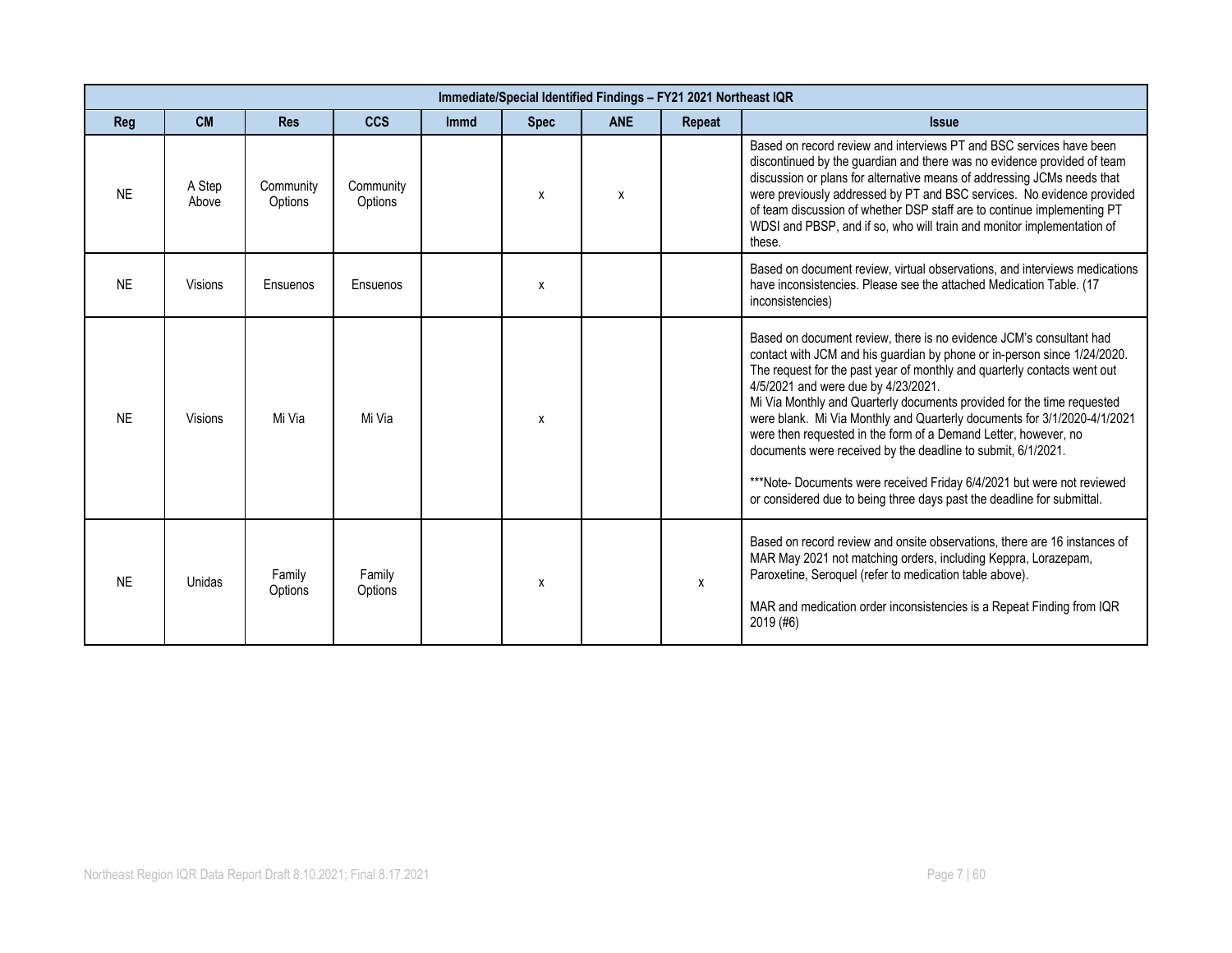|            |                                          |            |            |             | Immediate/Special Identified Findings - FY21 2021 Northeast IQR |            |        |                                                                                                                                                                                                                                                                                                                                                                                                                                                                                                                                                                                                                                                                                                                                                                                                                                                                                                                                                                                                                                                                                                                                                                                                                                                                                                                                                                                                                                                                                                                                                                                                                                                                                                                                                                                                                                                                                                                                                                                                                                                                                                                                                                                                                                                                                                                                                                          |
|------------|------------------------------------------|------------|------------|-------------|-----------------------------------------------------------------|------------|--------|--------------------------------------------------------------------------------------------------------------------------------------------------------------------------------------------------------------------------------------------------------------------------------------------------------------------------------------------------------------------------------------------------------------------------------------------------------------------------------------------------------------------------------------------------------------------------------------------------------------------------------------------------------------------------------------------------------------------------------------------------------------------------------------------------------------------------------------------------------------------------------------------------------------------------------------------------------------------------------------------------------------------------------------------------------------------------------------------------------------------------------------------------------------------------------------------------------------------------------------------------------------------------------------------------------------------------------------------------------------------------------------------------------------------------------------------------------------------------------------------------------------------------------------------------------------------------------------------------------------------------------------------------------------------------------------------------------------------------------------------------------------------------------------------------------------------------------------------------------------------------------------------------------------------------------------------------------------------------------------------------------------------------------------------------------------------------------------------------------------------------------------------------------------------------------------------------------------------------------------------------------------------------------------------------------------------------------------------------------------------------|
| <b>Reg</b> | CM                                       | <b>Res</b> | <b>CCS</b> | <b>Immd</b> | <b>Spec</b>                                                     | <b>ANE</b> | Repeat | <b>Issue</b>                                                                                                                                                                                                                                                                                                                                                                                                                                                                                                                                                                                                                                                                                                                                                                                                                                                                                                                                                                                                                                                                                                                                                                                                                                                                                                                                                                                                                                                                                                                                                                                                                                                                                                                                                                                                                                                                                                                                                                                                                                                                                                                                                                                                                                                                                                                                                             |
| <b>NE</b>  | Self-<br>Directed<br>Choices (Mi<br>Via) | Mi Via     | Mi Via     |             | x                                                               |            | X      | Based on document review and interviews, JCM's guardian has been trying<br>to obtain JCM's birth certificate for many years. She reports she has asked<br>for assistance from DDSD, the former DOH secretary, Vital Statistics, as<br>well as from who she referred to as a "Jackson lawyer" to name only a few.<br>JCM's guardian currently has two lawyers with Disability Rights New Mexico<br>and plans to take the issue to court. Given the exhausting list of avenues<br>JCM's guardian has taken over the years to obtain his birth certificate, it is<br>completely plausible that JCM does not have a birth certificate and a "Letter<br>of No Record" may be the next best option if early public or private<br>documents can be obtained. A passport is important as JCM has not been<br>able to travel with his guardian, as they both had hoped and planned.<br>• Letter of No Record<br>. If a U.S. birth certificate is not on file for you in the state you were born,<br>you will receive a Letter of No Record from the registrar instead of a birth<br>certificate. It must meet the following requirements:<br>· Issued by the state<br>• Have applicant's name and date of birth<br>• List the years for which a birth record was searched<br>. Include a statement that no birth certificate was found on file<br>. When submitting a Letter of No Record, you must also submit at least two<br>early public documents or one early public document and one early private<br>document with Form DS-10: Birth Affidavit.<br>Early public or private documents<br>. Early public or private documents are documents that were created and/or<br>issued early in the applicant's life, preferably in the first five years.<br>. Public records should include the applicant's full name, date of birth, and<br>place of birth. Examples include:<br>· Baptism certificate<br>• Hospital birth certificate (often shows baby's footprints)<br>• U.S. Census record<br>· Early school records<br>• Family Bible record<br>• Doctor's records of post-natal care<br>• Form DS-10, Birth Affidavit (this form is for applicants whose birth in the<br>United States was recorded more than one year late or who have a Letter of<br>No Record.)<br>JCM's guardian being unable to obtain JCM's birth certificate is a Repeat<br>Finding from 2020 IQR #5 |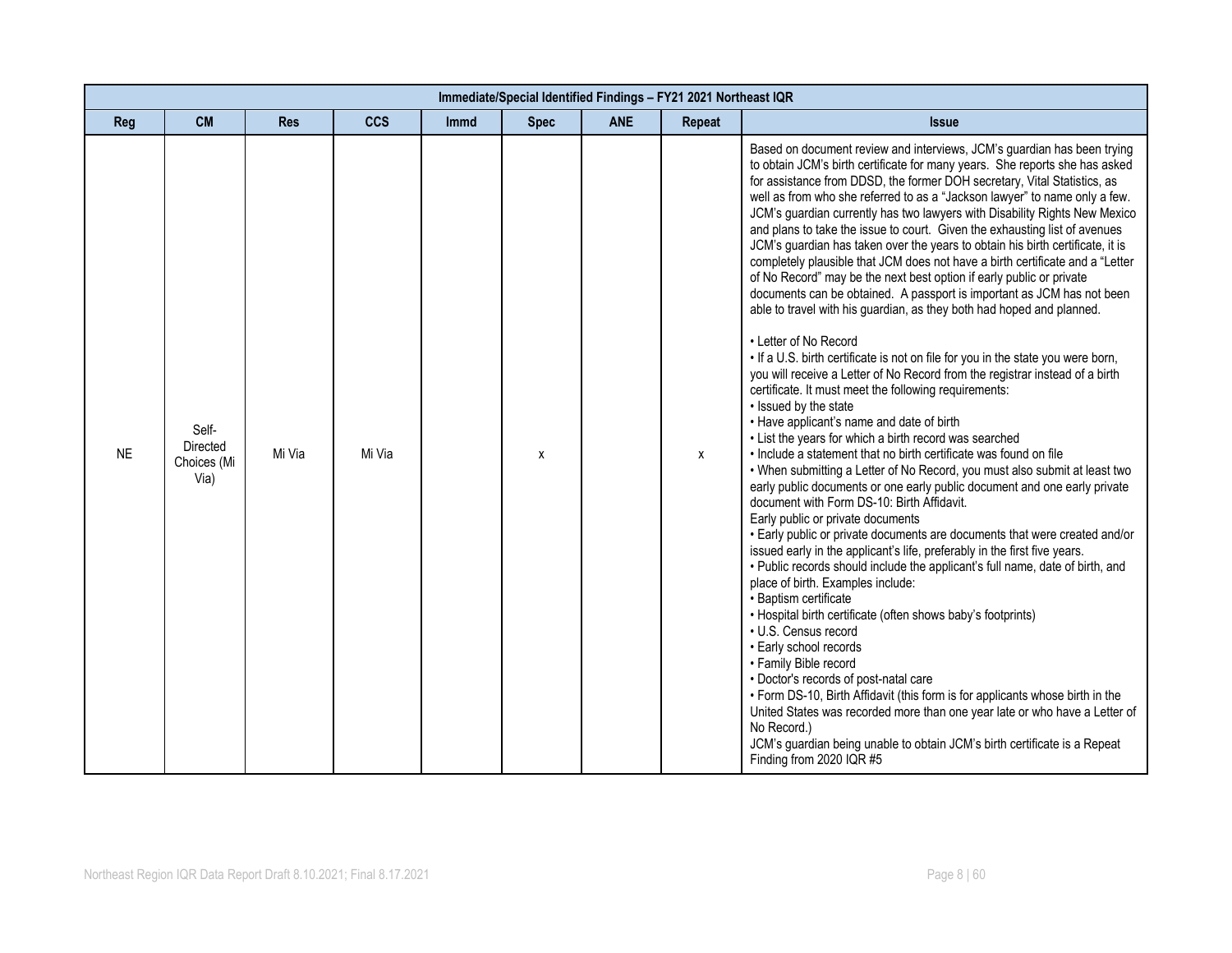#### **E. Health, Assessments and Overall Wellness**

There is a series of scored questions in the IQR protocol that specifically relate to the medical attention received by the class members receiving DDW supports. The charts which follow detail the findings based on the specific questions asked, those questions are listed prior to each chart. Please note, the two people receiving Mi Via supports on the sample are asked a different set of questions and are therefore not included in the bar charts throughout this report.

Question #51. Are all of the individual's needed medical treatments, including routine, scheduled and chronic needs, timely received? Question #52. Has the individual received ... appropriate health screening/immunizations in accordance with national best practice and/or as recommended? Question #53: Does the individual receive medication as prescribed?

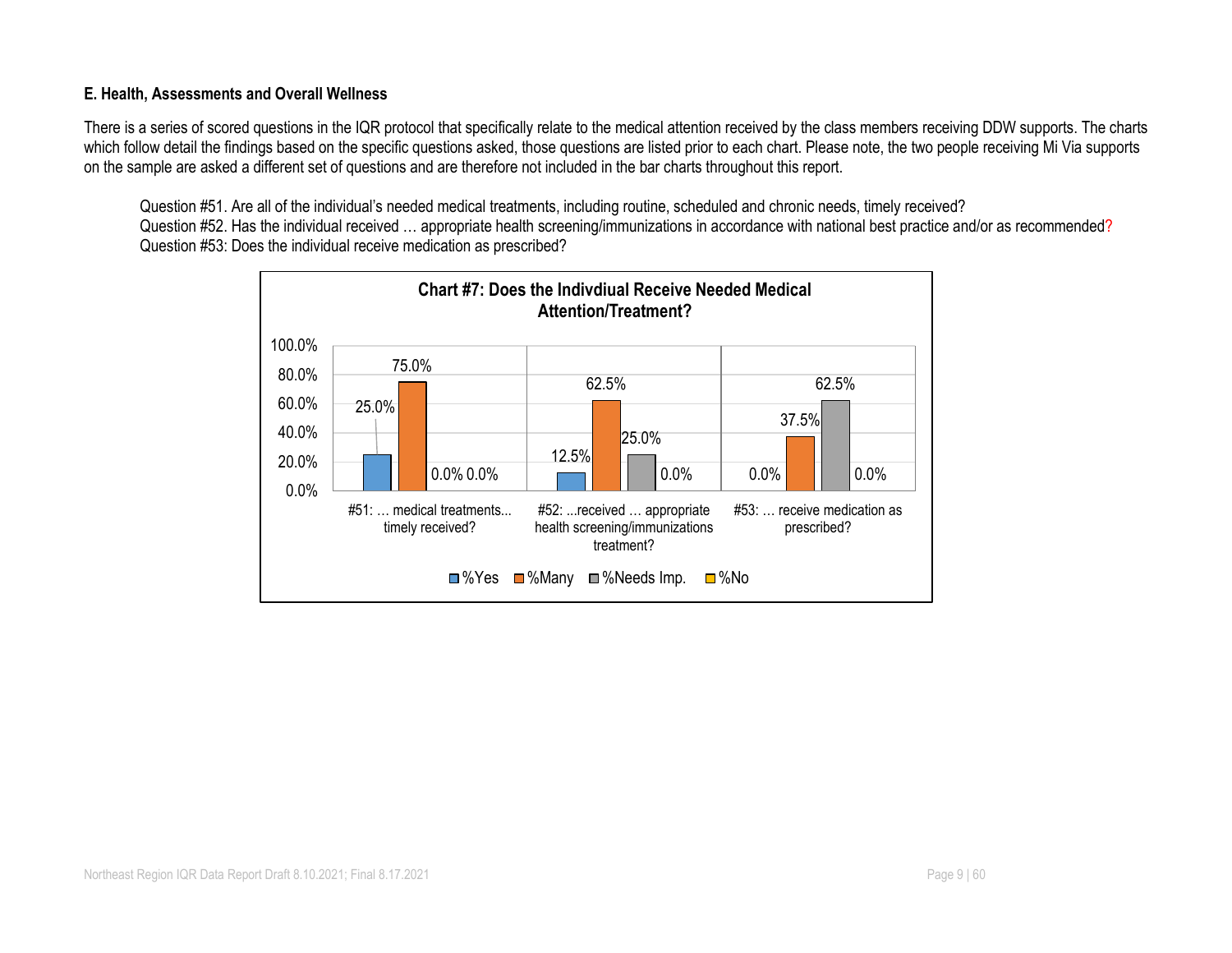Ensuring individuals have the medical treatment they require includes scheduling and obtaining needed assessments and using information from those assessments to influence treatment and inform future planning. The IQR also evaluates the assessments needed by the individual and whether or not those assessments are obtained by the teams as summarized below.

Question #58: Did the team arrange for and obtain the needed, relevant assessments?

Question #59: Are the assessments adequate for planning?

Question #60: Were the recommendation from assessments used in planning?

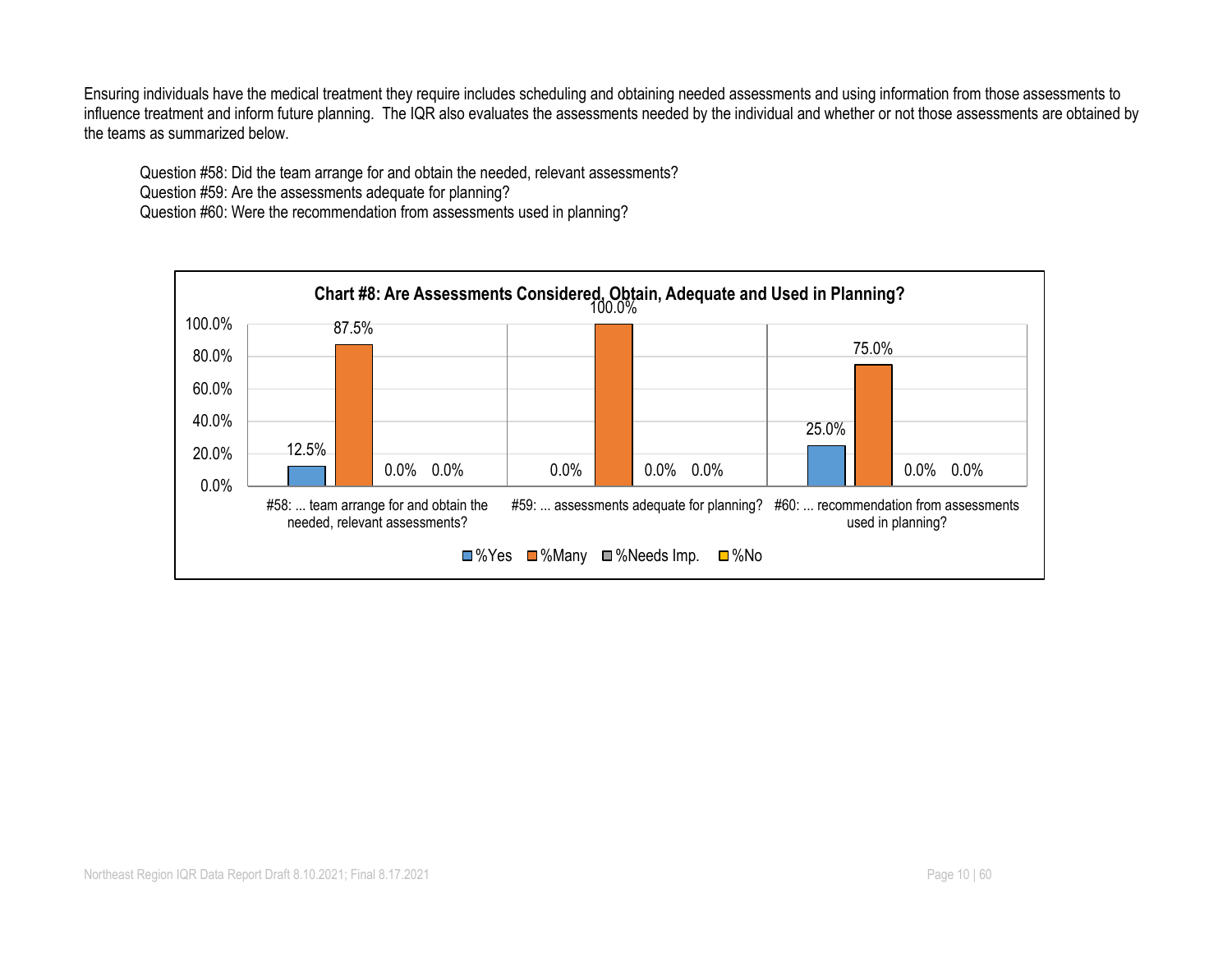To further illustrate the ways in which assessments were not adequate the next chart includes the responses to the following questions:

Question #59a: Were assessments provided timely? Question #59b: Did assessments contain accurate information? Question #59c: Did assessments contain information accurate to guide planning? Question #59d: Did assessments contain recommendations?

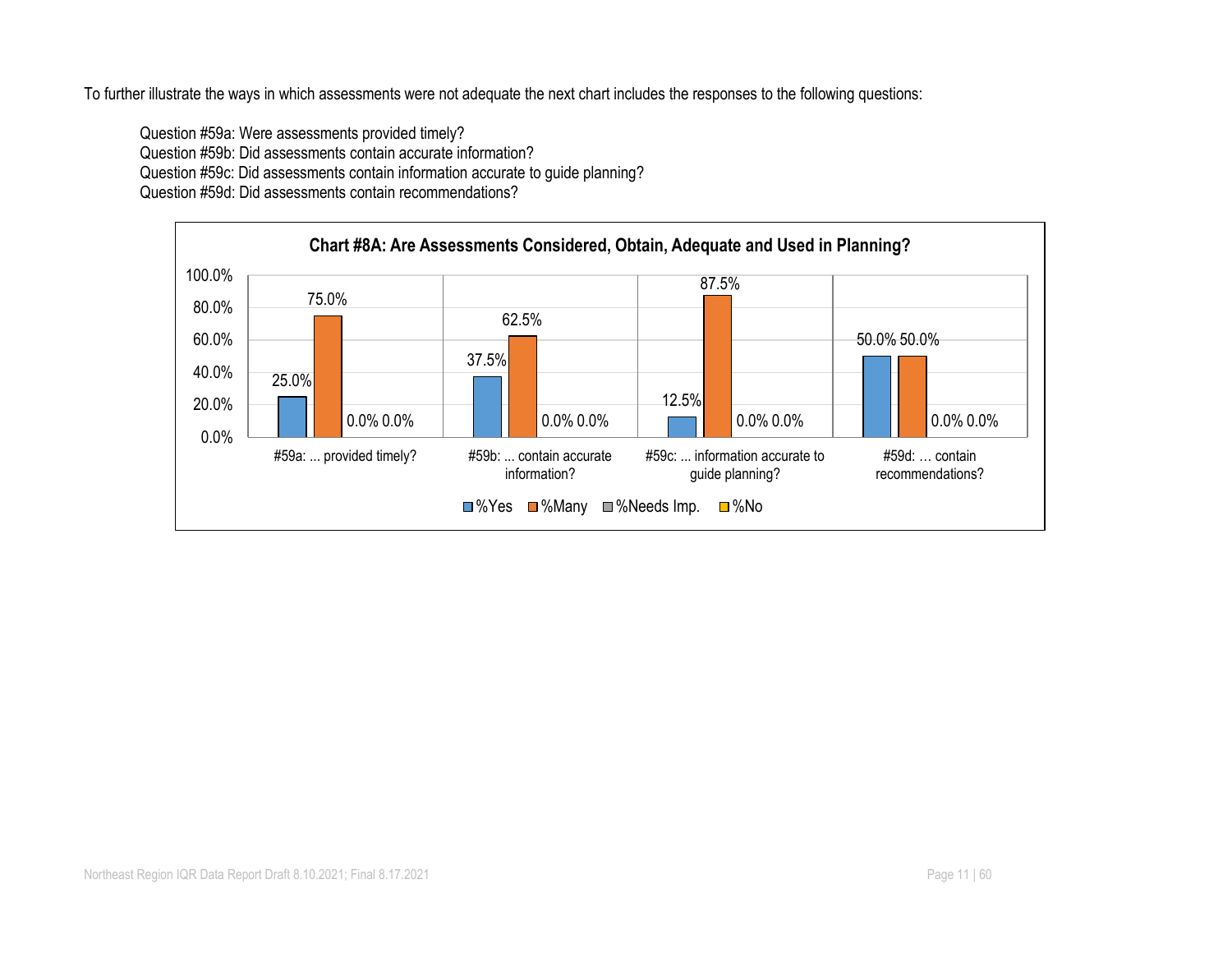Beyond the protocol questions, a letter of Findings is issued for each class member. This letter is developed by the Surveyor, reviewed by the Case Judge, Regional and State DDSD and DHI Management staff prior to becoming final. The table below summarizes some of the issues which were identified. It is important to note that the information below identifies the number of issues found; not the number of findings. For example, if one individual was found to have a Medication Administration Record (MAR) which called for the administration of a medication for which a doctor's order was not found AND was also found to have been given a medication twice a day when the doctor's order called for one time a day, that might be ONE finding regarding medication but TWO different issues.

As the numbers in the following chart show, the following issues were identified most frequently:

- 1. Nationally recommended immunizations/screenings not discussed or completed (healthfinder) (28 issues)
- 2. Medication, MAR, Dr. orders inconsistencies (25 issues)

It is worth noting that Community Options had 32.4% of the total issues with two (2) people (20%) in the sample. Benchmark had 29.6% of the total issues with two (2) people (20%) in the sample.

|                                                      |               |                |           | Chart #9: Type of Issues identified by Residential Agency |              |                            |                       |                |  |  |  |  |  |
|------------------------------------------------------|---------------|----------------|-----------|-----------------------------------------------------------|--------------|----------------------------|-----------------------|----------------|--|--|--|--|--|
| <b>PROVIDER (# IN SAMPLE)</b><br><b>ISSUE</b>        | Benchmark (2) | <b>CDD</b> (1) | ComOp (2) | EnSuenos (1)                                              | Mi Via $(2)$ | <b>NNMQC</b><br>(1 Mi Via) | Family<br>Options (1) | <b>TOTAL</b>   |  |  |  |  |  |
| <b>APPOINTMENTS</b>                                  |               |                |           |                                                           |              |                            |                       |                |  |  |  |  |  |
| Audiology: not completed                             |               | $\mathbf{0}$   | 0         | 0                                                         | 0            | 0                          | 0                     |                |  |  |  |  |  |
| Dental: follow up not completed / not timely         | $\mathbf{0}$  | $\mathbf{0}$   |           |                                                           | $\mathbf{0}$ | $\mathbf{0}$               | $\mathbf{0}$          | $\mathbf{2}$   |  |  |  |  |  |
| Labs not found                                       |               | $\mathbf 0$    | $\Omega$  |                                                           | $\mathbf{0}$ | $\mathbf 0$                | $\Omega$              | $\overline{2}$ |  |  |  |  |  |
| Neurology: follow up not completed / not<br>timely   | 0             | $\pmb{0}$      |           | 0                                                         | $\mathbf{0}$ | $\mathbf 0$                | $\mathbf{0}$          |                |  |  |  |  |  |
| PCP: follow up not completed / not timely            | $\mathbf 0$   | 0              |           | 0                                                         | 0            | 0                          | $\mathbf{0}$          | 1              |  |  |  |  |  |
| Specialists: follow up not completed / not<br>timely | $\mathbf{0}$  | $\mathbf 0$    | 0         | 0                                                         | 0            |                            |                       | $\mathbf{2}$   |  |  |  |  |  |
| Specialists: report not provided for review          | $\mathbf 0$   | $\mathbf 0$    |           | 0                                                         | $\mathbf{0}$ | $\mathbf 0$                | 0                     |                |  |  |  |  |  |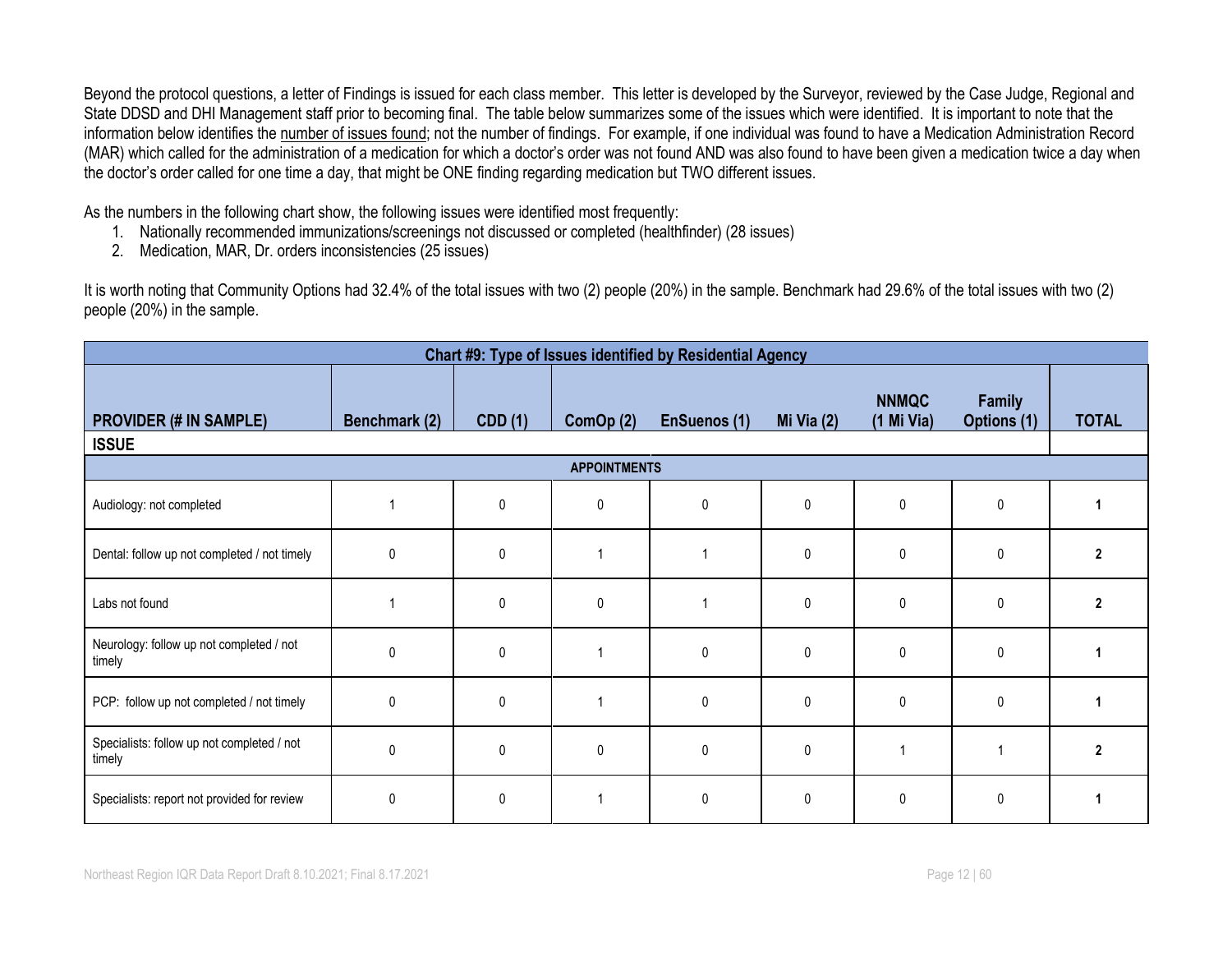| Chart #9: Type of Issues identified by Residential Agency                                    |                        |                 |                   |                     |              |                            |                       |                |  |  |  |  |  |
|----------------------------------------------------------------------------------------------|------------------------|-----------------|-------------------|---------------------|--------------|----------------------------|-----------------------|----------------|--|--|--|--|--|
| <b>PROVIDER (# IN SAMPLE)</b><br><b>ISSUE</b>                                                | Benchmark (2)          | <b>CDD</b> (1)  | ComOp (2)         | <b>EnSuenos (1)</b> | Mi Via (2)   | <b>NNMQC</b><br>(1 Mi Via) | Family<br>Options (1) | <b>TOTAL</b>   |  |  |  |  |  |
|                                                                                              | <b>MAR/MEDICATIONS</b> |                 |                   |                     |              |                            |                       |                |  |  |  |  |  |
|                                                                                              |                        |                 |                   |                     |              |                            |                       |                |  |  |  |  |  |
| MAR/Medication/Dr. Orders do not match<br>(med strength, delivery method, purpose of<br>med) | 14                     | $5\phantom{.0}$ | 6                 | $\mathbf{0}$        | $\Omega$     | $\mathbf 0$                | 0                     | 25             |  |  |  |  |  |
| Med orders not received                                                                      | $\mathbf{0}$           | $\mathbf 0$     | $\mathbf{1}$      | $\mathbf{0}$        | $\mathbf{0}$ | $\mathbf{1}$               | 0                     | $\overline{2}$ |  |  |  |  |  |
|                                                                                              |                        |                 | <b>Screenings</b> |                     |              |                            |                       |                |  |  |  |  |  |
| Health.gov/myhealthfinder.com issues by<br>agency:                                           |                        |                 |                   |                     |              |                            |                       |                |  |  |  |  |  |
| a. No evidence of Hep B/HepC screening or<br>team discussion thereof                         | $\overline{1}$         | $\pmb{0}$       | $\overline{2}$    | $\mathbf{0}$        | 1            | $\mathbf{1}$               | $\mathbf{1}$          | 6              |  |  |  |  |  |
| b. No evidence of shingles vaccine or team<br>discussion thereof                             | $\mathbf{1}$           | $\mathbf 0$     | $\mathbf{1}$      | $\mathbf{0}$        | 0            | $\mathbf{0}$               | $\mathbf{1}$          | 3              |  |  |  |  |  |
| c. No evidence of HIV screening or team<br>discussion thereof                                | $\pmb{0}$              | $\pmb{0}$       | 0                 | $\pmb{0}$           | $\mathbf{1}$ | $\mathbf 0$                | $\mathbf{1}$          | $\overline{2}$ |  |  |  |  |  |
| d. No evidence of TD/Tdap immunizations or<br>team discussion thereof                        | $\mathbf{0}$           | $\mathbf 0$     | $\mathbf{1}$      | $\mathbf{0}$        | $\mathbf{1}$ | $\mathbf{0}$               | $\mathbf{1}$          | 3              |  |  |  |  |  |
| e. No evidence of colorectal screening or<br>team discussion thereof                         | $\mathbf{1}$           | $\mathbf 0$     | $\mathbf{1}$      | $\Omega$            | $\Omega$     | $\mathbf{0}$               | 0                     | $\overline{2}$ |  |  |  |  |  |
| f. No evidence of flu or pneumonia vaccine<br>or team discussion thereof                     | $\mathbf 0$            | $\pmb{0}$       | $\overline{2}$    | $\mathbf{1}$        | $\mathbf{0}$ | $\mathbf 0$                | 0                     | 3              |  |  |  |  |  |
| g. No evidence of mammogram or team<br>discussion thereof                                    | $\mathbf{0}$           | $\mathbf 0$     | $\mathbf{1}$      | $\mathbf{0}$        | $\mathbf{0}$ | $\mathbf 0$                | 0                     | $\mathbf{1}$   |  |  |  |  |  |
| h. No evidence of cervical cancer screening<br>or team discussion thereof                    | 0                      | 0               | $\overline{1}$    | $\mathbf{0}$        | 0            | $\overline{1}$             | 0                     | $\overline{2}$ |  |  |  |  |  |

Northeast Region IQR Data Report Draft 8.10.2021; Final 8.17.2021 **Page 13** | 60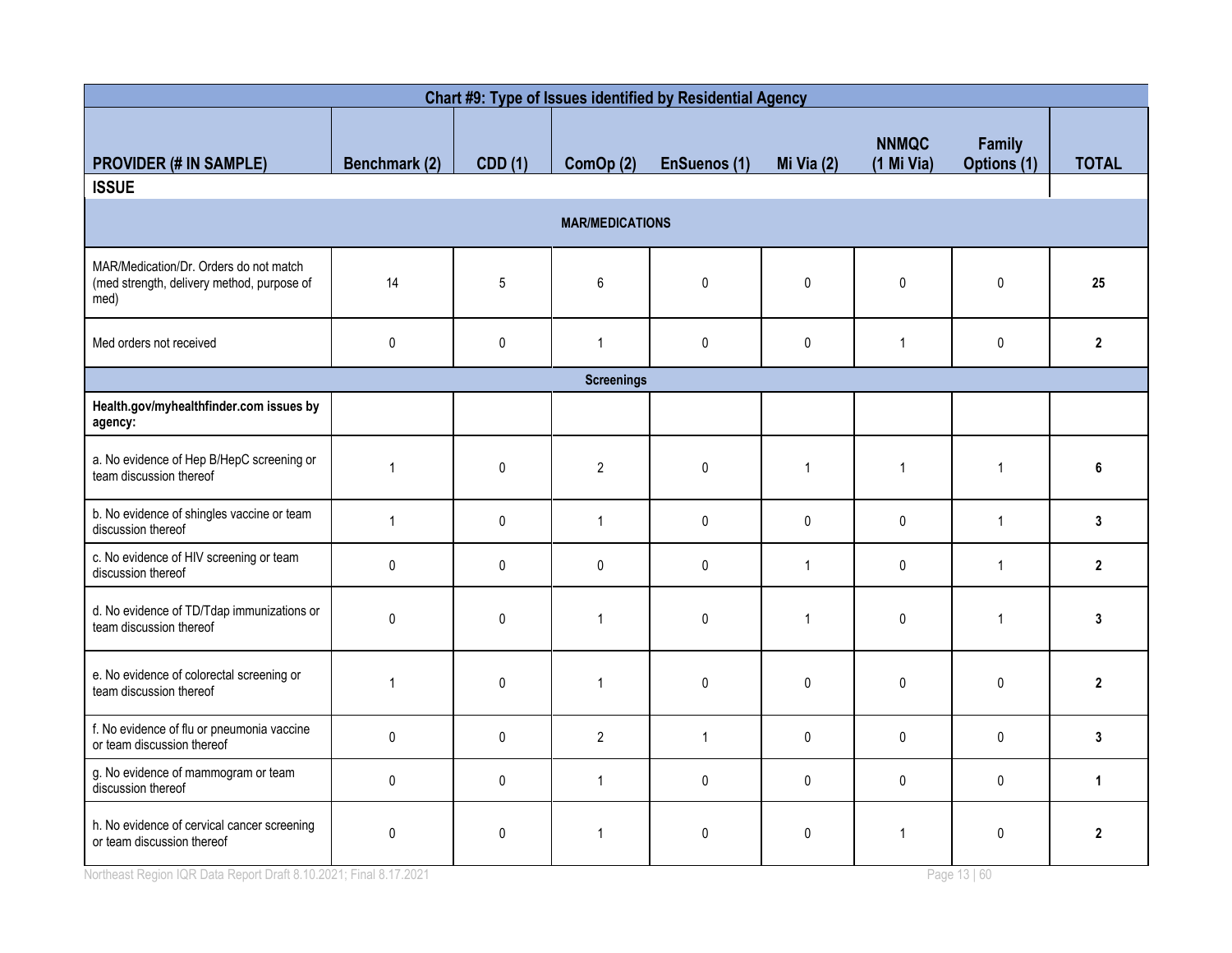| Chart #9: Type of Issues identified by Residential Agency        |               |                 |                |                |              |                              |                       |              |  |  |
|------------------------------------------------------------------|---------------|-----------------|----------------|----------------|--------------|------------------------------|-----------------------|--------------|--|--|
| <b>PROVIDER (# IN SAMPLE)</b>                                    | Benchmark (2) | CDD (1)         | ComOp (2)      | EnSuenos (1)   | Mi Via (2)   | <b>NNMQC</b><br>$(1$ Mi Via) | Family<br>Options (1) | <b>TOTAL</b> |  |  |
| <b>ISSUE</b>                                                     |               |                 |                |                |              |                              |                       |              |  |  |
| i. No evidence of aspirin regimen/statin                         | 0             | 0               | 0              | 0              | 0            | 0                            | $\overline{2}$        | $\mathbf{2}$ |  |  |
| AIMS or other TD screening                                       |               | $\mathbf 0$     |                | $\mathbf{0}$   | $\Omega$     |                              |                       | 4            |  |  |
| No evidence of test / lab screening or alt.<br>option discussed. | $\mathbf{0}$  | $\mathbf 0$     | $\mathbf 0$    | 0              | $\mathbf{0}$ |                              | 0                     |              |  |  |
| No evidence of recommended bone density<br>scan.                 |               | $\mathbf 0$     | $\overline{2}$ | $\mathbf 0$    | $\mathbf{0}$ |                              | 0                     |              |  |  |
|                                                                  |               |                 | <b>Other</b>   |                |              |                              |                       |              |  |  |
| DNR: confusion about status                                      | $\mathbf{0}$  | $\mathbf 0$     | $\mathbf 0$    |                | $\Omega$     | 0                            | $\mathbf 0$           |              |  |  |
| <b>Totals</b>                                                    | 21            | $5\phantom{.0}$ | 23             | $\overline{4}$ | 3            | $\overline{7}$               | 8                     | 71           |  |  |
| Average                                                          | 10.5          | 5               | 11.5           | 4              | 1.5          | 7                            | 8                     | 7.1          |  |  |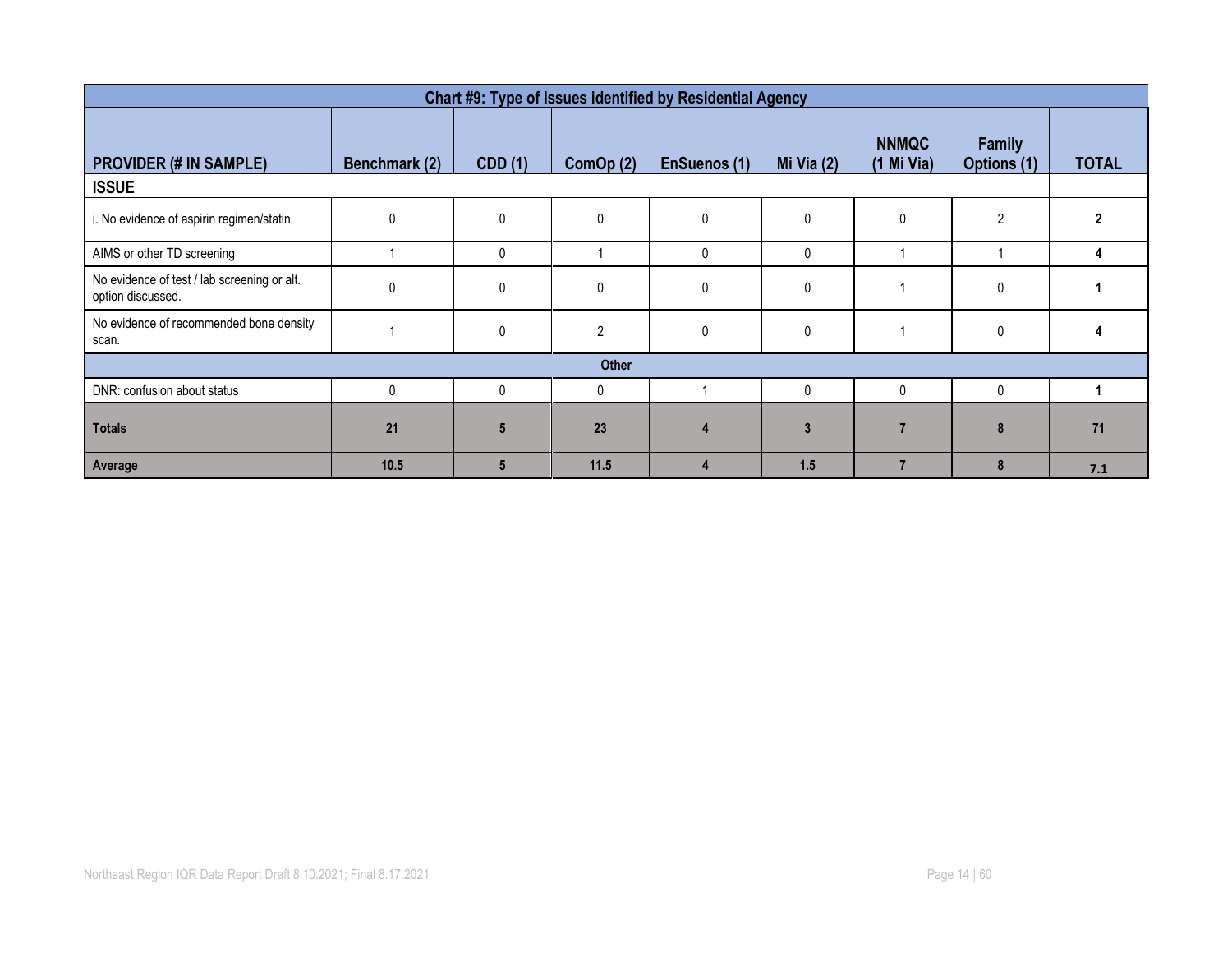For health care coordination, oversight and monitoring, I/DD services rely heavily on nurses, primary care physicians and referrals to needed specialists. Nurses and the supports they can provide are essential for the protection and healthy living of class members. Relevant scored protocol questions related directly to nursing include:

Question #50: Was the eChat updated timely? Question #50b: Is the eChat complete? Question #50c: Is the eChat accurate? Question #54: Are nursing services provided as needed by the individual? Question #55: Is the CARMP consistent with recommendations in other healthcare documents? Question #56: Is the CARMP consistently implemented as intended?

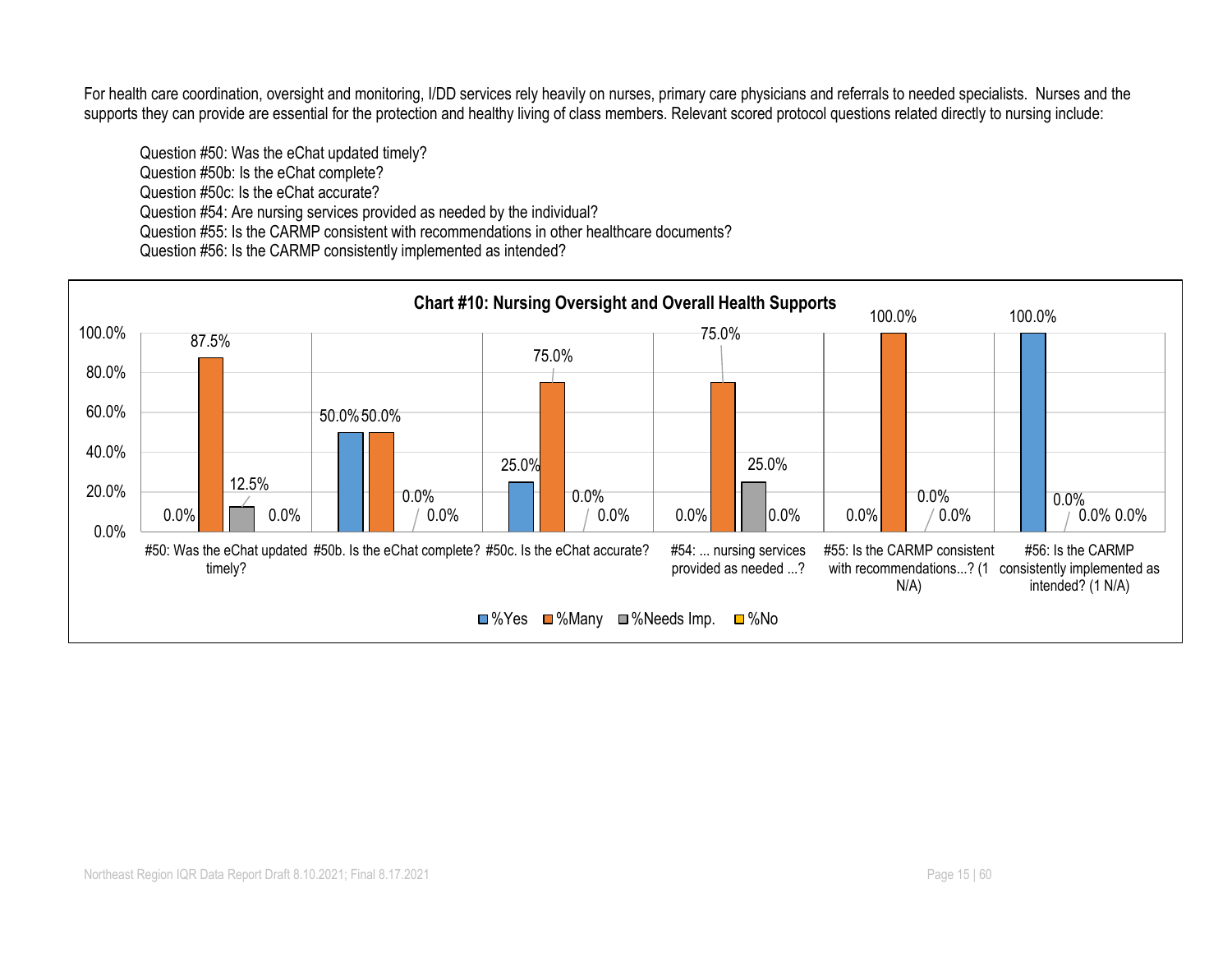Oversight provided by nurses is a critical safeguard for Jackson Class Members, direct support professionals and their supervisors. This includes the adequacy and incorporation of needed (health related) tracking. The table below provides specific details, by Residential provider, of nursing related issues identified during the 2020 Northeast Region IQR. Again, this represents the number of issues found; not the number of findings.

As the numbers in the following chart show, the following nursing activities were identified most frequently as having issues.

- 1. HCPs/MERPs inaccurate/incomplete (44 issues)
- 2. CARMP inaccurate/incomplete (22 issues)

It is worth noting that Benchmark had 34.6% of the total issues, but only two (2) people (20%) in the sample. Family Options had 20.5% of the total issues with one (1) person (10%) in the sample.

|                                                                        |               |                |                | Chart #11: Type of Nursing Related Issues Identified by Residential Provider |              |                            |                              |                |  |  |  |
|------------------------------------------------------------------------|---------------|----------------|----------------|------------------------------------------------------------------------------|--------------|----------------------------|------------------------------|----------------|--|--|--|
| <b>PROVIDER (# IN SAMPLE)</b><br><b>ISSUE</b>                          | Benchmark (2) | <b>CDD</b> (1) | ComOp(2)       | EnSuenos (1)                                                                 | Mi Via $(2)$ | <b>NNMQC</b><br>(1 Mi Via) | <b>Family</b><br>Options (1) | <b>TOTAL</b>   |  |  |  |
| <b>Nursing Assessments</b>                                             |               |                |                |                                                                              |              |                            |                              |                |  |  |  |
| ARST contains conflicting information/not<br>timely/not accurate       |               | 0              | 1              | 0                                                                            | $\mathbf{0}$ | $\mathbf{0}$               | $\mathbf{0}$                 | $\overline{2}$ |  |  |  |
| Aspiration: documents conflict on risk level                           | 3             | 0              | $\pmb{0}$      | 0                                                                            | $\mathbf{0}$ | $\mathbf{0}$               | 0                            | 3              |  |  |  |
| CARMP inaccurate/ incomplete/not current                               | 10            | 6              | 1              | 5                                                                            | $\mathbf{0}$ | $\Omega$                   | $\mathbf{0}$                 | 22             |  |  |  |
| e-CHAT incorrect/inconsistent /not updated<br>timely                   | 5             | 3              | $\overline{2}$ | 0                                                                            | $\mathbf{0}$ | 3                          |                              | 14             |  |  |  |
| e-CHAT inconsistencies with<br>diagnoses/conditions in other documents | 4             | 0              | 0              | 0                                                                            | $\mathbf 0$  | $\mathbf{0}$               | 5                            | 9              |  |  |  |
| HCPs inaccurate/incomplete                                             | 1             | $\mathbf{0}$   | 0              | $\overline{1}$                                                               | $\mathbf{0}$ | 5                          | 3                            | 10             |  |  |  |
| MAAT: incorrect/inconsistent information                               | $\mathbf{0}$  | 0              | 0              | 0                                                                            | $\mathbf 0$  | $\mathbf{0}$               | 1                            | 1              |  |  |  |
| MAAT not timely                                                        | $\mathbf{0}$  | $\mathbf{0}$   | $\mathbf{1}$   | 0                                                                            | $\mathbf{0}$ | $\mathbf{0}$               | $\mathbf{0}$                 | $\mathbf{1}$   |  |  |  |
| MERPs inaccurate/incomplete                                            | 13            | 6              | $6\phantom{1}$ | 0                                                                            | $\mathbf 0$  | $\pmb{0}$                  | 9                            | 34             |  |  |  |
| <b>Nursing Documentation</b>                                           |               |                |                |                                                                              |              |                            |                              |                |  |  |  |
| Nursing reports not timely completed                                   | 1             | 0              | $\overline{2}$ | 0                                                                            | $\mathbf{0}$ | $\mathbf{0}$               | 0                            | 3              |  |  |  |

Northeast Region IQR Data Report Draft 8.10.2021; Final 8.17.2021 **Page 16 | 60** and All 2021 and All 2021 and All 2021 and All 2021 and All 2021 and All 2021 and All 2021 and All 2021 and All 2021 and All 2021 and All 202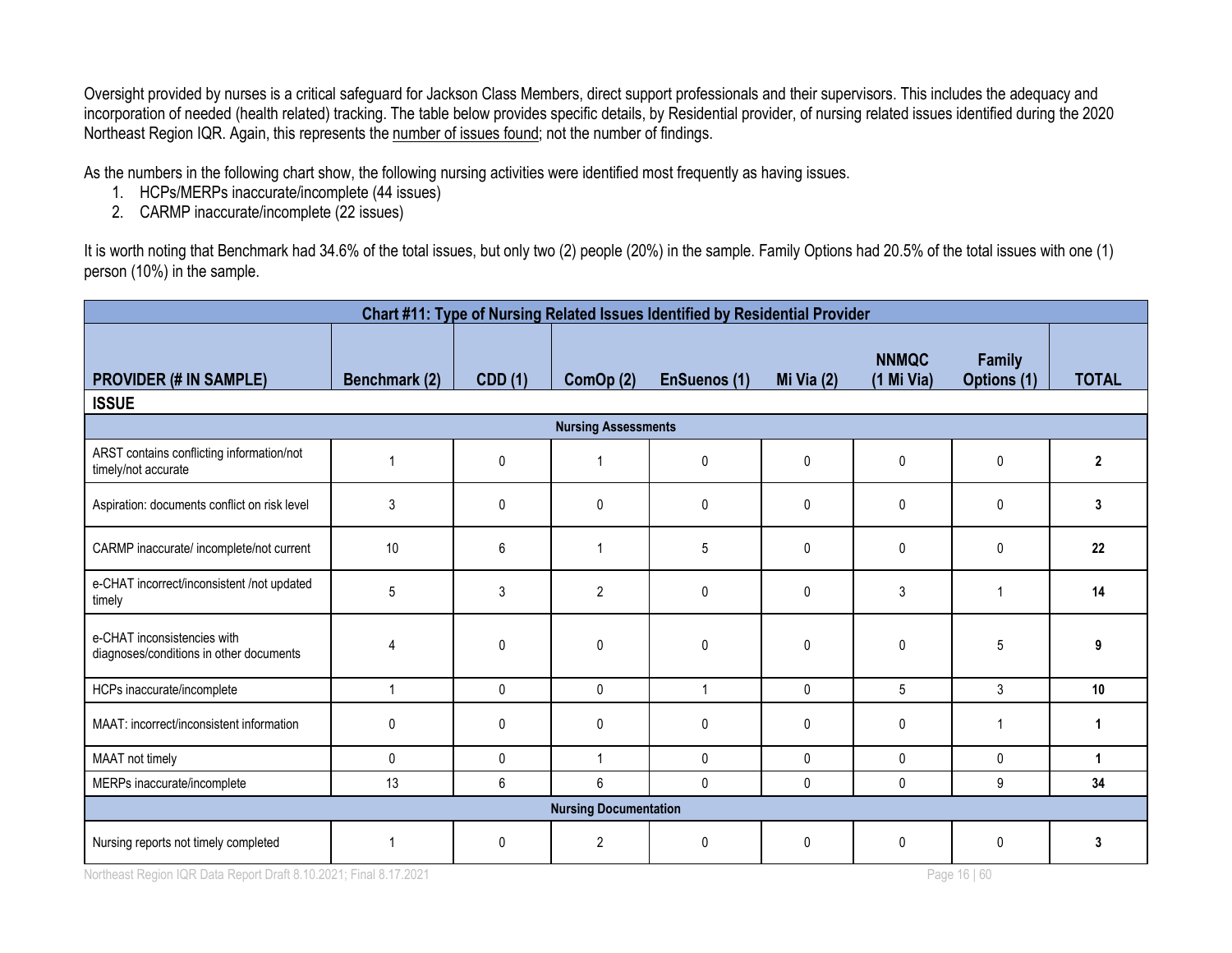|                                                                 |               |                |             | Chart #11: Type of Nursing Related Issues Identified by Residential Provider |              |                              |                                     |              |
|-----------------------------------------------------------------|---------------|----------------|-------------|------------------------------------------------------------------------------|--------------|------------------------------|-------------------------------------|--------------|
| <b>PROVIDER (# IN SAMPLE)</b><br><b>ISSUE</b>                   | Benchmark (2) | <b>CDD</b> (1) | ComOp (2)   | EnSuenos (1)                                                                 | Mi Via $(2)$ | <b>NNMQC</b><br>$(1$ Mi Via) | <b>Family</b><br><b>Options (1)</b> | <b>TOTAL</b> |
| Nursing reports not provided for review                         |               | $\Omega$       | 0           | $\mathbf 0$                                                                  | $\mathbf{0}$ | $\mathbf{0}$                 | 0                                   |              |
| Nursing reports not accurate/missing<br>information/inadequate  |               | 3              |             | $\overline{2}$                                                               | $\mathbf{0}$ | $\mathbf 0$                  |                                     | 11           |
| No evidence of nursing face-to-face visits as<br>required       |               | 3              | $\mathbf 0$ | $\mathbf{0}$                                                                 | $\mathbf{0}$ | $\mathbf 0$                  | 0                                   |              |
| Medical Consultation Forms inconsistent with<br>other documents | $\Omega$      | $\Omega$       | $\Omega$    | 0                                                                            | $\Omega$     | $\mathbf{0}$                 |                                     |              |
| Nurse not familiar with health-related<br>needs/recommendations | 0             | $\mathbf{0}$   | 0           |                                                                              | $\mathbf{0}$ | $\mathbf 0$                  | 0                                   |              |
| Staff needs more training on health-related<br>needs            | $\Omega$      | $\Omega$       | $\Omega$    | 5                                                                            | $\Omega$     | $\mathbf{0}$                 | 5                                   | 10           |
| <b>Totals</b>                                                   | 44            | 21             | 14          | 14                                                                           | $\mathbf{0}$ | 8                            | 26                                  | 127          |
| Average                                                         | 22            | 21             |             | 14                                                                           | $\mathbf{0}$ | 8                            | 26                                  | 12.7         |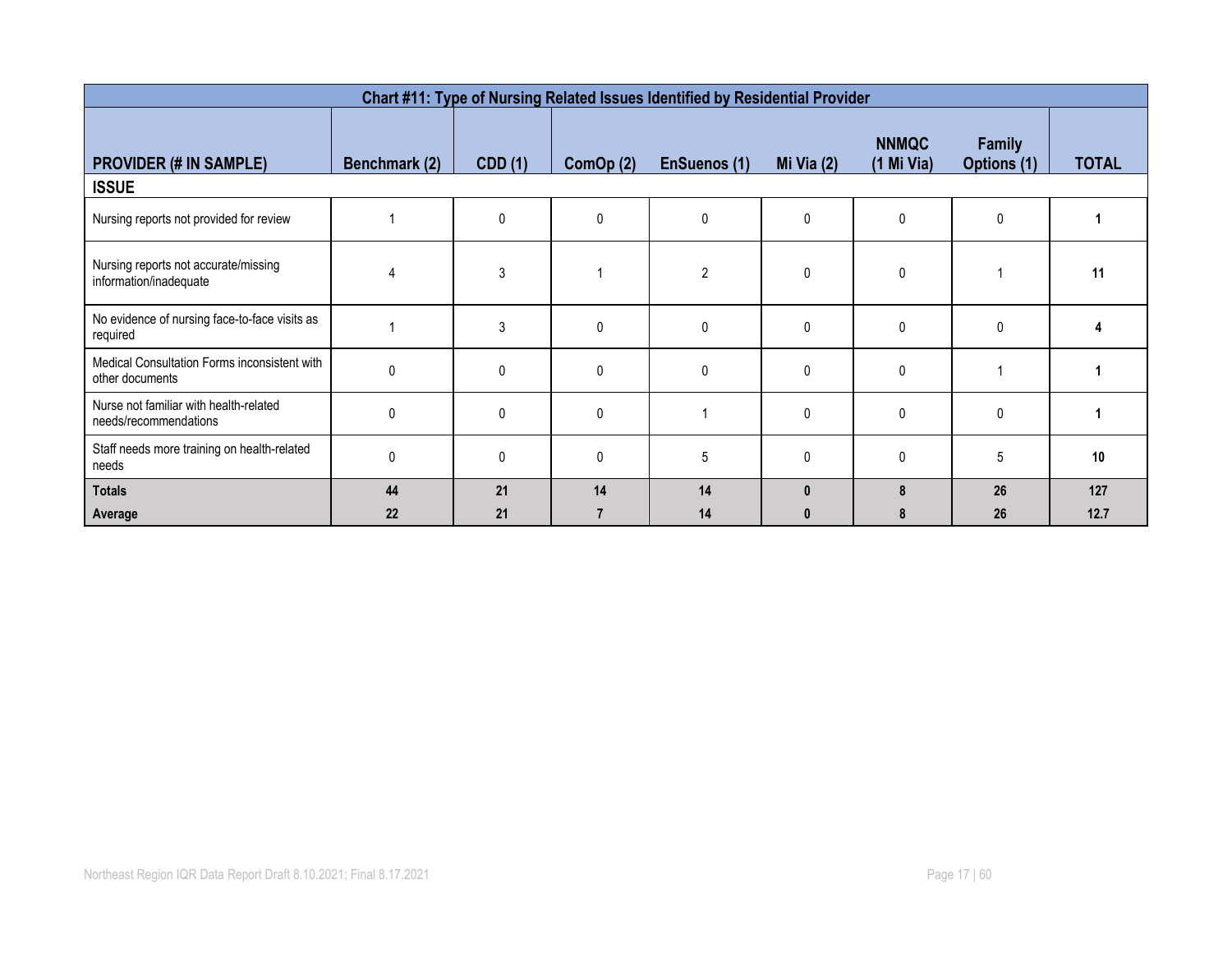In addition to the issues and questions noted above, the individual's nurse is responsible, with the assistance of the rest of the Team, to assure that the documents presented and created for planning, such as the ISP, are accurate and thorough and contain the needed plans and information required. The protocol questions related to ensuring this is done include:

Question #80: If needed, does the ISP contain a specific Medical Emergency Response Plan (MERP)? Question #81: Does the ISP contain information regarding primary health (medical) care? Question #81a: Does the ISP face sheet contain contact information listed in the ISP? Question #81b: Is the Health Care Coordinator's name and contact information listed in the ISP?

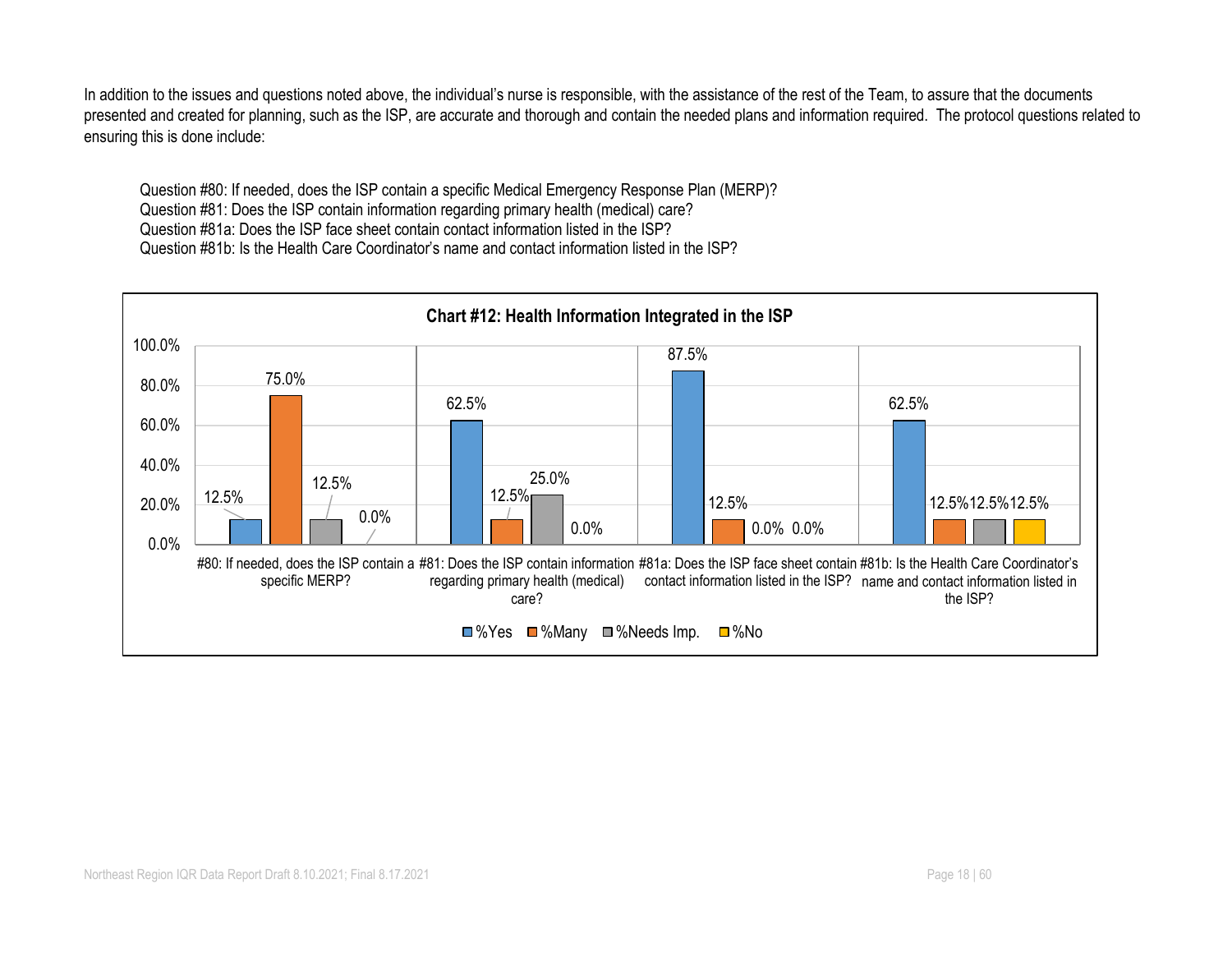There are many components to ensuring the health and safety of individuals with I/DD. These components vary and are unique to each individual. While the scored protocol cannot encompass each and every identified issue, it does allow for a general score that measures the adequacy of response to the individual's overall health needs. That question is:

#### **#57: Are the person's health supports/needs being adequately addressed?**

As noted in the chart below, for the eight (8) people receiving DDW supports reviewed in the Northeast Region, overall, none had their health supports/needs adequately addressed (0% Yes). All eight (8) had many of their needs addressed (100% Many%). Please refer to questions #57a - #57e on page 50 at the end of this report for further detail.

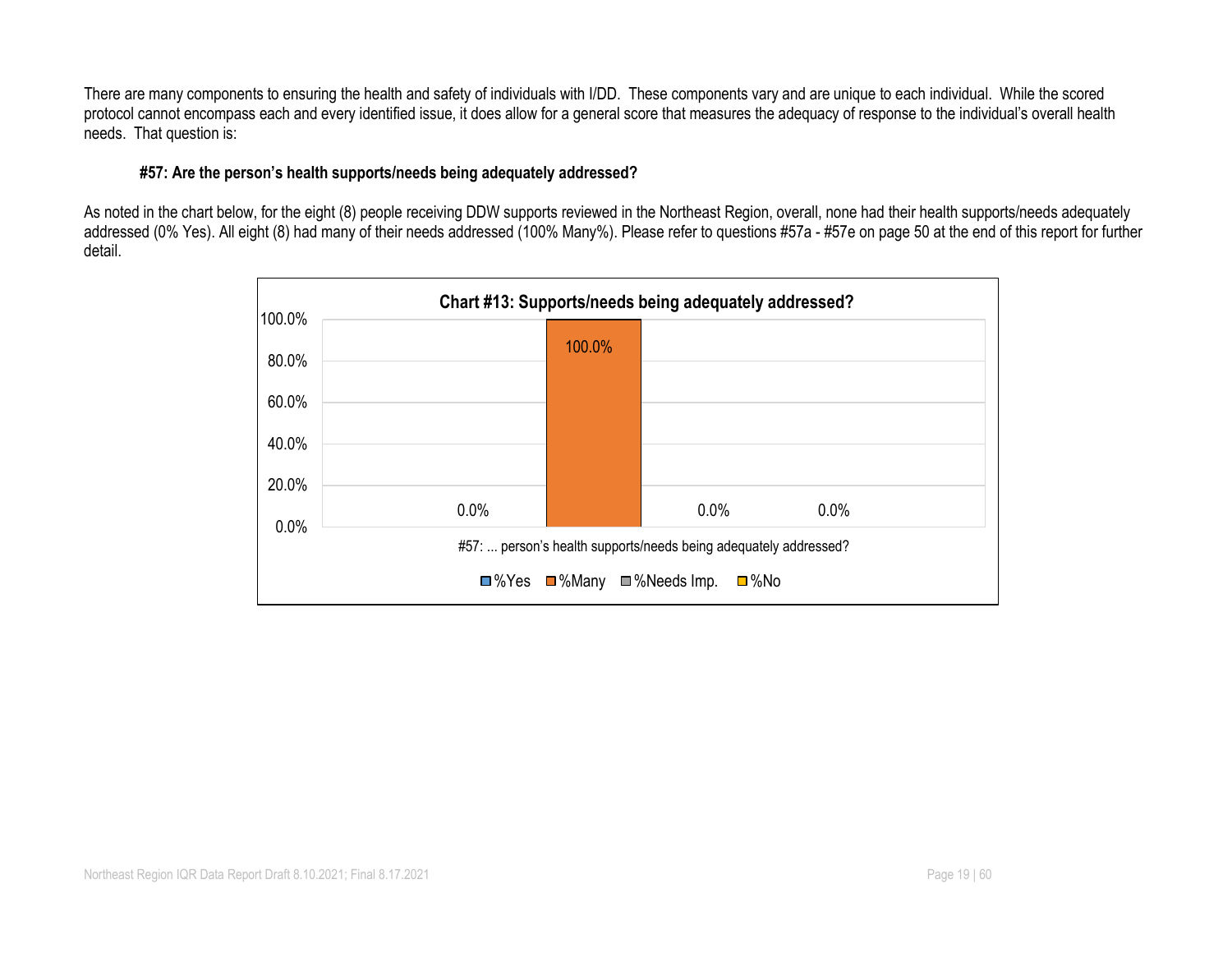As noted earlier, beyond the scored protocol questions, the Findings Letters issued for each class member in a review provide person-specific detail about the issues which impact the answer to protocol question #57. Again, it is important to note that the indications are number of issues found; not the number of findings in the Findings letters. For example, if one individual had a finding that noted four different inconsistencies in that person's seizure tracking, that would be counted as a "4", for the number of issues, not just a "1" for the individual to whom the findings apply.

The largest number of issues found for Residential providers clustered in the following areas:

- Healthcare tracking:
	- o Behavior reports inadequate/inaccurate (25 issues)
	- o Fluid input/output/BM (17 issues)
	- o Nutrition reports inadequate (15)

It is worth noting that ComOp had 45.4% of the total issues, but only two (2) people (20%) in the sample. Benchmark had 23% of the total issues with two (2) people (20%) in the sample.

|                                                            | Chart #14: Issues Found Which Affect the Adequacy of Health Care Provision, by Residential Provider |                |                            |                     |              |                            |                       |                |  |  |
|------------------------------------------------------------|-----------------------------------------------------------------------------------------------------|----------------|----------------------------|---------------------|--------------|----------------------------|-----------------------|----------------|--|--|
| <b>PROVIDER (# IN SAMPLE)</b>                              | Benchmark (2)                                                                                       | <b>CDD</b> (1) | ComOp (2)                  | <b>EnSuenos (1)</b> | Mi Via $(2)$ | <b>NNMQC</b><br>(1 Mi Via) | Family<br>Options (1) | <b>TOTAL</b>   |  |  |
| <b>ISSUE</b>                                               |                                                                                                     |                |                            |                     |              |                            |                       |                |  |  |
|                                                            |                                                                                                     |                | <b>Healthcare Tracking</b> |                     |              |                            |                       |                |  |  |
| <b>Blood Glucose Tracking</b>                              | 9                                                                                                   | 0              | $\mathbf 0$                | 0                   | 0            | $\mathbf 0$                | 0                     | 9              |  |  |
| Fluid Input/Urine Output/Bowel Movement<br>Tracking issues | $\mathbf 0$                                                                                         | 0              | 16                         |                     | 0            | $\mathbf{0}$               | 0                     | 17             |  |  |
| Skin & Wound Tracking issues                               |                                                                                                     | 0              | $\mathbf{0}$               | 0                   | $\mathbf{0}$ | $\mathbf{0}$               | $\mathbf{0}$          |                |  |  |
| Tracking requested, not provided for review                | $\mathbf 0$                                                                                         | 0              | $\mathbf{0}$               | 0                   | 0            |                            | 0                     |                |  |  |
| Weight Tracking issues                                     | 0                                                                                                   | 0              | 9                          | $\mathbf{0}$        | 0            |                            | 0                     | 10             |  |  |
|                                                            |                                                                                                     |                | <b>Nutrition</b>           |                     |              |                            |                       |                |  |  |
| Nutrition: Inadequate/inconsistent                         | $\mathbf 0$                                                                                         | 0              | 4                          | 0                   | $\mathbf 0$  |                            | 8                     | 13             |  |  |
| Nutrition: Not timely                                      | $\mathbf 0$                                                                                         | 0              | $\mathbf{0}$               | $\overline{2}$      | 0            | $\mathbf{0}$               | 0                     | $\overline{2}$ |  |  |
| <b>Physical Therapy</b>                                    |                                                                                                     |                |                            |                     |              |                            |                       |                |  |  |
| PT Report/Eval does not adequate                           |                                                                                                     | 0              | 5                          |                     | $\mathbf 0$  | $\mathbf 0$                | 0                     | $\overline{7}$ |  |  |
| PT Report/Eval/WDSI not provided for review                | 0                                                                                                   | 0              |                            | 0                   | 0            | $\mathbf{0}$               | 0                     |                |  |  |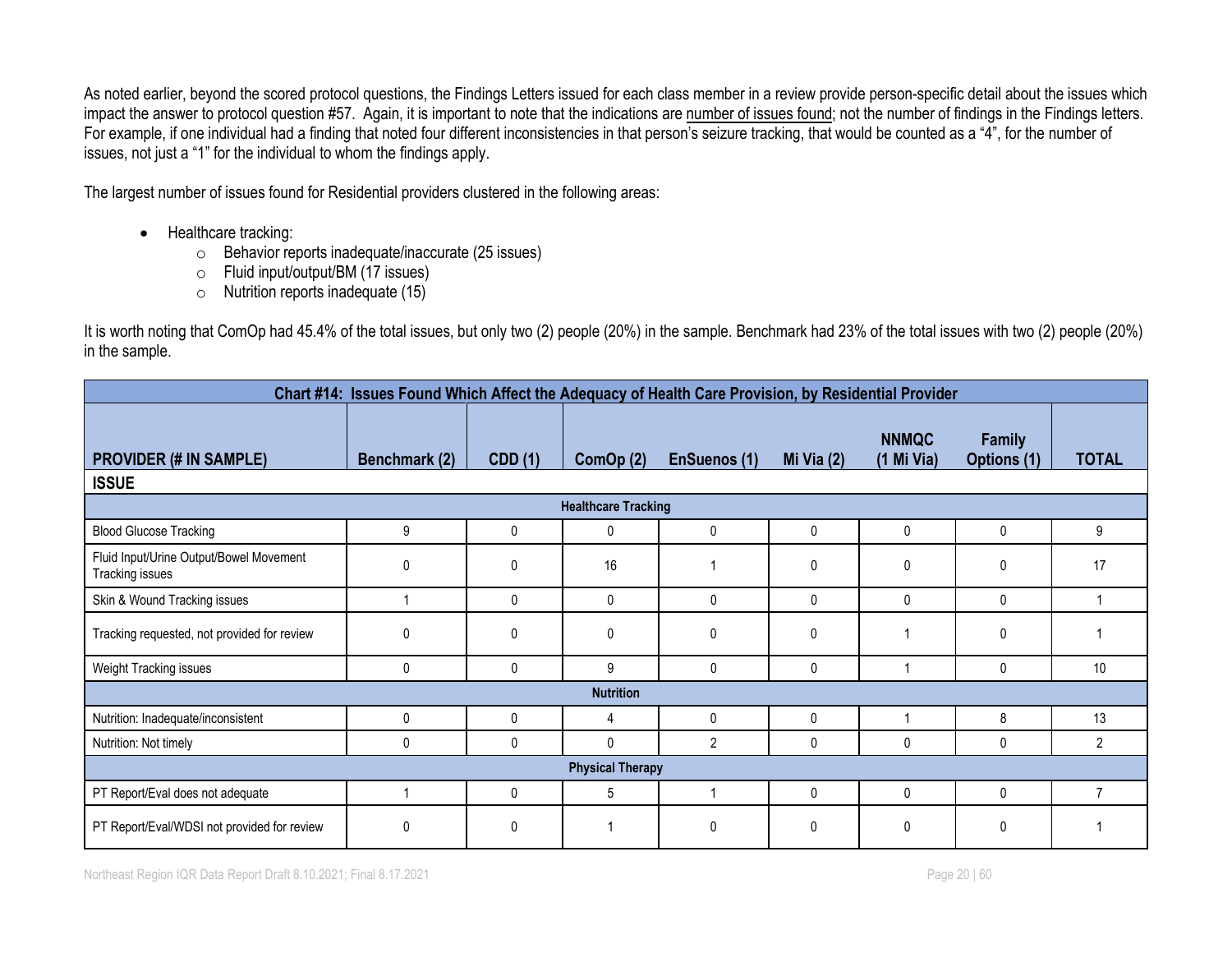| <b>Occupational Therapy</b>                              |                |    |                                      |                |             |          |                |      |  |  |  |
|----------------------------------------------------------|----------------|----|--------------------------------------|----------------|-------------|----------|----------------|------|--|--|--|
| OT Report/Eval does not adequate                         | 0              | 0  | 5                                    |                | 0           | 0        | 0              | 6    |  |  |  |
| <b>Speech Language Pathology</b>                         |                |    |                                      |                |             |          |                |      |  |  |  |
| SLP Report/Eval not available/timely for<br>planning/use | $\Omega$       |    |                                      |                | $\Omega$    | $\Omega$ | 0              |      |  |  |  |
| SLP Report/Eval not identifyadequate                     | $\Omega$       | 0  | -                                    | $\overline{2}$ | $\Omega$    | $\Omega$ | $\mathbf{0}$   | 9    |  |  |  |
| SLP Report/Eval inaccurate                               |                | 0  | 0                                    | $\mathbf{0}$   | $\Omega$    | $\Omega$ | $\mathbf{0}$   |      |  |  |  |
| SLP WDSI not specific/timely                             | 2              | 0  | 0                                    |                | 0           | 0        | 0              |      |  |  |  |
|                                                          |                |    | <b>Behavior Support Consultation</b> |                |             |          |                |      |  |  |  |
| BSC Report/Eval not available/timely for<br>planning/use | $\mathfrak{p}$ |    |                                      | 0              | $\mathbf 0$ | 0        | 0              |      |  |  |  |
| Behavior Report inaccurate/inadequate                    | 9              | 10 | 0                                    | $\mathfrak{p}$ | $\Omega$    | $\Omega$ | $\mathfrak{p}$ | 23   |  |  |  |
| <b>Totals</b>                                            | 25             | 10 | 49                                   | 11             | n           | 3        | 10             | 108  |  |  |  |
| Average                                                  | 12.5           | 10 | 24.5                                 | 11             |             |          | 10             | 10.8 |  |  |  |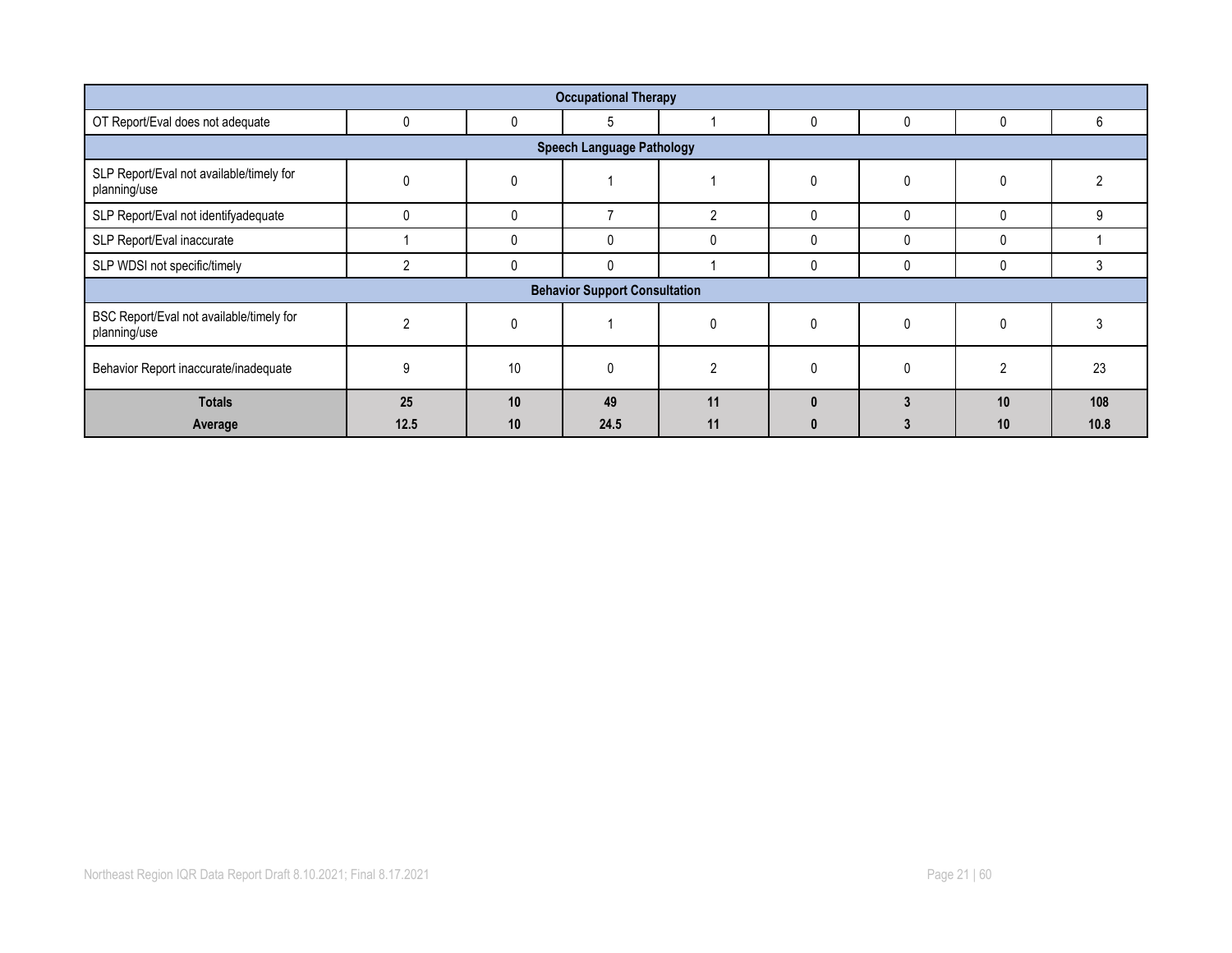#### **F. Adequacy of Planning, Adequacy of Services, Individual Service Plan**

Before a plan can be implemented, it must first be created. The ISPs that provide details regarding the individuals' visions and outcomes are supposed to be developed by an Interdisciplinary Team that includes the Individual and those who know and provide supports to that person. This includes the Guardian, Case Manager, the Direct Support Staff, Therapists, Nurse, any additional people invited by the class member and persons who are needed to ensure the implementation of the Plan. The FY21 IQR protocol specifically probes many of the aspects of the planning process, including detail of who participates in plan creation. The chart below lists answers to related questions in the FY21 Northeast Region review.

Question #63: Was the ISP developed by an appropriately constituted IDT?

Question #64: For any team members not physically present at the IDT meeting, is there evidence of their participation in the development of the ISP?

Question #32: Did the [day/employment] direct service staff have input into the person's ISP?

Question #40: Did the [residential] staff have input into the person's ISP?

Question #92: Was the person provided the assistance and support needed to participate meaningfully in the planning process?

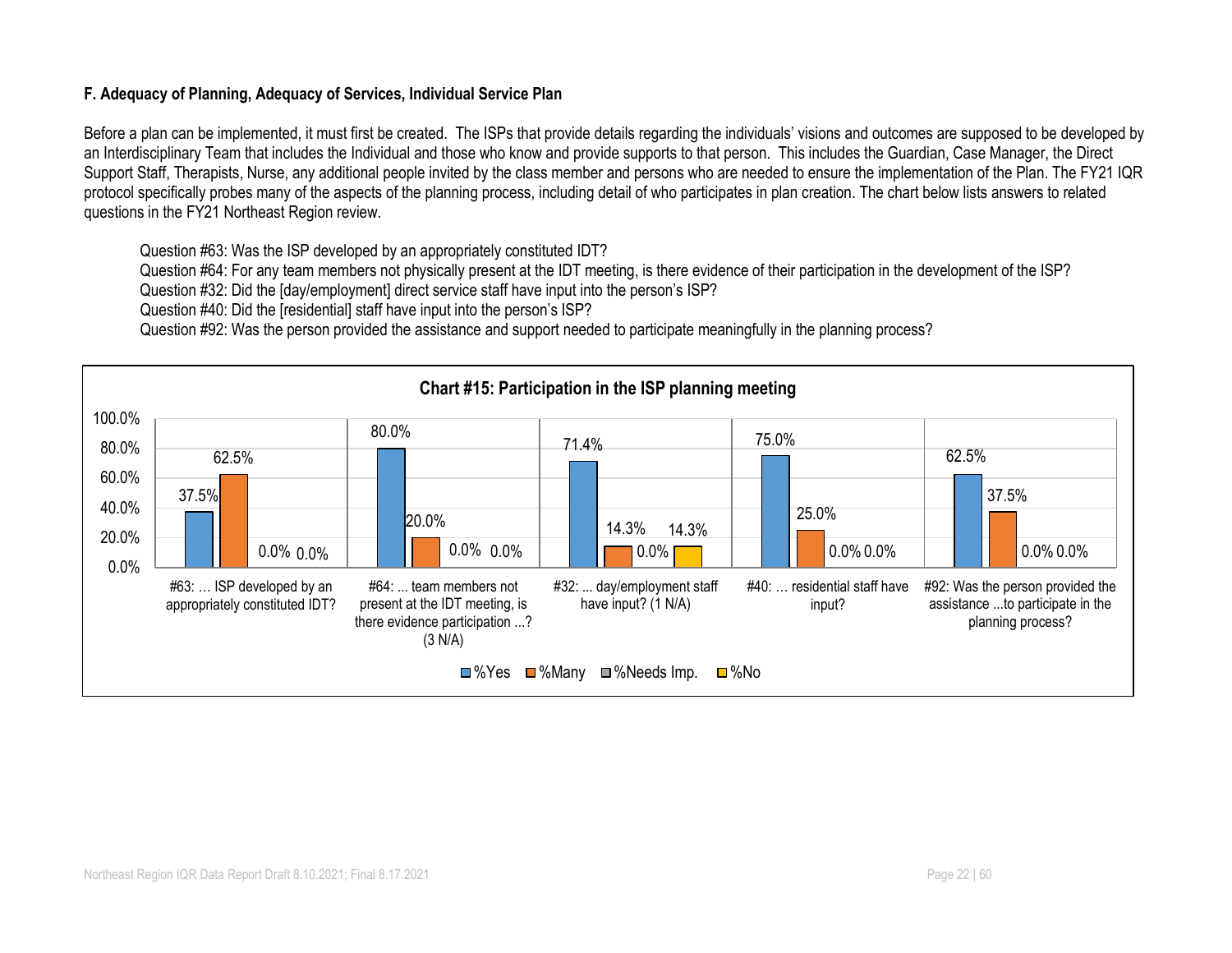|                                     |                             |                         | Question                  |                             |                         |
|-------------------------------------|-----------------------------|-------------------------|---------------------------|-----------------------------|-------------------------|
| <b>Res. Agency</b><br>(# in sample) | #63                         | #64                     | #32                       | #40                         | #92                     |
| Benchmark (2)                       | 50% Yes (1)<br>50% Many (1) | 100% Yes (1)<br>(1 N/A) | 100% Yes (2)              | 100% Yes (2)                | 100% Yes (2)            |
| CDD(1)                              | 0% Yes<br>100% Many (1)     | 100% Yes (1)            | 100% Yes (1)              | 100% Yes (1)                | 100% Yes (1)            |
| Com $Op(2)$                         | 0% Yes<br>100% Many (2)     | 100% Yes (2)            | 50% Yes (1)<br>50% No (1) | 50% Yes (1)<br>50% Many (1) | 0% Yes<br>100% Many (2) |
| EnSuenos (1)                        | 0% Yes<br>100% Many (1)     | 0% Yes<br>100% Many (1) | 0% Yes<br>100% Many (1)   | 0% Yes<br>100% Many (1)     | 0% Yes<br>100% Many (1) |
| Family Options (1)                  | 100% Yes (1)                | (1 N/A)                 | 100% Yes (1)              | 100% Yes (1)                | 100% Yes (1)            |
| NNMQC(1)                            | 100% Yes (1)                | (1 N/A)                 | 100% Yes (1)              | 100% Yes (1)                | 100% Yes (1)            |

#### **Chart #16: ISP Development Participation, by Residential Provider**

## **Chart #17: ISP Development Participation, by Case Management Agency**

|                                               |                                 |                                        | <b>Question</b>                                      |                                 |                                 |
|-----------------------------------------------|---------------------------------|----------------------------------------|------------------------------------------------------|---------------------------------|---------------------------------|
| <b>CM Agency</b><br>$(H \in \mathsf{sample})$ | #63                             | #64                                    | #32                                                  | #40                             | #92                             |
| A Step Above (1)                              | 0% Yes<br>100% Many (1)         | 100% Yes (1)                           | (1 N/A)                                              | 0% Yes<br>100% Many (1)         | 0% Yes<br>100% Many (1)         |
| Unidas Case Management                        | 100% Yes (1)                    | (1 N/A)                                | 100% Yes (1)                                         | 100% Yes (1)                    | 100% Yes (1)                    |
| Visions Case Management<br>(6)                | 33.3% Yes (2)<br>66.7% Many (4) | 75% Yes (3)<br>25% Many (1)<br>(2 N/A) | 60% Yes (3)<br>20% Many (1)<br>20% No (1)<br>(1 N/A) | 83.3% Yes (5)<br>16.7% Many (1) | 66.7% Yes (4)<br>33.3% Many (2) |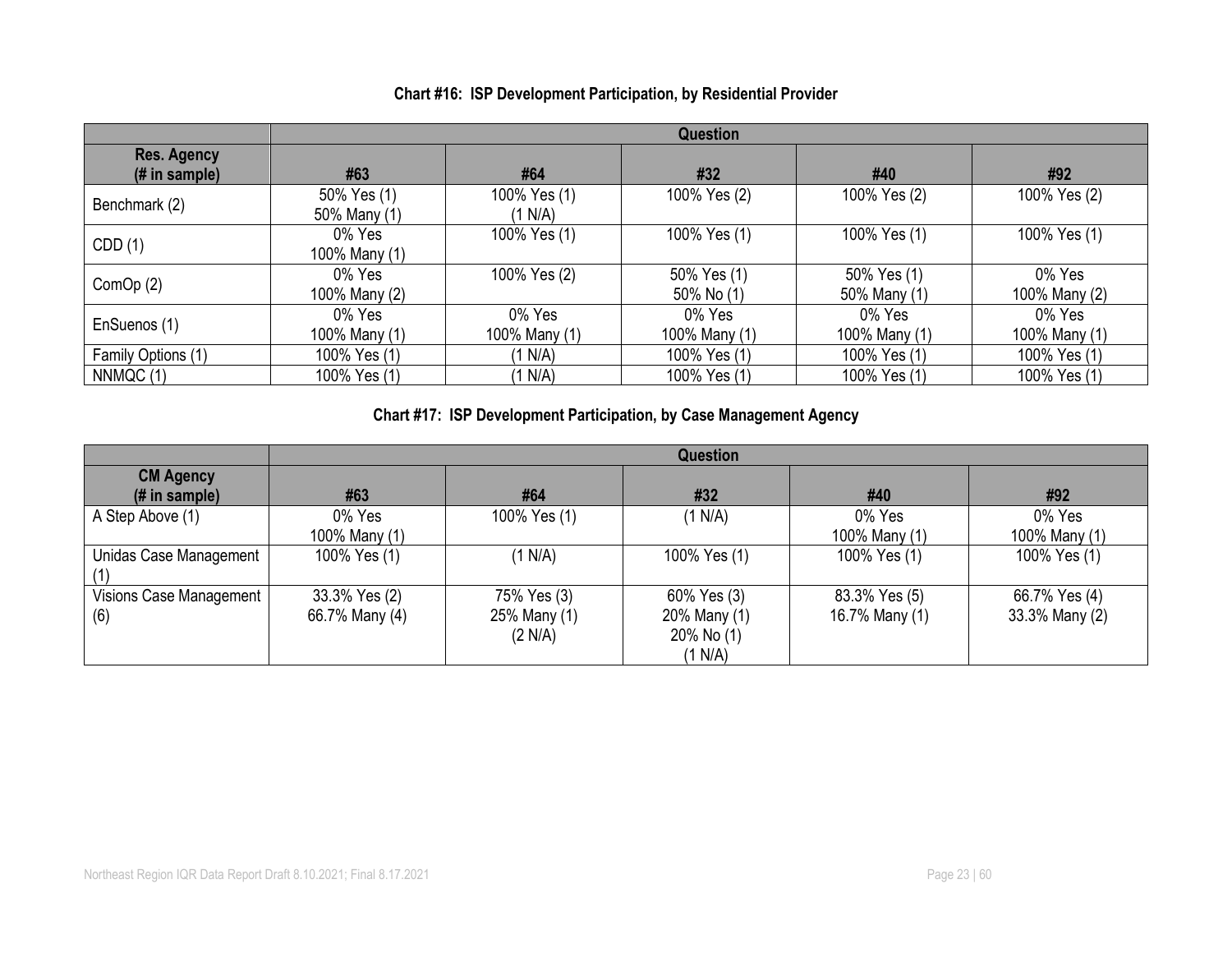One foundational component of an individual's ISP is the Long-Term Vision, which summarizes what the individual wants to accomplish in the near future (3 to 5 years) in each life area. To that end, Outcomes are to be developed by the Team in a way that results in an accomplishable path to the visions. The FY21 IQR protocol specifically probes the content of identified visions as well as the content and clarity of related outcomes. The chart below details the findings related to the following identified questions related to class members ISP in the FY21 Northeast Region review.

Question #66: Overall, does the long-term vision show expectations for growth and skill building?

Question #160: Does the person have an ISP that contains a complete Vision Section that is based on a long term view?

Question #67: Overall, does the ISP give adequate guidance to achieving the person's long-term vision?

Question #75: Overall, are the ISP outcomes related to achieving the person's long-term vision?

Question #76: Overall, do the ISP outcomes, action plans and T&SS address the person's major needs?

Question #74: Overall, do the outcomes in the ISP include criteria by which the team can determine when the outcomes have been achieved?

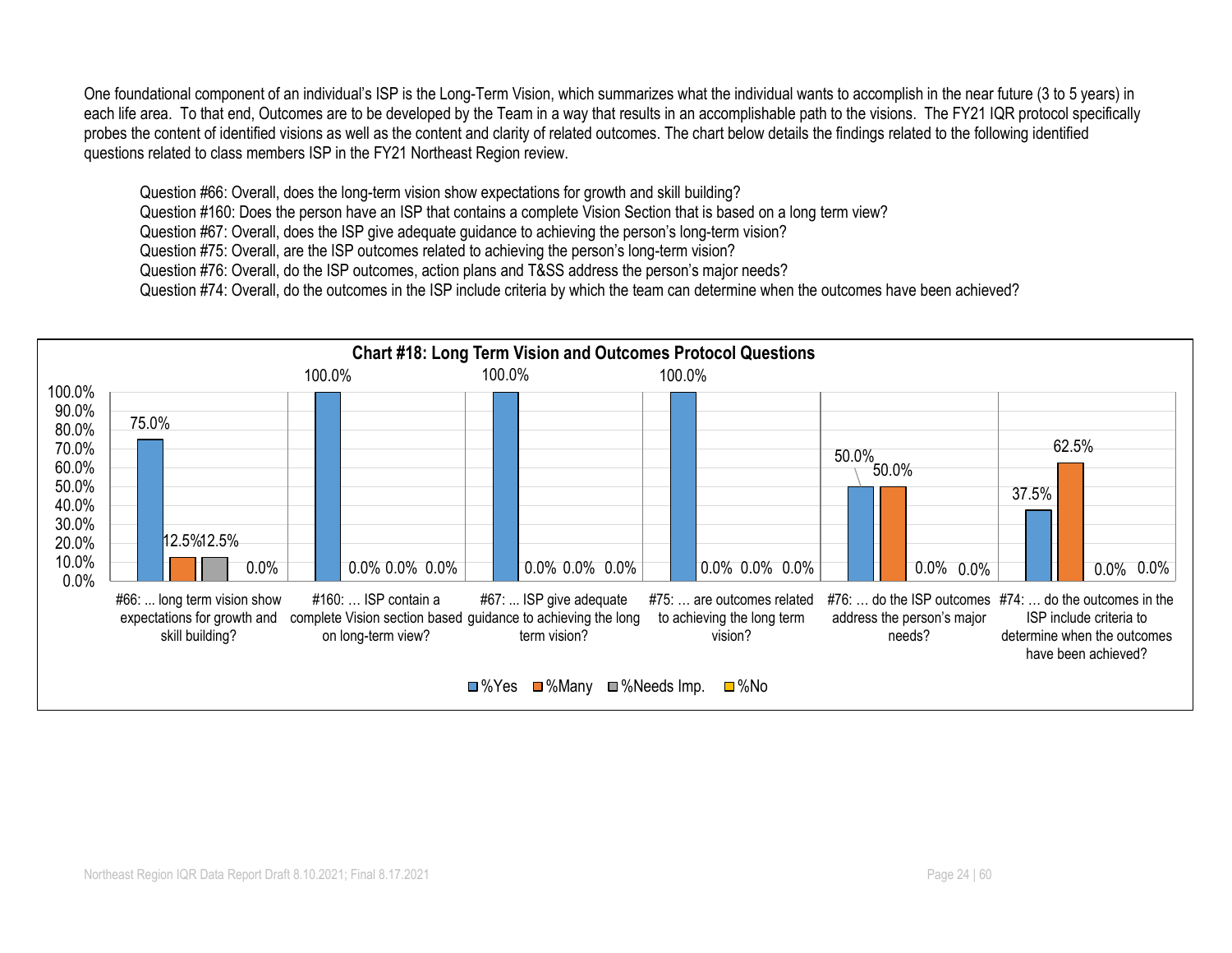|                                    |                                   | <b>Question</b> |              |              |                             |                             |  |  |  |  |  |
|------------------------------------|-----------------------------------|-----------------|--------------|--------------|-----------------------------|-----------------------------|--|--|--|--|--|
| <b>Res Agency</b><br>(# in sample) | #66                               | #160            | #67          | #75          | #76                         | #74                         |  |  |  |  |  |
| Benchmark (2)                      | 50% Yes (1)<br>50% Needs Impv (1) | 100% Yes (2)    | 100% Yes (2) | 100% Yes (2) | 50% Yes (1)<br>50% Many (1) | 50% Yes (1)<br>50% Many (1) |  |  |  |  |  |
| CDD(1)                             | 0% Yes<br>100% Many (1)           | 100% Yes (1)    | 100% Yes (1) | 100% Yes (1) | 0% Yes<br>100% Many (1)     | 0% Yes<br>100% Many (1)     |  |  |  |  |  |
| ComOp (2)                          | 100% Yes (2)                      | 100% Yes (2)    | 100% Yes (2) | 100% Yes (2) | 50% Yes (1)<br>50% Many (1) | 100% Yes (2)                |  |  |  |  |  |
| EnSuenos (1)                       | 100% Yes (1)                      | 100% Yes (1)    | 100% Yes (1) | 100% Yes (1) | 0% Yes<br>100% Many (1)     | 0% Yes<br>100% Many (1)     |  |  |  |  |  |
| Family Options (1)                 | 100% Yes (1)                      | 100% Yes (1)    | 100% Yes (1) | 100% Yes (1) | 100% Yes (1)                | 0% Yes<br>100% Many (1)     |  |  |  |  |  |
| NNMQC(1)                           | 100% Yes (1)                      | 100% Yes (1)    | 100% Yes (1) | 100% Yes (1) | 100% Yes (1)                | 0% Yes<br>100% Many (1)     |  |  |  |  |  |

#### **Chart #19: Vision and Outcome Scores, by Residential Agency**

## **Chart #20: Vision and Outcome Scores by Case Management Agency**

|                                                     |                                                     | <b>Question</b> |              |              |                             |                                 |  |  |  |  |  |
|-----------------------------------------------------|-----------------------------------------------------|-----------------|--------------|--------------|-----------------------------|---------------------------------|--|--|--|--|--|
| <b>CM Agency</b><br>$(H \in \mathbb{R})$ in sample) | #66                                                 | #160            | #67          | #75          | #76                         | #74                             |  |  |  |  |  |
| A Step Above (1)                                    | 100% Yes (1)                                        | 100% Yes (1)    | 100% Yes (1) | 100% Yes (1) | 0% Yes<br>100% Many (1)     | 100% Yes (1)                    |  |  |  |  |  |
| Unidas Case<br>Management (1)                       | 100% Yes (1)                                        | 100% Yes (1)    | 100% Yes (1) | 100% Yes (1) | 100% Yes (1)                | 0% Yes<br>100% Many (1)         |  |  |  |  |  |
| <b>Visions Case</b><br>Management (6)               | 66.6% Yes (4)<br>16.7% Many (1)<br>16.7% Needs Impv | 100% Yes (6)    | 100% Yes (6) | 100% Yes (6) | 50% Yes (3)<br>50% Many (3) | 33.3% Yes (2)<br>66.7% Many (4) |  |  |  |  |  |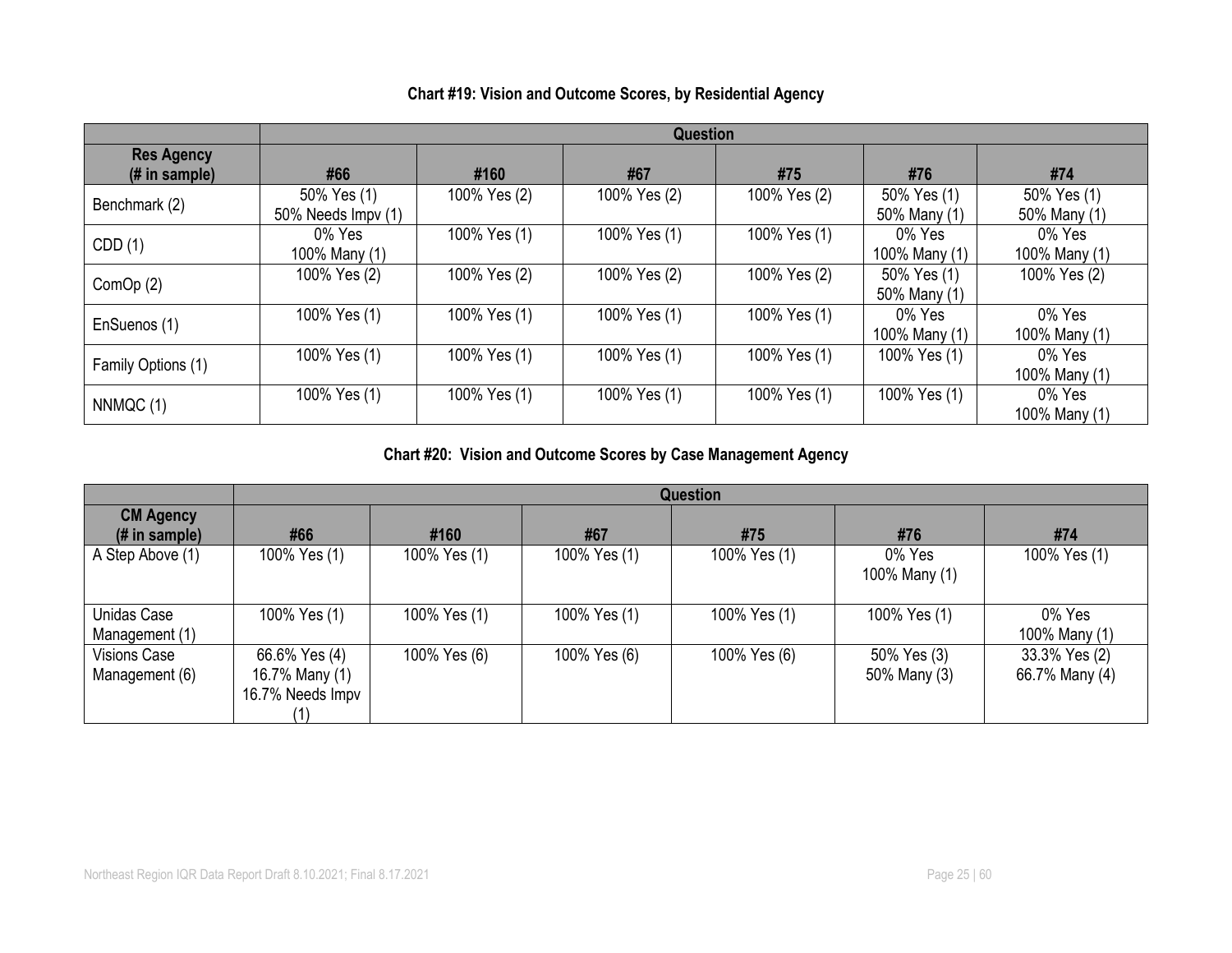Additional components of an individual's ISP include Action Steps, which should be written in measurable terms, in sequential order which logically leads to the achievement of the related outcome. The data gathered during the implementation of the Action Steps should also be written in measurable terms, so team members can review them and determine if measurable progress toward the outcome is being made. The chart below details the findings related to specific questions which probe the action steps and data collection intended to verify progress and opportunity for class members.

Question #68: Is measurable data kept which verifies the consistent implementation of each of the action steps?

Question #69: Does the data kept identify what the person does so a determination can be made regarding the progress/lack of progress?

Question #70: Is each action step in the ISP implemented at a frequency that enables the person to learn new skills?

Question #71: If the person is not successful in achieving action steps, has the team tried to determine why, and change their approach as needed?

Question #72: If the person achieves action steps, does the team move to the next in a progress of steps or develops a new one?

Question #73: Has the person made measurable progress on action steps during the past year?

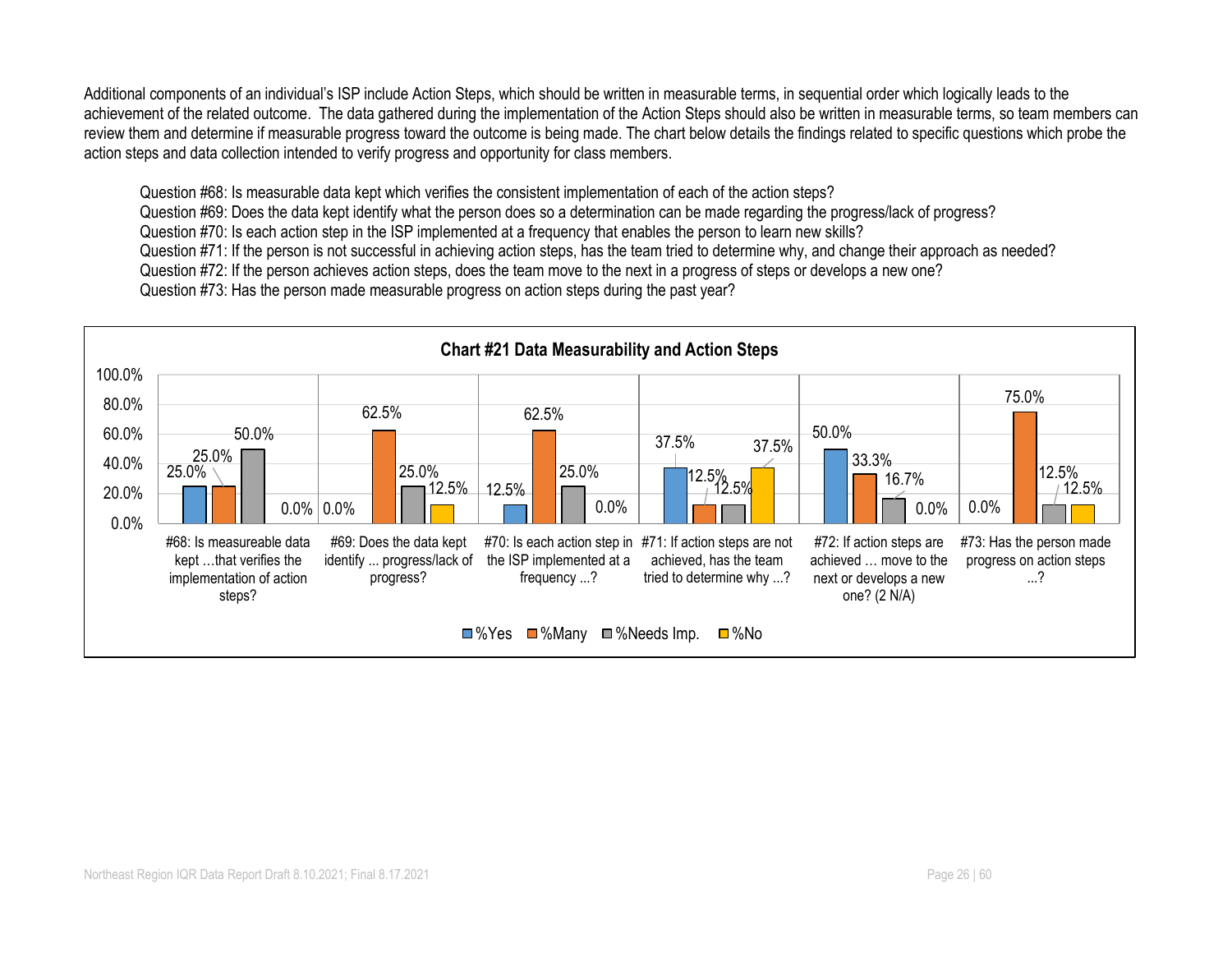|                                     |                                              |                                              | <b>Question</b>                   |                                            |                                    |                                      |
|-------------------------------------|----------------------------------------------|----------------------------------------------|-----------------------------------|--------------------------------------------|------------------------------------|--------------------------------------|
| <b>Res Agency</b><br>$#$ in sample) | #68                                          | #69                                          | #70                               | #71                                        | #72                                | #73                                  |
| Benchmark (2)                       | 0% Yes<br>50% Many (1)<br>50% Needs Impv (1) | 0% Yes<br>100% Many (2)                      | 0% Yes<br>100% Many (2)           | 0% Yes<br>50% Needs Impv (1)<br>50% No (1) | 100% Yes (2)                       | 0% Yes<br>100% Many (2)              |
| CDD(1)                              | 0% Yes<br>100% Many (1)                      | 0% Yes<br>100% Needs Impv                    | 0%Yes<br>100% Many (1)            | 0% Yes<br>100% Many (1)                    | (1 N/A)                            | 0% Yes<br>100% Needs Impv            |
| Com $Op(2)$                         | 0% Yes<br>100% Needs Impv<br>(2)             | 0% Yes<br>50% Many (1)<br>50% Needs Impv (1) | 50% Yes (1)<br>50% Needs Impv (1) | 0% Yes<br>100% No (2)                      | 0% Yes<br>100% Many (1)<br>(1 N/A) | 0% Yes<br>50% Many (1)<br>50% No (1) |
| EnSuenos (1)                        | 100% Yes (1)                                 | 0% Yes<br>100% Many (1)                      | 0% Yes<br>100% Many (1)           | 100% Yes (1)                               | 0% Yes<br>100% Many (1)            | 0% Yes<br>100% Many (1)              |
| Family Options (1)                  | 0% Yes<br>100% Needs Impv                    | 0% Yes<br>100% No (1)                        | 0% Yes<br>100% Many (1)           | 100% Yes (1)                               | 100% Yes (1)                       | 0% Yes<br>100% Many (1)              |
| NNMQC(1)                            | 100% Yes (1)                                 | 0% Yes<br>100% Many (1)                      | 0% Yes<br>100% Needs Impv (1)     | 100% Yes (1)                               | 0% Yes<br>100% Needs Impv          | 0% Yes<br>100% Many (1)              |

## **Chart #22: Data and Related ISP Action Step Scores by Residential Agency**

#### **Chart #23: Data and Related Action Step Scores by Case Management Agency**

|                                    |                     |                     | <b>Question</b>     |                  |                    |                  |
|------------------------------------|---------------------|---------------------|---------------------|------------------|--------------------|------------------|
| <b>CM Agency</b><br>$#$ in sample) | #68                 | #69                 | #70                 | #71              | #72                | #73              |
| A Step Above (1)                   | 0% Yes              | 0% Yes              | 0% Yes              | 0% Yes           | (1 N/A)            | 0% Yes           |
|                                    | 100% Needs Impv (1) | 100% Needs Impv (1) | 100% Needs Impv (1) | 100% No (1)      |                    | 100% No (1)      |
| Unidas Case                        | 0% Yes              | 0% Yes              | 0% Yes              | 0% Yes           | 100% Yes (1)       | 0% Yes           |
| Management (1)                     | 100% Needs Impv (1) | 100% No (1)         | 100% Many (1)       | 100% No (1)      |                    | 100% Many (1)    |
| <b>Visions Case</b>                | 33.3% Yes (2)       | 0% Yes              | 16.7% Yes (1)       | 33.3% Yes (2)    | 40% Yes (2)        | 83.3% Many (5)   |
| Management (6)                     | 33.3% Many (2)      | 83.3% Many (5)      | 66.7% Many (4)      | 16.7% Many (1)   | 40% Many (2)       | 16.7% Needs Impv |
|                                    | 33.3% Needs Impv    | 16.7% Needs Impv    | 16.7% Needs Impv    | 16.7% Needs Impv | 20% Needs Impv (1) |                  |
|                                    | (2)                 |                     |                     |                  | (1 N/A)            |                  |
|                                    |                     |                     |                     | 33.3% No (2)     |                    |                  |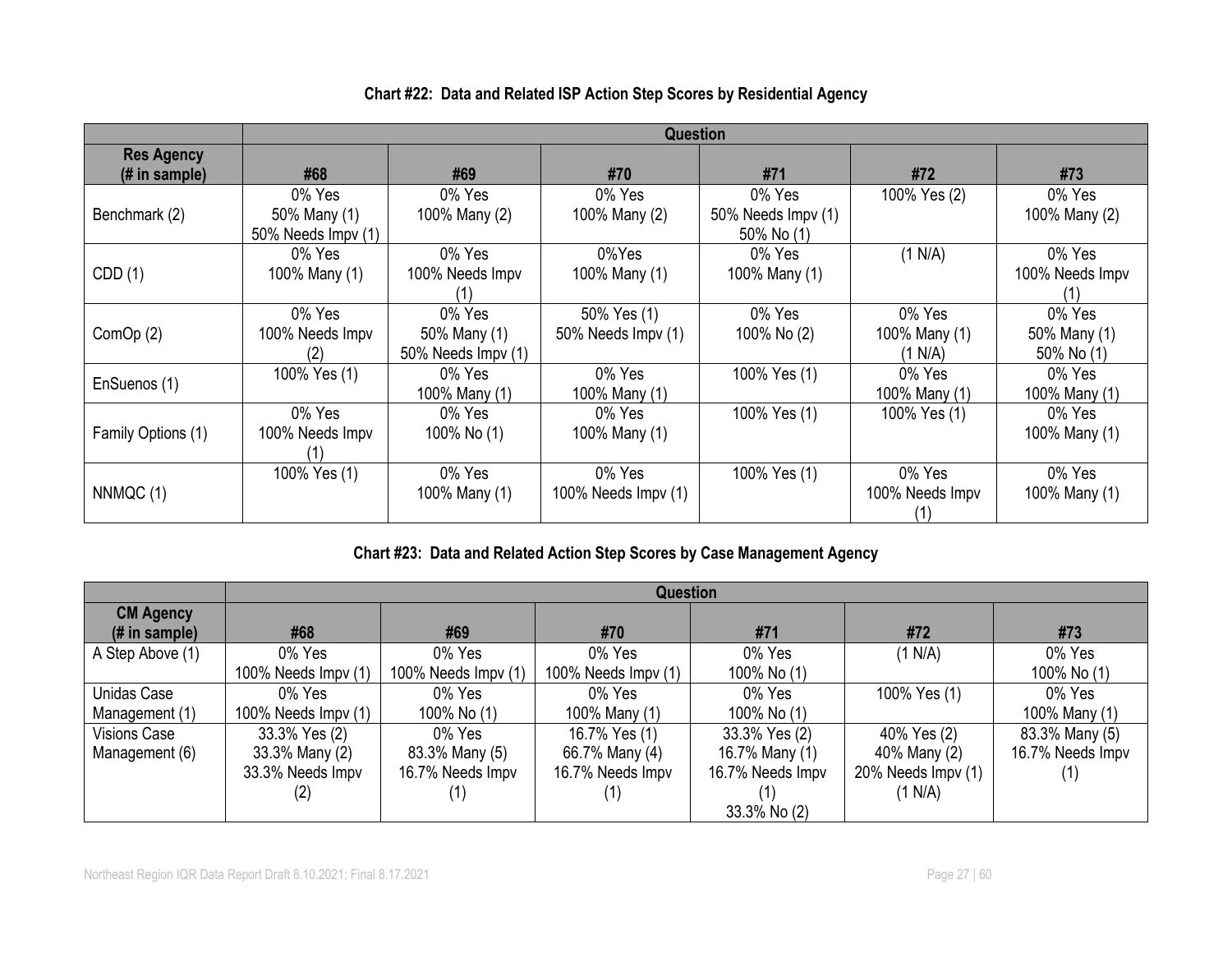In addition to the components listed above, the Teaching and Support Strategies (T&SS) are also an integral part of the ISP. T&SS should be developed by the residential and/or day provider responsible for implementing the T&SS. Input from others such as therapists should be included as needed. WDSIs are developed by therapists as a complement to the T&SS. All T&SS and WDSIs should provide guidance for those direct support professionals who support the person in achieving his/her Vision/Outcomes. The following protocol questions in the FY21 IQR relate to the T&SS and implementation of the ISP.

Question #77: Are the T&SS sufficient to ensure consistent implementation of the services planned? Question #78: Are the recommendations and/or objectives/strategies of ancillary provider integrated into the ISP? Question #89: Were the direct service staff able to describe their responsibilities in providing daily care/supports to the person? Question #88: Was the direct service staff trained on the implementation of this person's ISP? Question #86/87a: Is the ISP being implemented?

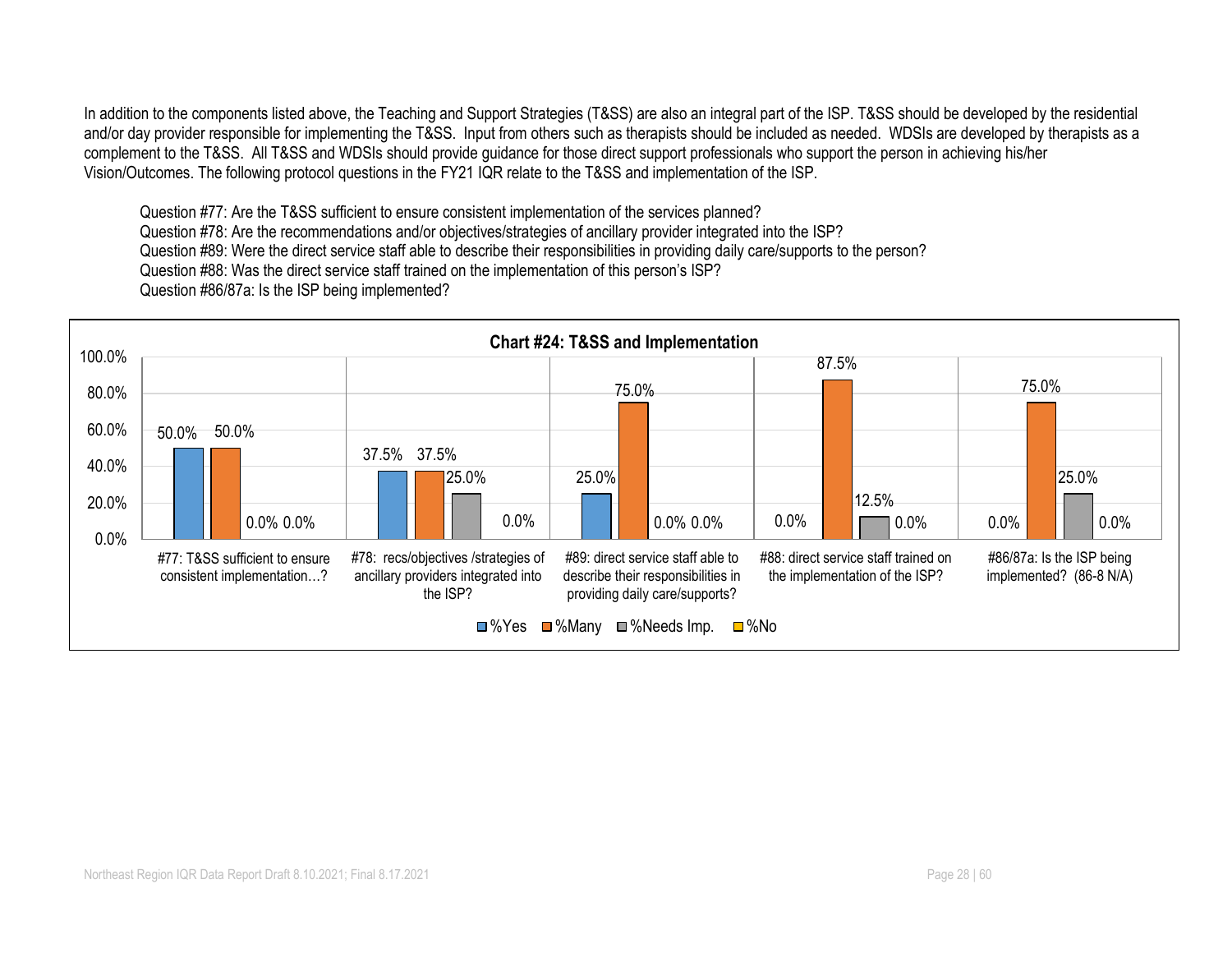|                                      |                             |                               | <b>Question</b>             |                                              |                                              |
|--------------------------------------|-----------------------------|-------------------------------|-----------------------------|----------------------------------------------|----------------------------------------------|
| <b>Res. Agency</b><br>$#$ in sample) | #77                         | #78                           | #89                         | #88                                          | #87a                                         |
| Benchmark (2)                        | 50% Yes (1)<br>50% Many (1) | 0% Yes<br>100% Needs Impv (2) | 0% Yes<br>100% Many (2)     | 0% Yes<br>100% Many (2)                      | 0% Yes<br>100% Many (2)                      |
| CDD(1)                               | 0% Yes<br>100% Many (1)     | 100% Yes (1)                  | 0% Yes<br>100% Many (1)     | 0% Yes<br>100% Many (1)                      | 0% Yes<br>100% Needs Impv 1)                 |
| ComOp (2)                            | 50% Yes (1)<br>50% Many (1) | 0% Yes<br>100% Many (2)       | 50% Yes (1)<br>50% Many (1) | 0% Yes<br>50% Many (1)<br>50% Needs Impv (1) | 0% Yes<br>50% Many (1)<br>50% Needs Impv (1) |
| EnSuenos (1)                         | 0% Yes<br>100% Many (1)     | 0% Yes<br>100% Many (1)       | 0% Yes<br>100% Many (1)     | 0% Yes<br>100% Many (1)                      | 0% Yes<br>100% Many (1)                      |
| Family Options (1)                   | 100% Yes (1)                | 100% Yes (1)                  | 0% Yes<br>100% Many (1)     | 0% Yes<br>100% Many (1)                      | 0% Yes<br>100% Many (1)                      |
| NNMQC(1)                             | 100% Yes (1)                | 100% Yes (1)                  | 100% Yes (1)                | 0% Yes<br>100% Many (1)                      | 0% Yes<br>100% Many (1)                      |

## **Chart #25: T&SS and ISP Implementation Scores by Residential Agency**

## **Chart #26: T&SS and ISP Implementation Scores by Case Management Agency**

|                                    | Question      |                      |                |                      |                      |  |  |
|------------------------------------|---------------|----------------------|----------------|----------------------|----------------------|--|--|
| <b>CM Agency</b><br>$#$ in sample) | #77           | #78                  | #89            | #88                  | #87a                 |  |  |
| A Step Above (1)                   | 0% Yes        | 0% Yes               | 0% Yes         | 0% Yes               | 0% Yes               |  |  |
|                                    | 100% Many (1) | 100% Many (1)        | 100% Many (1)  | 100% Needs $Impv(1)$ | 100% Needs Impv (1)  |  |  |
| Unidas Case Management             | 100% Yes (1)  | 100% Yes (1)         | 0% Yes         | 0% Yes               | 0% Yes               |  |  |
|                                    |               |                      | 100% Many (1)  | 100% Many (1)        | 100% Many (1)        |  |  |
| Visions Case Management            | 50% Yes (3)   | 33.3% Yes (2)        | 33.3% Yes (2)  | 0% Yes               | 83.3% Many (5)       |  |  |
| (6)                                | 50% Many (3)  | 33.3% Many (2)       | 66.7% Many (4) | 100% Many (6)        | 16.7% Needs Impv (1) |  |  |
|                                    |               | 33.3% Needs Impv (2) |                |                      |                      |  |  |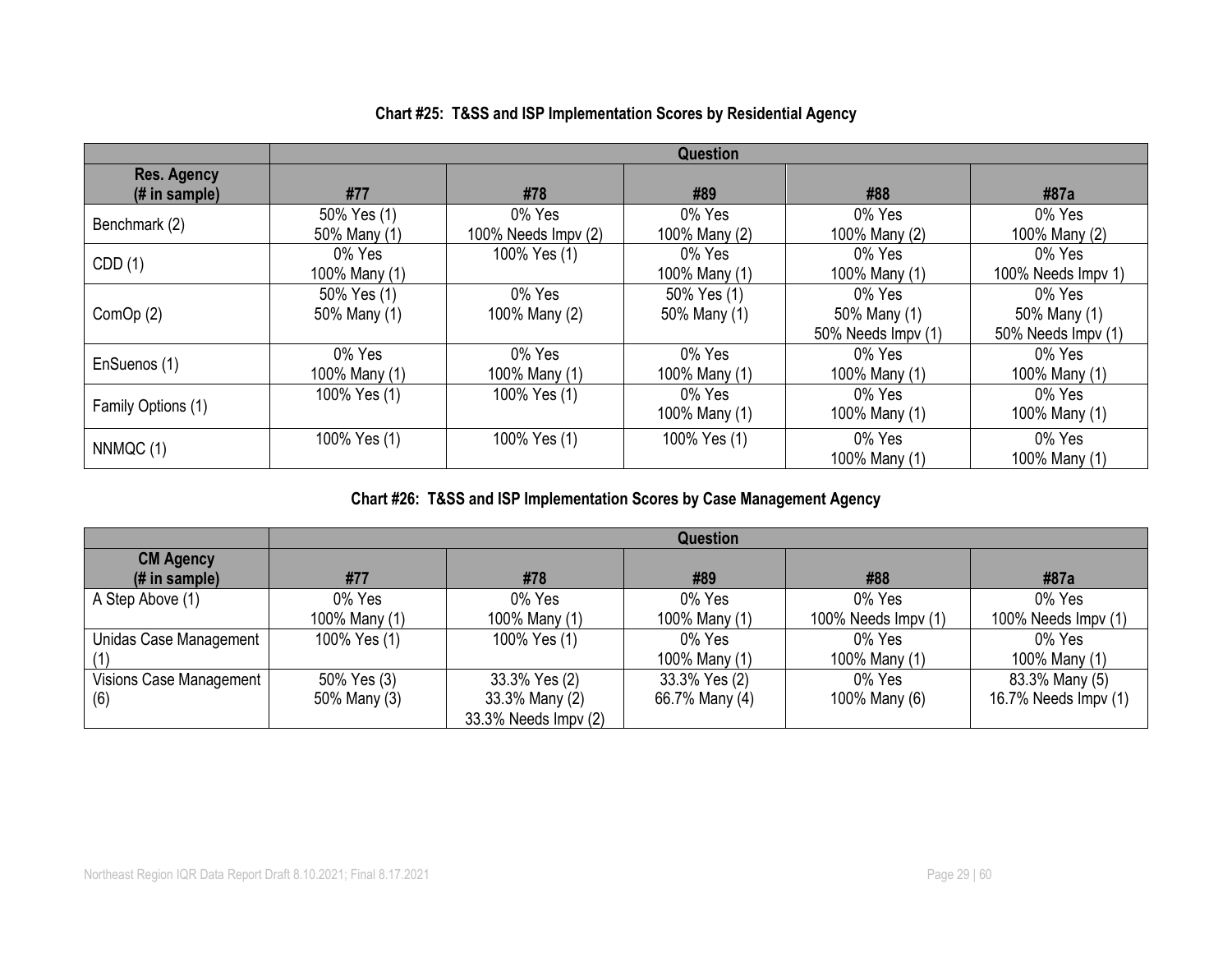As evidenced above, the different components of each person's ISP are evaluated. Based on that analysis, an overview of the adequacy of ISP content as well as implementation and effectiveness of the ISP can be determined. There are multiple questions in the FY21 IQR protocol that probe these items, and the level of intensity of services that individuals in the review receive.

Question #65: Does my ISP contain current and accurate information?

Question #124: Overall, has the IDT process been adequate for assessing, planning, implementing and monitoring of services for this person?

Question #85: Overall, is the ISP adequate to meet the person's needs?

Question #161: Does the person receive services and supports recommended in the ISP?

Question #87b: Are current services adequate to meet the person's needs?

Question #164: Is the total program of the level of intensity adequate to meet this person's needs?

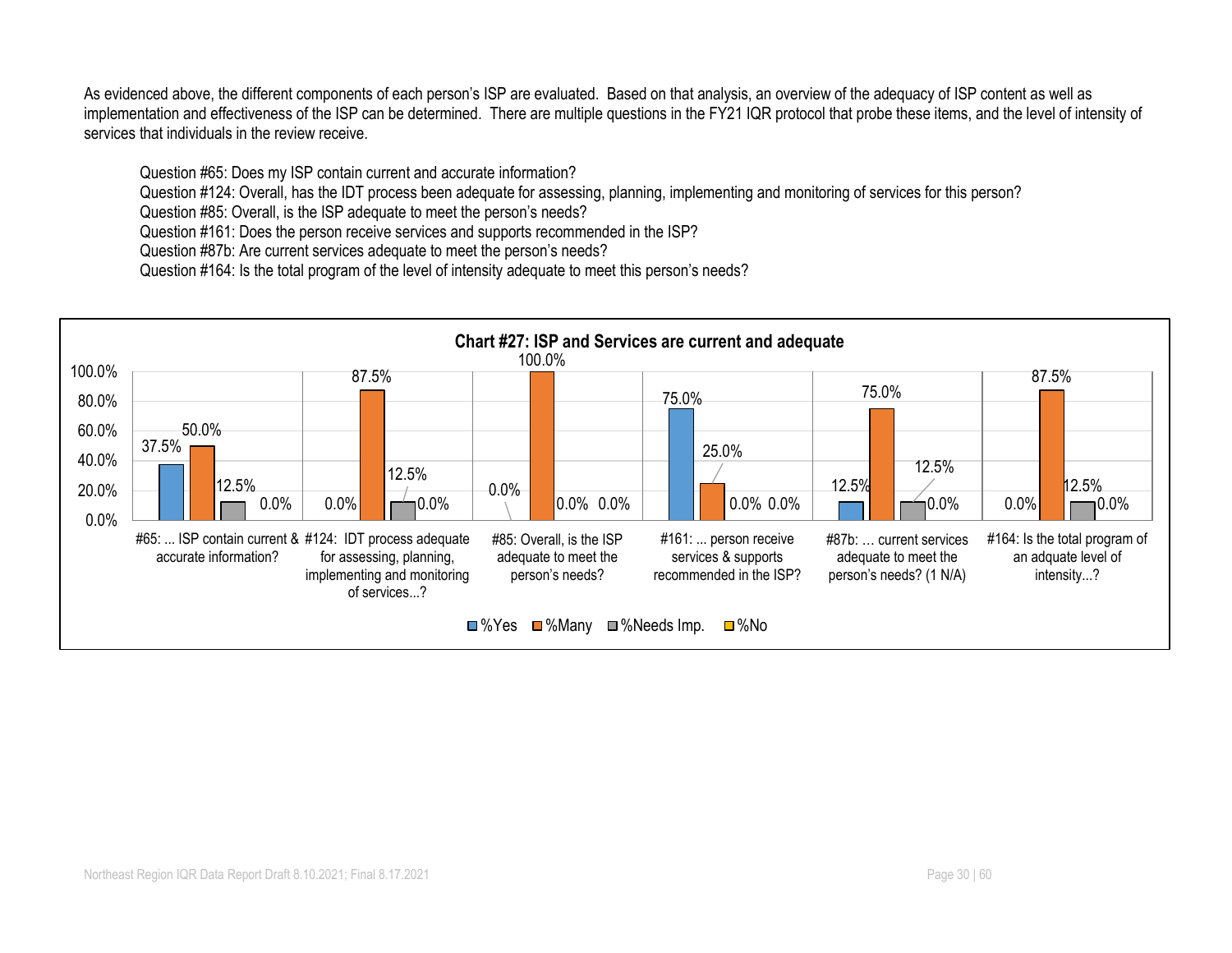|                                     | <b>Question</b>               |                                              |                         |                             |                                              |                                              |
|-------------------------------------|-------------------------------|----------------------------------------------|-------------------------|-----------------------------|----------------------------------------------|----------------------------------------------|
| <b>Res. Agency</b><br>(# in sample) | #65                           | #124                                         | #85                     | #161                        | #87b                                         | #164                                         |
| Benchmark (2)                       | 0% Yes<br>100% Many (2)       | 0% Yes<br>100% Many (2)                      | 0% Yes<br>100% Many (2) | 100% Yes (2)                | 0% Yes<br>100% Many (2)                      | 0% Yes<br>100% Many (2)                      |
| CDD(1)                              | 0% Yes<br>100% Needs Impv (1) | 0% Yes<br>100% Many (1)                      | 0% Yes<br>100% Many (1) | 0% Yes<br>100% Many (1)     | 0% Yes<br>100% Many (1)                      | 0% Yes<br>100% Many (1)                      |
| Com $Op(2)$                         | 100% Yes (2)                  | 0% Yes<br>50% Many (1)<br>50% Needs Impv (1) | 0% Yes<br>100% Many (2) | 50% Yes (1)<br>50% Many (1) | 0% Yes<br>50% Many (1)<br>50% Needs Impv (1) | 0% Yes<br>50% Many (1)<br>50% Needs Impv (1) |
| EnSuenos (1)                        | 0% Yes<br>100% Many (1)       | 0% Yes<br>100% Many (1)                      | 0% Yes<br>100% Many (1) | 100% Yes (1)                | 0% Yes<br>100% Many (1)                      | 0% Yes<br>100% Many (1)                      |
| Family Options (1)                  | 100% Yes (1)                  | 0% Yes<br>100% Many (1)                      | 0% Yes<br>100% Many (1) | 100% Yes (1)                | 100% Yes (1)                                 | 0% Yes<br>100% Many (1)                      |
| NNMQC(1)                            | 0% Yes<br>100% Many (1)       | 0% Yes<br>100% Many (1)                      | 0% Yes<br>100% Many (1) | 100% Yes (1)                | 0% Yes<br>100% Many (1)                      | 0% Yes<br>100% Many (1)                      |

#### **Chart #28: ISP Content and Adequacy Scores, by Residential Agency**

## **Chart #29: ISP Content and Adequacy Scores, by Case Management Agency**

|                                       | Question                                            |                         |                         |                                 |                         |                         |
|---------------------------------------|-----------------------------------------------------|-------------------------|-------------------------|---------------------------------|-------------------------|-------------------------|
| <b>CM Agency</b><br>$#$ in sample)    | #65                                                 | #124                    | #85                     | #161                            | #87b                    | #164                    |
| A Step Above (1)                      | 100% Yes (1)                                        | 0% Yes                  | 0% Yes                  | 0% Yes                          | 0% Yes                  | 0% Yes                  |
|                                       |                                                     | 100% Needs Impv (1)     | 100% Many (1)           | 100% Many (1)                   | 100% Needs Impv (1)     | 100% Needs Impv (1)     |
| Unidas Case<br>Management (1)         | 100% Yes (1)                                        | 0% Yes<br>100% Many (1) | 0% Yes<br>100% Many (1) | 100% Yes (1)                    | 100% Yes (1)            | 0% Yes<br>100% Many (1) |
| <b>Visions Case</b><br>Management (6) | 16.7% Yes (1)<br>66.6% Many (4)<br>16.7% Needs Impv | 0% Yes<br>100% Many (6) | 0% Yes<br>100% Many (6) | 83.3% Yes (5)<br>16.7% Many (1) | 0% Yes<br>100% Many (6) | 0% Yes<br>100% Many (6) |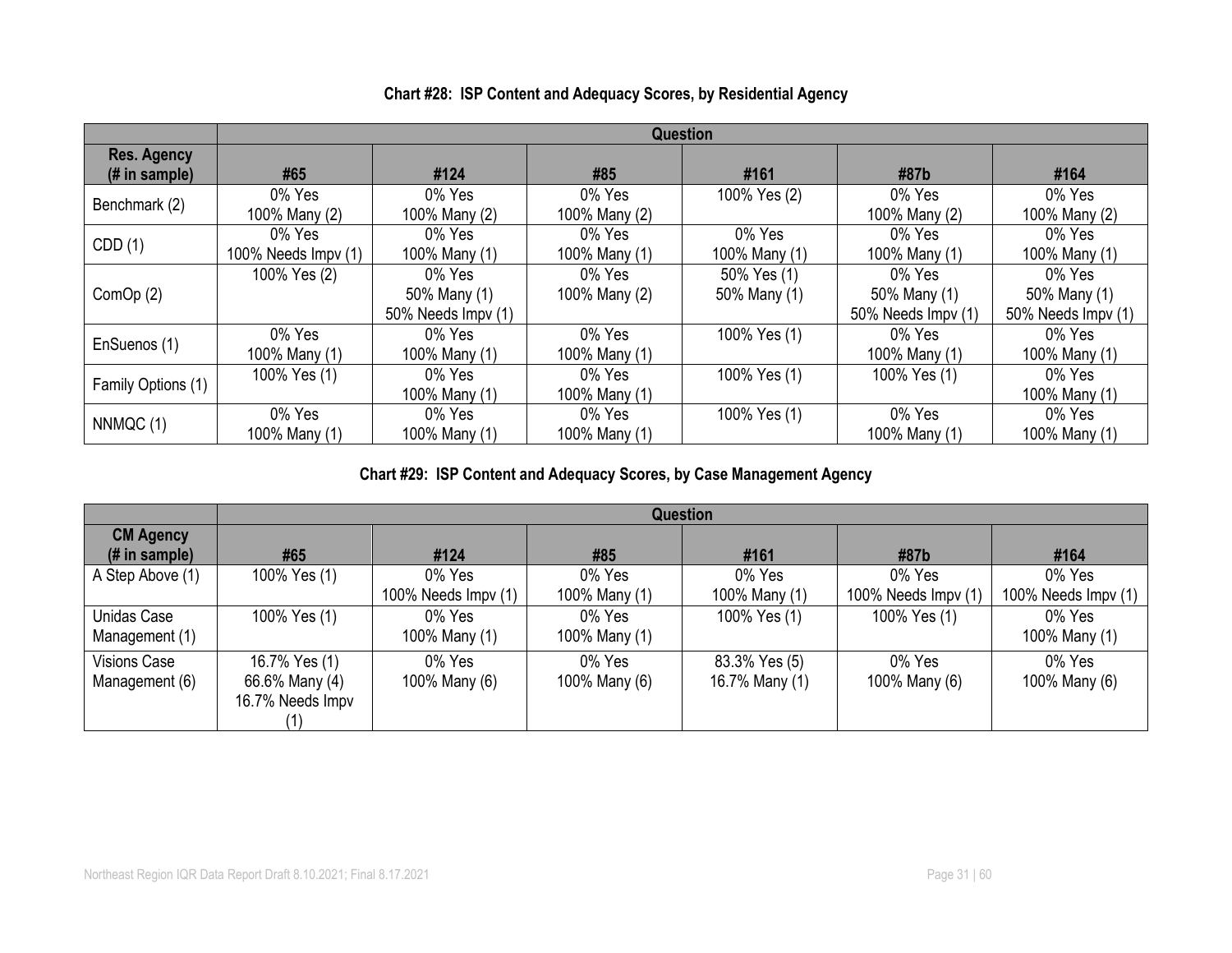#### **G. Case Management**

Case Management services are intended to be person-centered and are key to enabling people to pursue their desired life outcomes while gaining greater independence and access to needed services and supports. Overall, case management scores have improved over the last year. The charts below detail the related findings.

Question #24: Does the case manager "know" the person?

Question #25: Does the case manager understand his/her role/job?

Question #26: Is the case manager available to the person?

Question #27: Was the case manager able to describe the person's health related needs?



#### **Chart #31: Case Management Scores, by Case Management Agency**

|                             | Question       |                |              |              |  |  |
|-----------------------------|----------------|----------------|--------------|--------------|--|--|
| <b>CM Agency</b>            |                |                |              |              |  |  |
| $#$ in sample)              | #24            | #25            | #26          | #27          |  |  |
| A Step Above (1)            | 100% Yes (1)   | 0% Yes         | 100% Yes (1) | 100% Yes (1) |  |  |
|                             |                | 100% Many (1)  |              |              |  |  |
| Unidas Case Management (1)  | 100% Yes (1)   | 100% Yes (1)   | 100% Yes (1) | 100% Yes (1) |  |  |
| Visions Case Management (6) | 66.7% Yes (4)  | 33.3% Yes (2)  | 100% Yes (6) | 50% Yes (3)  |  |  |
|                             | 33.3% Many (2) | 66.7% Many (4) |              | 50% Many (3) |  |  |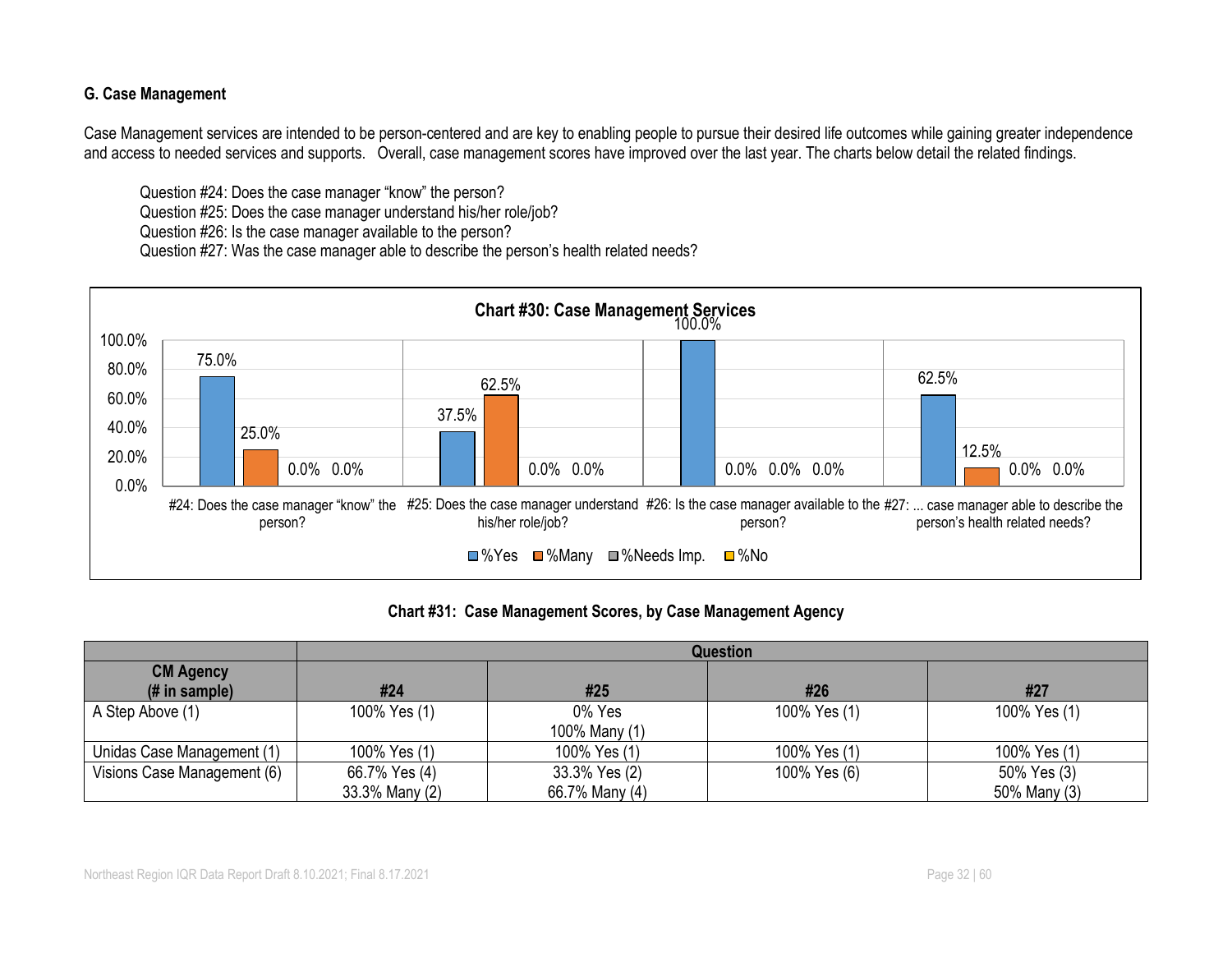Again, case managers across the board expressed appropriate expectations of growth for those whom they support. This is a key and important component of any individual's success.

Question #28: Does the case manager have an appropriate expectation of growth for this person?

Question #29: Does the case management record contain documentation that the case manager is monitoring and tracking the delivery of services as outlined in the ISP?

87.5% 37.5% 37.5% 12.5%  $62.5\%$ 0.0% 0.0% 0.0% 0.0% 0.0% 0.0% 0.0% 20.0% 40.0% 60.0% 80.0% 100.0% #28: ... case manager have an appropriate expectation #29: ... case management record contain documentation of growth? that CM is monitoring/tracking services ...? #30: ... case manager provide services at the level needed by this person? **Chart #32: Case Management Services, continued** ■%Yes ■%Many ■%Needs Imp. ■%No

Question #30: Does the case manager provide case management services at the level needed by this person?

#### **Chart #33: Case Management Scores, by Case Management Agency**

|                                    | <b>Question</b>   |                |                |  |  |  |
|------------------------------------|-------------------|----------------|----------------|--|--|--|
| <b>CM Agency</b><br>$#$ in sample) | #28<br>#29<br>#30 |                |                |  |  |  |
| A Step Above (1)                   | 100% Yes (1)      | 0% Yes         | 0% Yes         |  |  |  |
|                                    |                   | 100% Many (1)  | 100% Many (1)  |  |  |  |
| Unidas Case Management (1)         | 100% Yes (1)      | 100% Yes (1)   | 100% Yes (1)   |  |  |  |
| Visions Case Management (6)        | 83.3% Yes (5)     | 33.3% Yes (2)  | 33.3% Yes (2)  |  |  |  |
|                                    | 16.7% Many (1)    | 66.7% Many (4) | 66.7% Many (4) |  |  |  |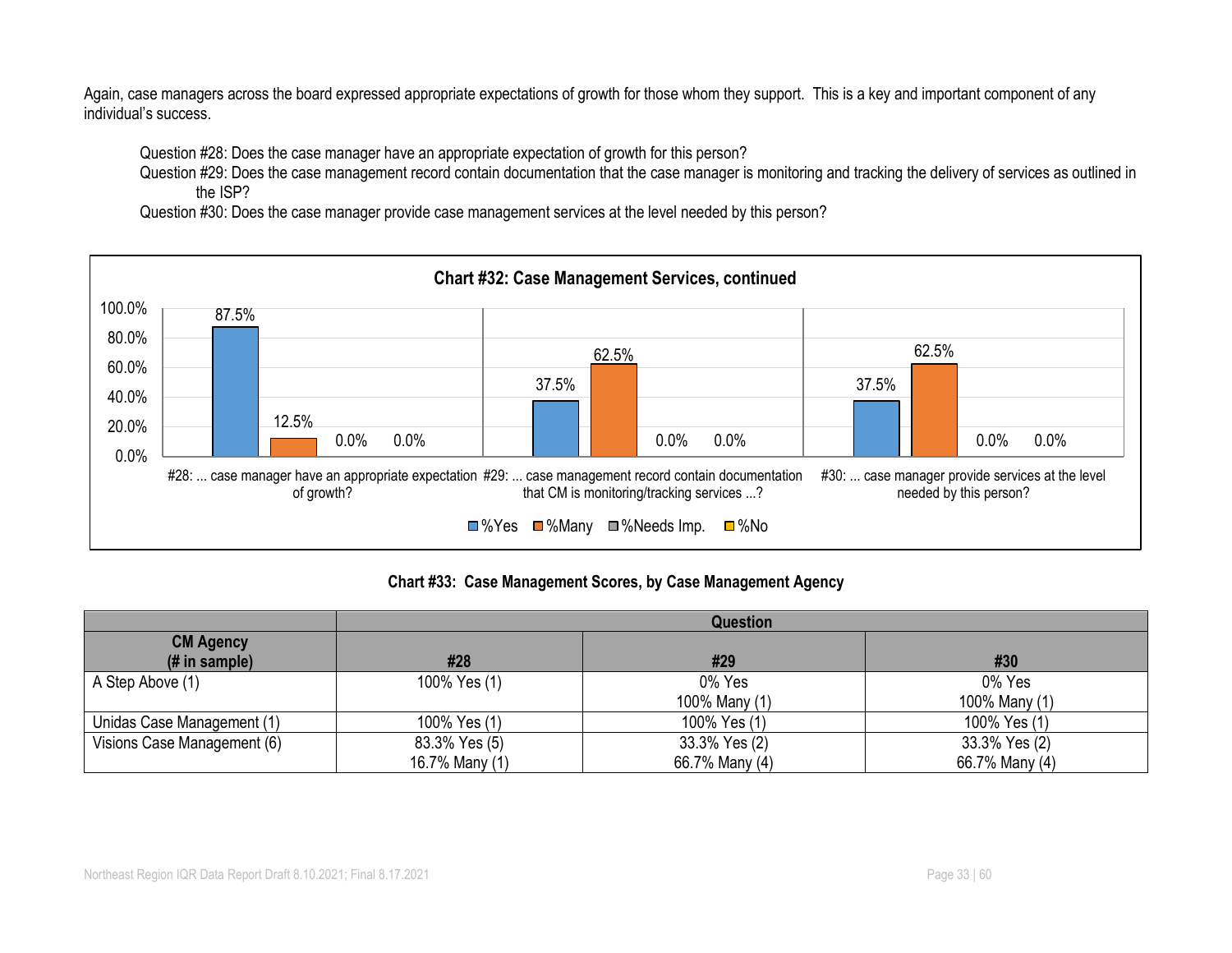#### **H. Supported Employment**

Access to competitive integrated employment enables an individual to engage in community life, increase personal resources, improve self-sufficiency and contribute back to the community. The 2018 Waiver Standards emphasize that, "employment should be the first consideration. If someone does not choose employment, the decision should be based on informed choice". Making an informed choice about employment is an individualized process. All people have unique histories and backgrounds, which means that some people may have limited experiences and will require more information to make a decision about employment while others may have a rich and varied employment history and can make an informed choice based on that history.

There are multiple components that make up the process of ensuring Informed Choice. These are probed as part of the Individual Quality Review, and detailed in the tables below. As the 2018 DD Waiver Standards emphasize:

2018 DD Waiver Standards Chapter 4.5… "Person-centered practice must include informed choice. Informed choice is when a person makes a decision based on a solid understanding of all available options and consequences of how that choice will impact his/her life. Options are developed through a partnership with the person and knowledgeable supports, including team members and nonpaid supports who empower the person to make informed choices. Informed choice is critical in PCP and can move the lives of people with I/DD forward.

Informed choice generally includes the following:

Also, the following contains information from 2018 DD Waiver Standards Chapter 4.5 and 6.6.3.4

- 1. *Assessment:* The first step in making an informed choice about employment starts with the assessment process.
- 2. *Information:* discussing with the person/guardian what was learned through the assessment (4.5) is also expected and helpful. In addition, providing information about different work options and resources available to the person in a way that is understandable by the person is important.
- 3. *Experience:* If a person has no volunteer or work history, then the individual and guardian should consider trying new discovery experiences in the community to determine interests, skills, abilities, and needs. Opportunity for Trial Work or Volunteering: … providing the individual with access to job exploration activities including volunteer work and/or trial work opportunities, if the individual and guardian are interested, is key.
- 4. *Identification of barriers:* considering potential impact on the person's life, health and safety and creating strategies to address any related issues that may arise.

The IQR Questions related to these four Informed Choice areas and the results follow.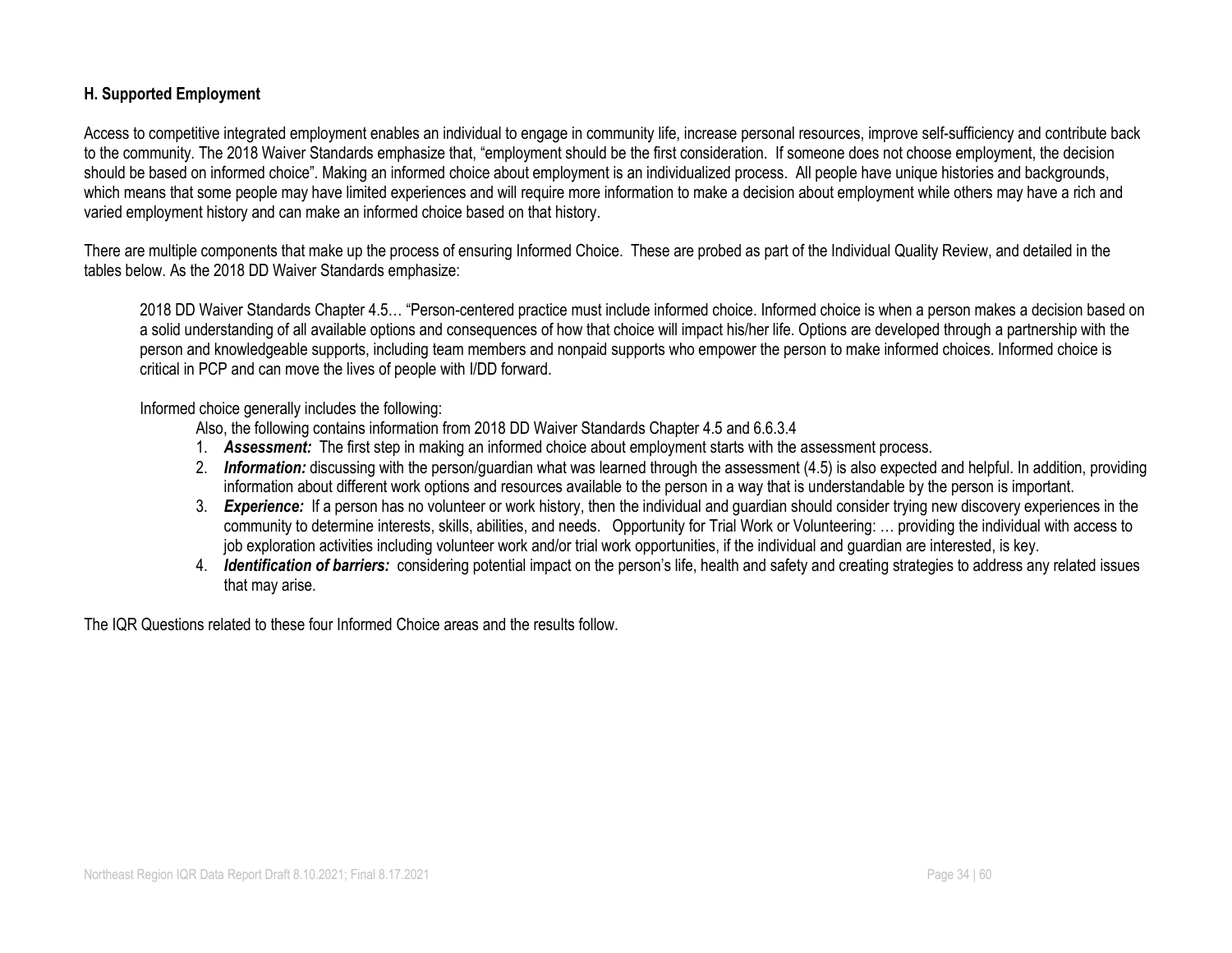#### **1. Components of Informed Choice: Assessment**

Question #125. Does (Name) have a current Person-Centered Assessment? Question #126. Did this assessment address vocational interests, abilities and needs? Question #127. Did the individual participate personally in the Person-Centered Assessment? Question #128. Did the Guardian participate in the Person-Centered Assessment? Question #129. Is the individual engaged in the Informed Choice Project?



#### **Chart #35: Supported Employment Scores by Provider Agency**

|                                     | Question                    |              |                       |                           |         |  |  |
|-------------------------------------|-----------------------------|--------------|-----------------------|---------------------------|---------|--|--|
| <b>Res. Agency</b><br>(# in sample) | #125                        | #126         | #127                  | #128                      | #129    |  |  |
| Benchmark (2)                       | 50% Yes (1)<br>50% Many (1) | (2 N/A)      | 100% Yes (2)          | 100% Yes (2)              | (2 N/A) |  |  |
| CDD(1)                              | 100% Yes (1)                | (1 N/A)      | 0% Yes<br>100% No (1) | 0% Yes<br>100% No (1)     | (1 N/A) |  |  |
| ComOp (2)                           | 100% Yes (2)                | (2 N/A)      | 100% Yes (2)          | 50% Yes (1)<br>50% No (1) | (2 N/A) |  |  |
| EnSuenos (1)                        | 100% Yes (1)                | 100% Yes (1) | 100% Yes (1)          | 100% Yes (1)              | (1 N/A) |  |  |
| Family Options (1)                  | 100% Yes (1)                | 100% Yes (1) | 100% Yes (1)          | 100% Yes (1)              | (1 N/A) |  |  |
| NNMQC(1)                            | (1 N/A)                     | (1 N/A)      | (1 N/A)               | (1 N/A)                   | (1 N/A) |  |  |

Northeast Region IQR Data Report Draft 8.10.2021; Final 8.17.2021 **Page 35** | 60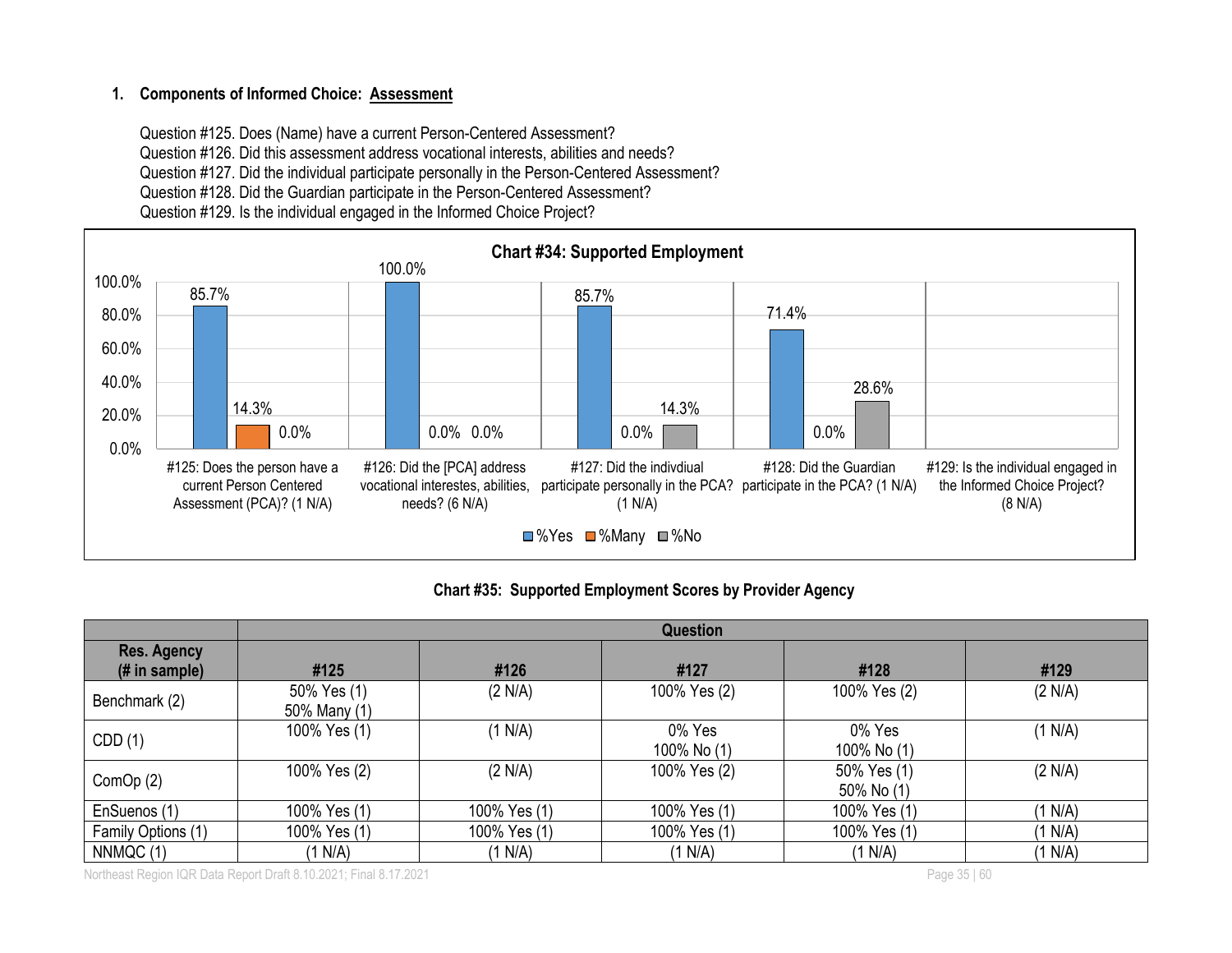|                                       | Question                               |                         |                                      |                                      |         |  |  |
|---------------------------------------|----------------------------------------|-------------------------|--------------------------------------|--------------------------------------|---------|--|--|
| <b>CM Agency</b><br>(# in sample)     | #125                                   | #126                    | #127                                 | #128                                 | #129    |  |  |
| A Step Above (1)                      | 100% Yes (1)                           | (1 N/A)                 | 100% Yes (1)                         | 0% Yes<br>100% No (1)                | (1 N/A) |  |  |
| <b>Unidas Case</b><br>Management (1)  | 100% Yes (1)                           | 100% Yes (1)            | 100% Yes (1)                         | 100% Yes (1)                         | (1 N/A) |  |  |
| <b>Visions Case</b><br>Management (6) | 80% Yes (4)<br>20% Many (1)<br>(1 N/A) | 100% Yes (1)<br>(5 N/A) | 80% Yes (4)<br>20% No (1)<br>(1 N/A) | 80% Yes (4)<br>20% No (1)<br>(1 N/A) | (6 N/A) |  |  |

## **Chart #36: Supported Employment Scores by Case Management Agency**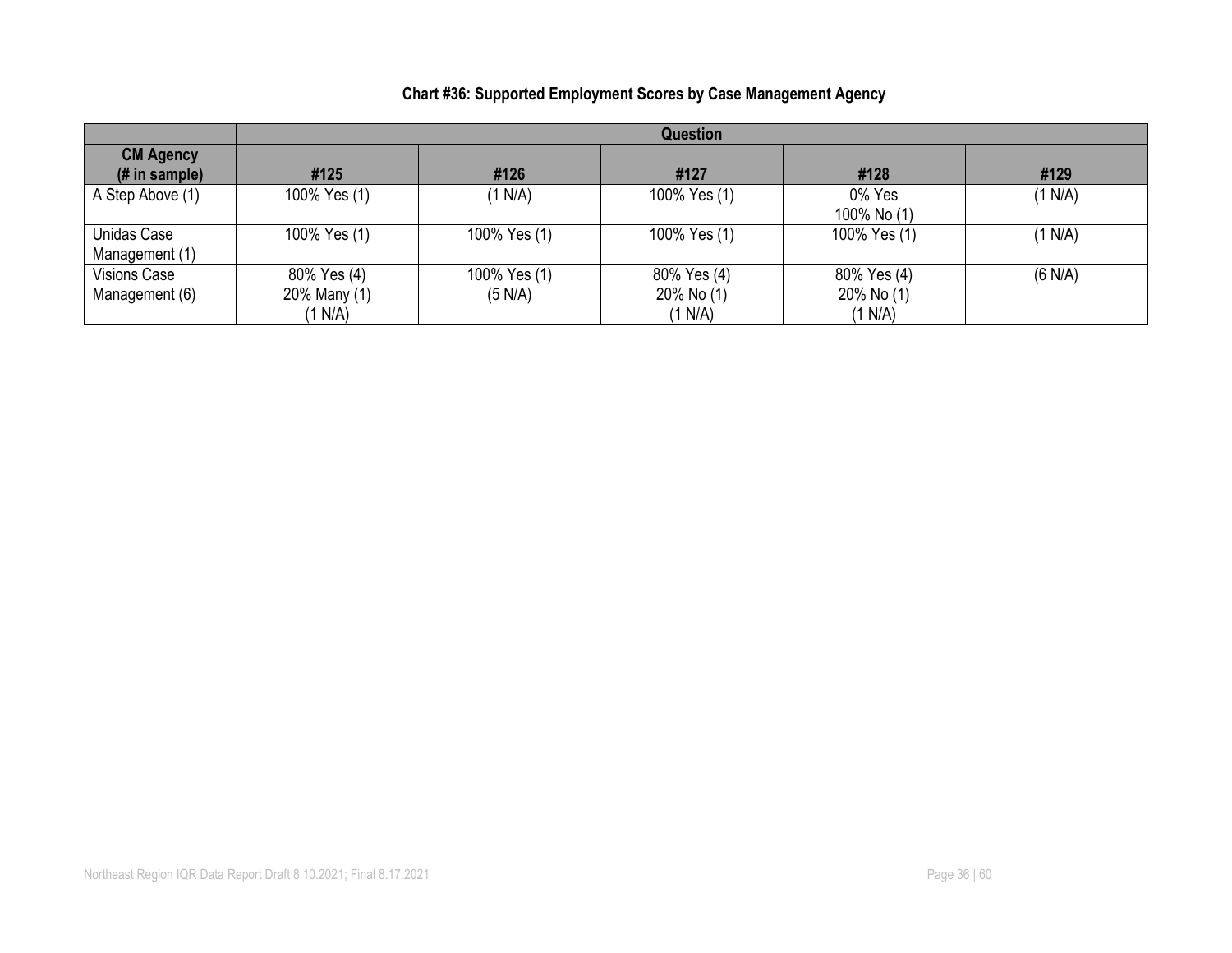#### **2. Components of Informed Choice: Information and Experience**

Question #130. Has the individual been offered the opportunity to participate in work or job exploration including volunteer work and/or trial work opportunities? Question #131. If #130 is Yes, are these new experiences clearly documented in the ISP Work, Education and/or Volunteer History section?

Question #132. If #130 is No, is the individual trying new discovery experiences in the community to determine interests, abilities, skills and needs?

Question #133. Has the Guardian had the opportunity to gain information on how the individual responded during job exploration activities such as volunteering and/or trial work experiences?

Question #134. Has the individual received information regarding the range of employment options available to him/her?

Question #135. Has the Guardian received information regarding the range of employment options available for the individual?

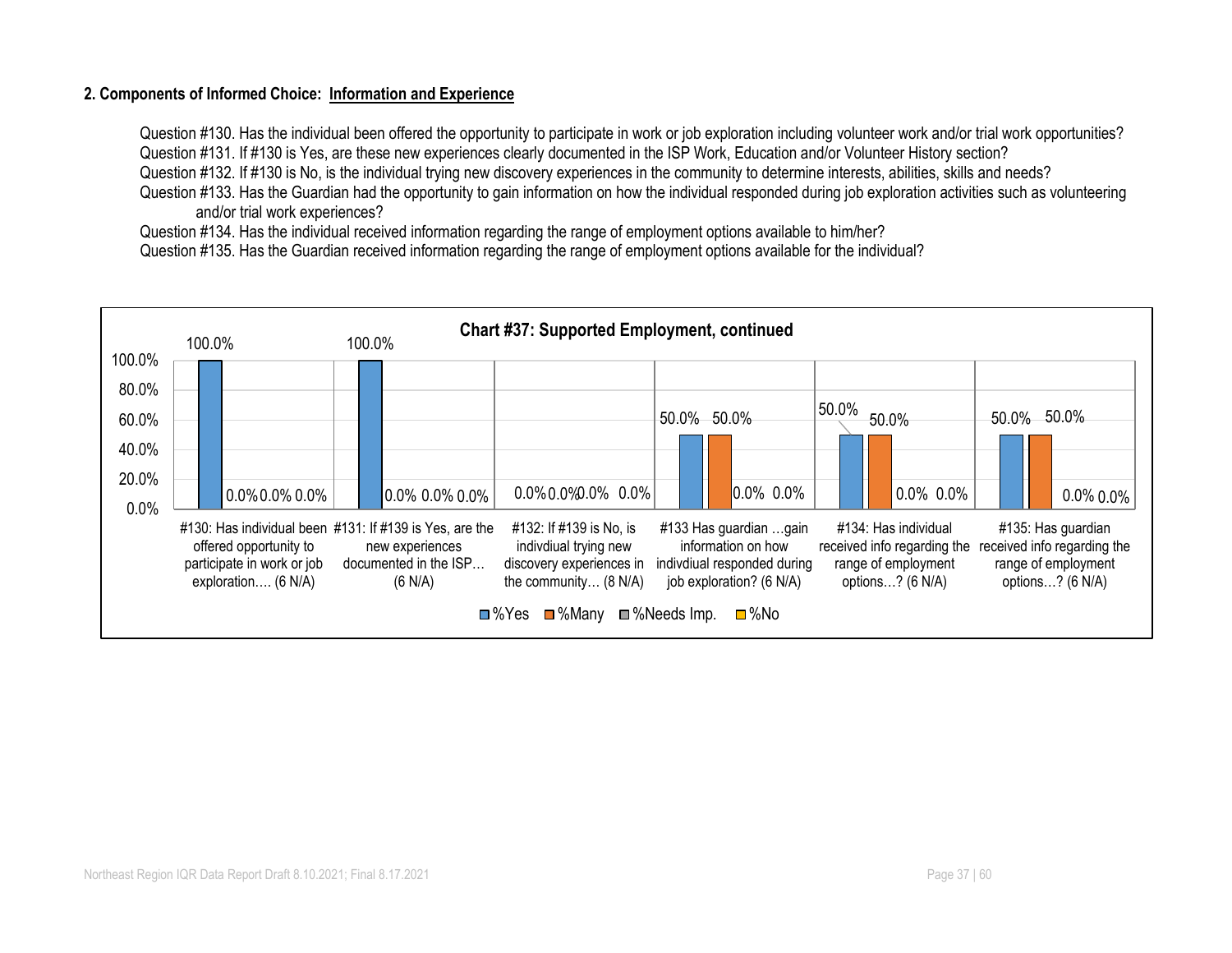#### **Chart #38: Supported Employment Scores by Provider Agency**

|                                                       | Question     |              |         |                         |                         |                         |  |
|-------------------------------------------------------|--------------|--------------|---------|-------------------------|-------------------------|-------------------------|--|
| <b>Res. Agency</b><br>$(H \in \mathbb{R})$ in sample) | #130         | #131         | #132    | #133                    | #134                    | #135                    |  |
| Benchmark (2)                                         | (2 N/A)      | (2 N/A)      | (2 N/A) | (2 N/A)                 | (2 N/A)                 | (2 N/A)                 |  |
| CDD(1)                                                | 1 N/A        | (1 N/A)      | (1 N/A) | (1 N/A)                 | (1 N/A)                 | (1 N/A)                 |  |
| Com $Op(2)$                                           | (2 N/A)      | (2 N/A)      | (2 N/A) | (2 N/A)                 | (2 N/A)                 | (2 N/A)                 |  |
| EnSuenos (1)                                          | 100% Yes (1) | 100% Yes (1) | (1 N/A) | 0% Yes<br>100% Many (1) | 0% Yes<br>100% Many (1) | 0% Yes<br>100% Many (1) |  |
| Family Options (1)                                    | 100% Yes (1) | 100% Yes (1) | (1 N/A) | 100% Yes (1)            | 100% Yes (1)            | 100% Yes (1)            |  |
| NNMQC(1)                                              | N/A          | (1 N/A)      | (1 N/A) | (1 N/A)                 | (1 N/A)                 | (1 N/A)                 |  |

## **Chart #39: Supported Employment Scores by Case Management Agency**

|                     | <b>Question</b> |              |           |               |               |               |
|---------------------|-----------------|--------------|-----------|---------------|---------------|---------------|
| <b>CM Agency</b>    |                 |              |           |               |               |               |
| $#$ in sample)      | #130            | #131         | #132      | #133          | #134          | #135          |
| A Step Above (1)    | (1 N/A)         | (1 N/A)      | $1 N/A$ ) | (1 N/A)       | (1 N/A)       | (1 N/A)       |
| Unidas Case         | 100% Yes (1)    | 100% Yes (1) | (1 N/A)   | 100% Yes (1)  | 100% Yes (1)  | 100% Yes (1)  |
| Management (1)      |                 |              |           |               |               |               |
| <b>Visions Case</b> | 100% Yes (1)    | 100% Yes (1) | (6 N/A)   | 0% Yes        | 0% Yes        | 0% Yes        |
| Management (6)      | (5 N/A)         | (5 N/A)      |           | 100% Many (1) | 100% Many (1) | 100% Many (1) |
|                     |                 |              |           | (5 N/A)       | (5 N/A)       | (5 N/A)       |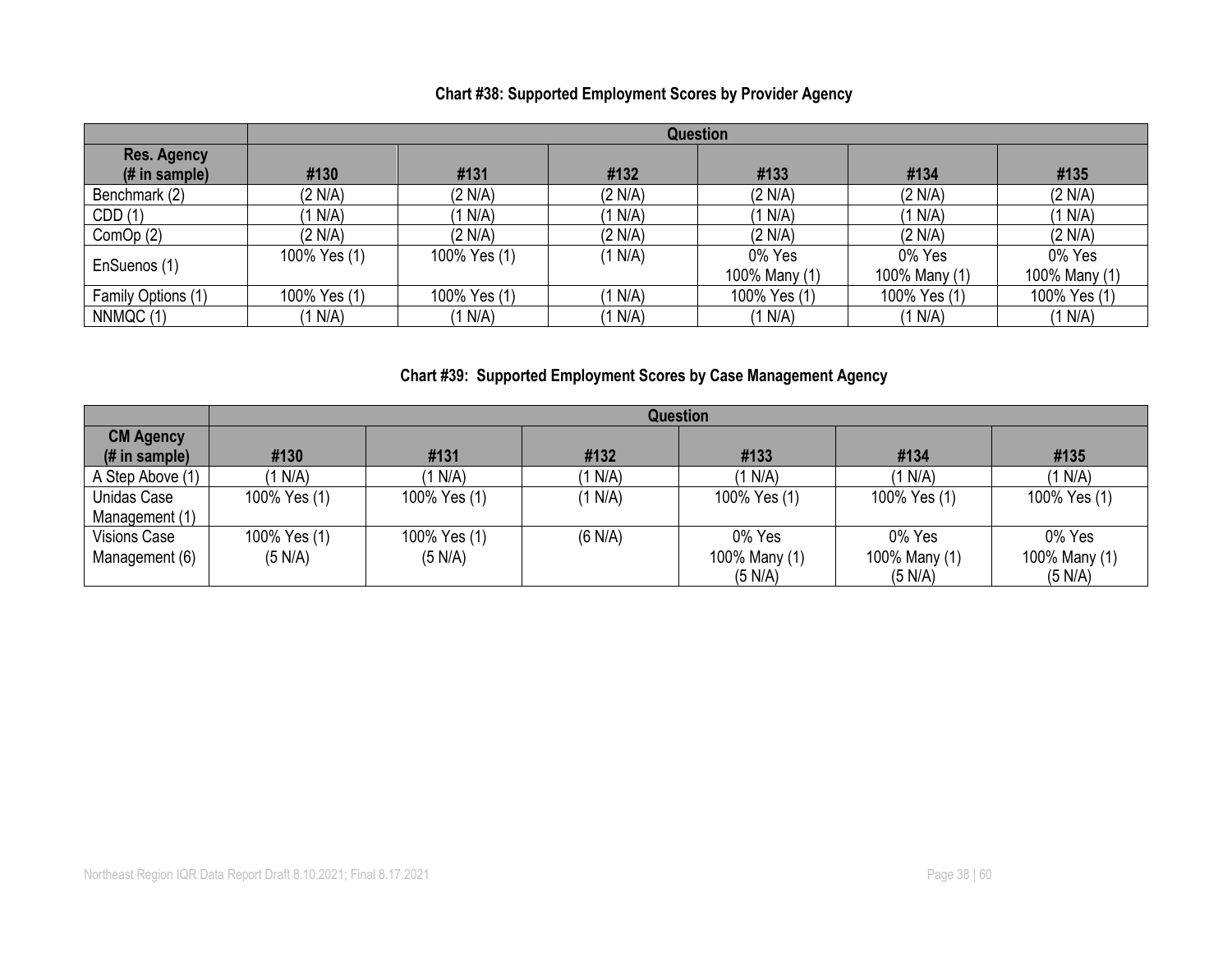#### **3. Components of Informed Choice**: **Identification of Employment Barriers/Issues.**

Question #136. If there are barriers to employment, has the Team, including the individual, addressed how to overcome those barriers to employment and integrating clinical info, AT, & therapies as necessary...?

Question #137. If there are barriers to employment, has the Team addressed with the Guardian how to overcome those barriers to employment and integrating clinical info, AT, & therapies as necessary...?

Question #138. Has the individual participated in work or volunteer activities during the past year?

Question #139. Has the individual identified what type of work or volunteer activities he/she would like to do?

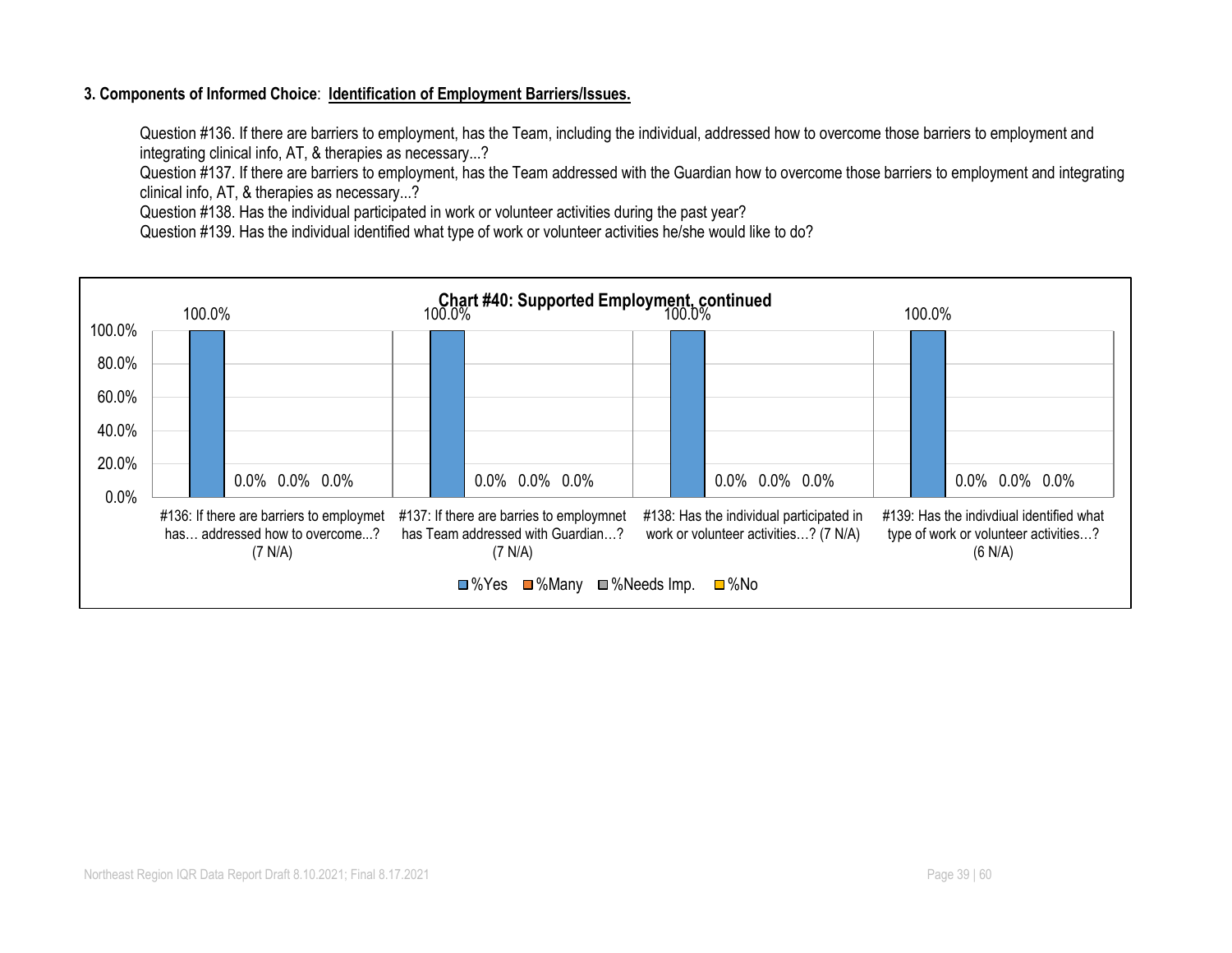# **Chart #41: Supported Employment Scores by Provider Agency**

|                           | Question     |              |              |              |  |  |
|---------------------------|--------------|--------------|--------------|--------------|--|--|
| <b>Res. Agency</b>        |              |              |              |              |  |  |
| $(H \in \mathsf{sample})$ | #136         | #137         | #138         | #139         |  |  |
| Benchmark (2)             | (2 N/A)      | (2 N/A)      | (2 N/A)      | (2 N/A)      |  |  |
| CDD(1)                    | N/A          | N/A)         | $'1$ N/A)    | (1 N/A)      |  |  |
| ComOp (2)                 | (2 N/A)      | (2 N/A)      | (2 N/A)      | (2 N/A)      |  |  |
| EnSuenos (1)              | 100% Yes (1) | 100% Yes (1) | 100% Yes (1) | 100% Yes (1) |  |  |
| Family Options (1)        | 1 N/A        | (1 N/A)      | (1 N/A)      | 100% Yes (1) |  |  |
| NNMQC(1)                  | $N/A$ )      | (1 N/A)      | (1 N/A)      | (1 N/A)      |  |  |

#### **Chart #42: Supported Employment Scores by Case Management Agency**

|                                    | <b>Question</b> |              |              |              |  |  |
|------------------------------------|-----------------|--------------|--------------|--------------|--|--|
| <b>CM Agency</b><br>$#$ in sample) | #136            | #137         | #138         | #139         |  |  |
|                                    |                 |              |              |              |  |  |
| A Step Above (1)                   | (1 N/A)         | (1 N/A)      | (1 N/A)      | (1 N/A)      |  |  |
| Unidas Case Management (1)         | (1 N/A)         | $'1$ N/A)    | (1 N/A)      | 100% Yes (1) |  |  |
| Visions Case Management (6)        | 100% Yes (1)    | 100% Yes (1) | 100% Yes (1) | 100% Yes (1) |  |  |
|                                    | (5 N/A)         | (5 N/A)      | (5 N/A)      | (5 N/A)      |  |  |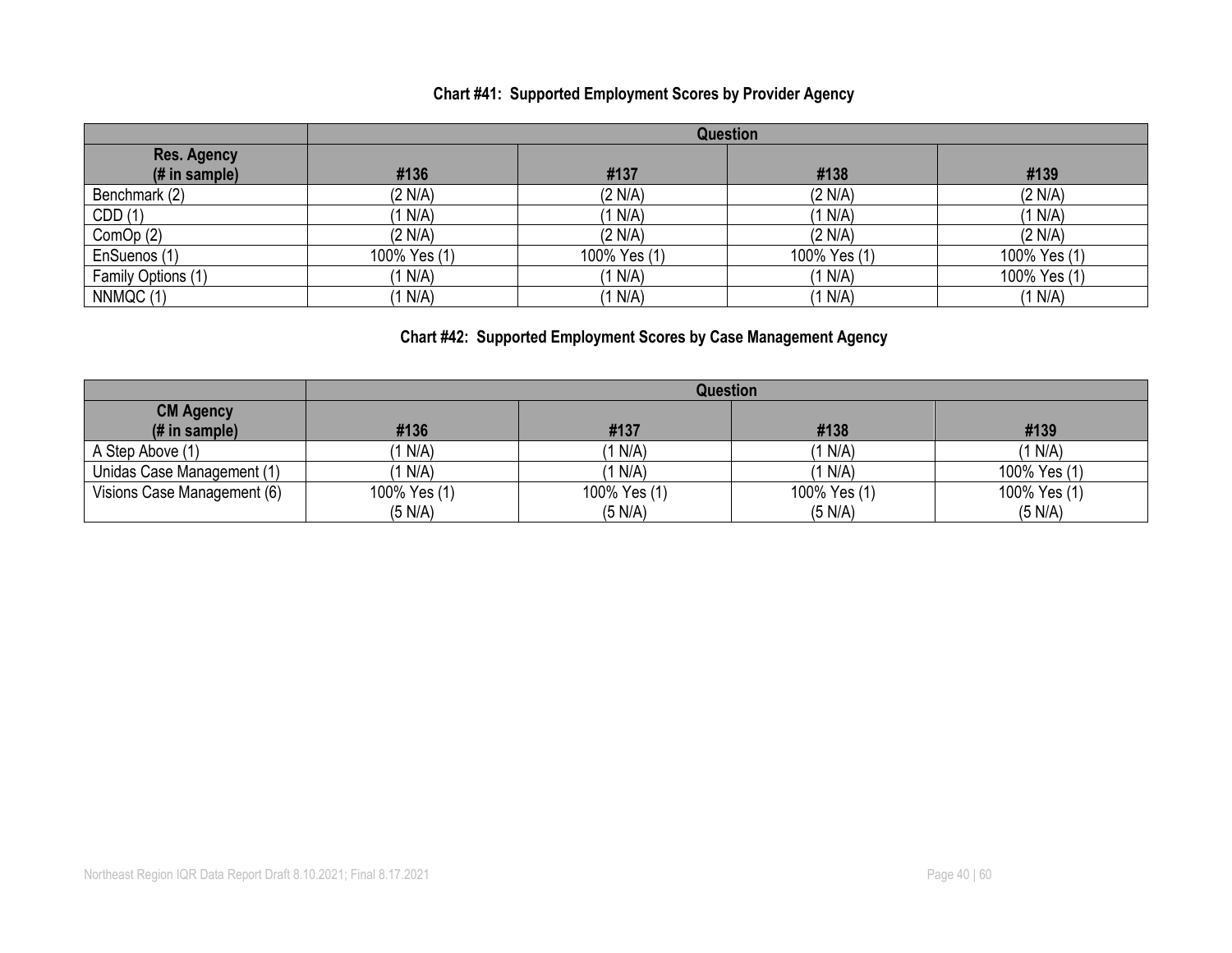#### **4. JCMs Involved in Supported Employment**

Question #140. Does the Guardian support him/her working? Question #142. Is the individual engaged in Supported Employment? Question #144. Does the person have a Career Development Plan?

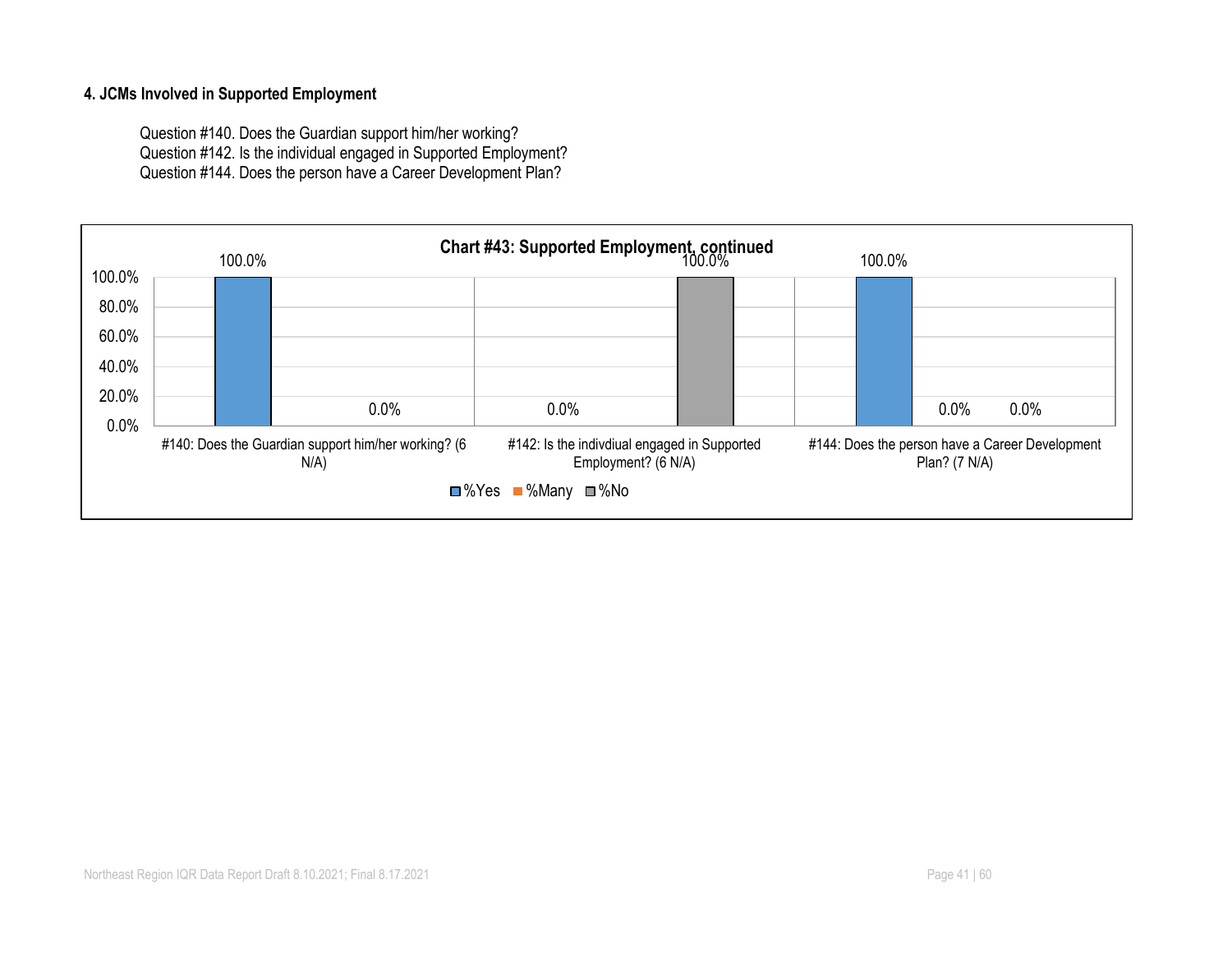## **Chart #44: Supported Employment Scores by Provider Agency**

|                    |              | <b>Question</b> |              |
|--------------------|--------------|-----------------|--------------|
| <b>Res. Agency</b> |              |                 |              |
| (# in sample)      | #140         | #142            | #144         |
| Benchmark (2)      | (2 N/A)      | (2 N/A)         | (2 N/A)      |
| CDD(1)             | (1 N/A)      | (1 N/A)         | (1 N/A)      |
| Comp(2)            | (2 N/A)      | (2 N/A)         | (2 N/A)      |
| EnSuenos (1)       | 100% Yes (1) | 100% No (1)     | 100% Yes (1) |
| Family Options (1) | 100% Yes (1) | 100% No (1)     | (1 N/A)      |
| NNMQC(1)           | (1 N/A)      | (1 N/A)         | (1 N/A)      |

#### **Chart #45: Supported Employment Scores by Case Management Agency**

|                                    |                         | <b>Question</b>                  |                         |
|------------------------------------|-------------------------|----------------------------------|-------------------------|
| <b>CM Agency</b><br>$#$ in sample) | #140                    | #142                             | #144                    |
| A Step Above (1)                   | (1 N/A)                 | (1 N/A)                          | (1 N/A)                 |
| Unidas Case Management (1)         | 100% Yes (1)            | 0% Yes<br>100% No (1)            | (1 N/A)                 |
| Visions Case Management (6)        | 100% Yes (1)<br>(5 N/A) | 0% Yes<br>100% No (1)<br>(5 N/A) | 100% Yes (1)<br>(5 N/A) |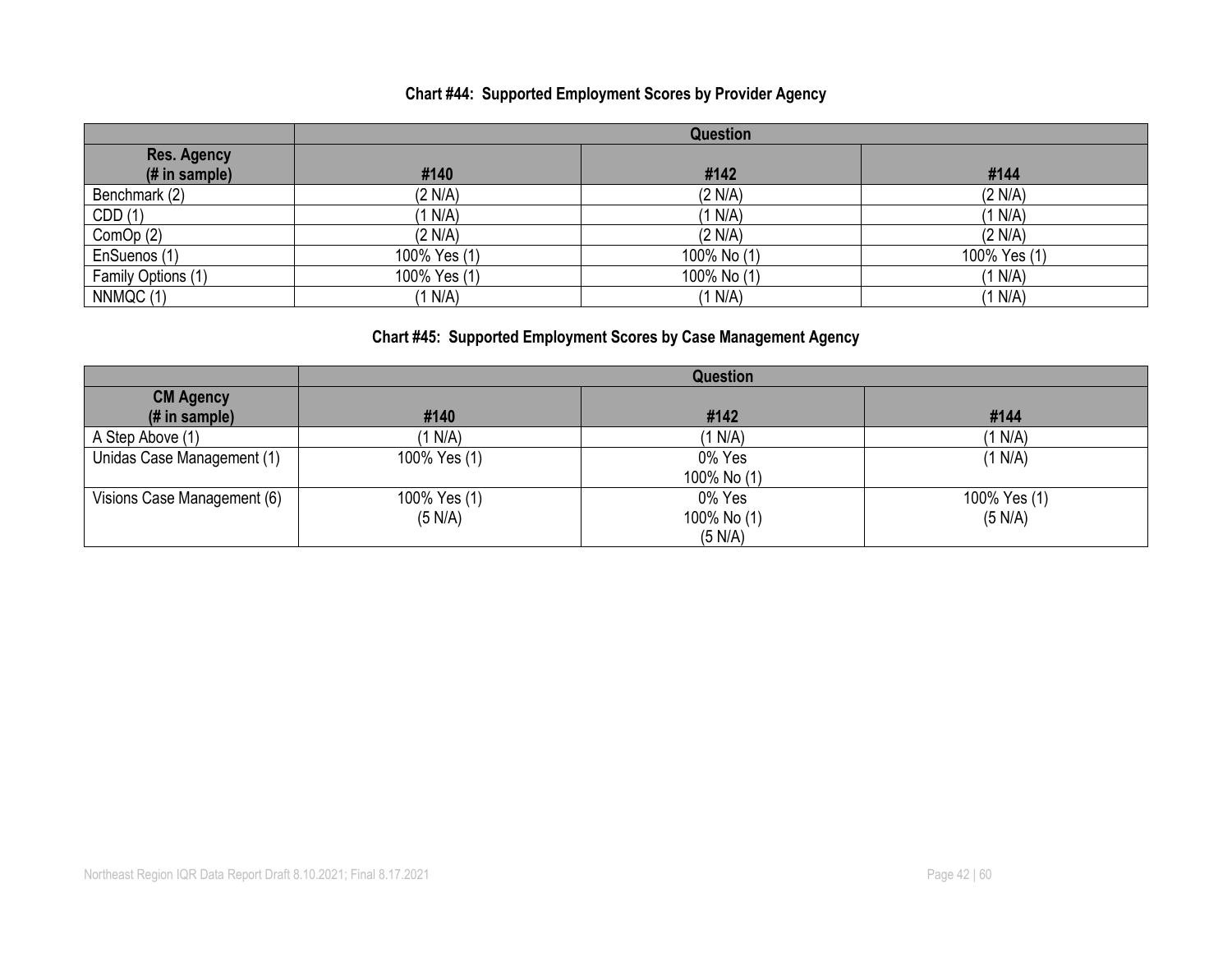## **I. IQR Scored Protocol Questions**

Below are all of the questions in the protocol and the scores of the Northeast Region Review. The questions **highlighted** are included in the data tables above.

| <b>Question</b>                                                                                                                                                                             | <b>FY21</b><br>$(sample = 8 DDW)$                       |
|---------------------------------------------------------------------------------------------------------------------------------------------------------------------------------------------|---------------------------------------------------------|
| <b>CASE MANAGEMENT</b>                                                                                                                                                                      |                                                         |
| 24. Does the case manager "know" the person?<br>CPRQ26; '17IQR#8c, '18IQR24                                                                                                                 | 57.1% Yes (4)<br>42.9% Many (3)                         |
| 25. Does the case manager understand his/her role/job?<br>CPRQ27 '17IQR#16, '18IQR25                                                                                                        | 0% Yes<br>100% Many (7)                                 |
| 26. Is the case manager available to the person? CPRQ29; '17IQR#16a, '18IQR27                                                                                                               | 42.9% Yes (3)<br>57.1% Many (4)                         |
| 27. Was the case manager able to describe the person's health related needs? CPRQ30, '18IQR28                                                                                               | 14.3% Yes (1)<br>71.4% Many (5)<br>14.3% Needs Impv (1) |
| 28. Does the case manager have an appropriate expectation of growth for this person? CPRQ31, '18IQR29                                                                                       | 100% Yes (7)                                            |
| 29. Does the case management record contain documentation that the case manager is monitoring and tracking the delivery of services as<br>outlined in the ISP? CPRQ32; '17IQR#16b, '18IQR30 | 0% Yes<br>100% Many (7)                                 |
| 30. Does the case manager provide case management services at the level needed by this person? CPRQ33; '17IQR#16c, '18IQR31                                                                 | 0 % Yes<br>71.4% Many (5)<br>28.6% Needs Impv (2)       |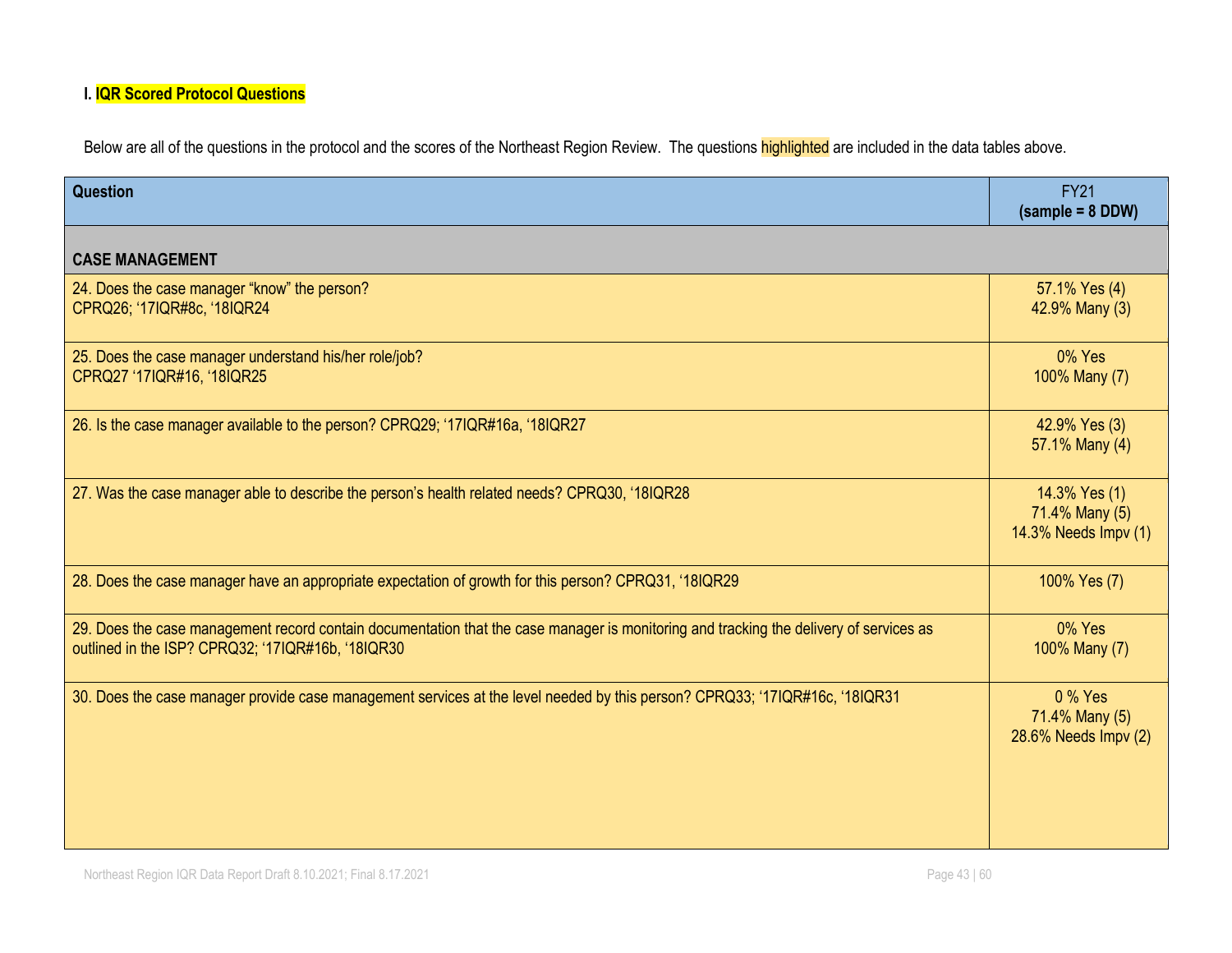| Question                                                                                                                                                                  | <b>FY21</b><br>$(sample = 8 DDW)$                       |
|---------------------------------------------------------------------------------------------------------------------------------------------------------------------------|---------------------------------------------------------|
| <b>EMPLOYMENT AND DAY</b>                                                                                                                                                 |                                                         |
| 31. Does the direct services staff "know" the person?<br>CPRQ35; '17IQR#8a, '18IQR33                                                                                      | 85.7% Yes (6)<br>14.3% Many (1)                         |
| 32. Does the direct service staff have input into the person's ISP? CPRQ36, '18IQR34                                                                                      | 57.1% Yes (4)<br>42.9% Many (3)                         |
| 33. Did the direct service staff receive training on implementing this person's ISP? CPRQ37, '18IQR35                                                                     | 28.6% Yes (2)<br>57.1% Many (4)<br>14.3% Needs Impv (1) |
| 34. Was the direct service staff able to describe this person's health-related needs? CPRQ38, '18IQR36                                                                    | 0% Yes<br>57.1% Many (4)<br>42.9% Needs Impv (3)        |
| 35. Was the direct service staff able to describe his/her responsibilities in providing daily care/supports to the person? CPRQ39, '18IQR37                               | 0% Yes<br>100% Many (7)                                 |
| 35a. Was the direct service staff able to provide specific information regarding the person's daily activities? CPRQ39a, '18IQR37a                                        | 71.4% Yes (5)<br>28.6% Many (2)                         |
| 35b. Can the direct service staff describe his/her responsibilities in implementing this person's ISP, including outcomes, action plans, and WDSIs?<br>CPRQ39b, '18IQR37b | 14.3% Yes (1)<br>57.1% Many (4)<br>28.6% Needs Impv (2) |
| 36. Did the direct service staff have training on the provider's complaint process and how to report abuse, neglect and exploitation? CPRQ41,<br>'18IQR39                 | 85.7% Yes (6)<br>14.3% Needs Impv (1)                   |
| 37. Does the direct service staff have an appropriate expectation of growth for this person? CPRQ42, '18IQR40                                                             | 100% Yes (7)                                            |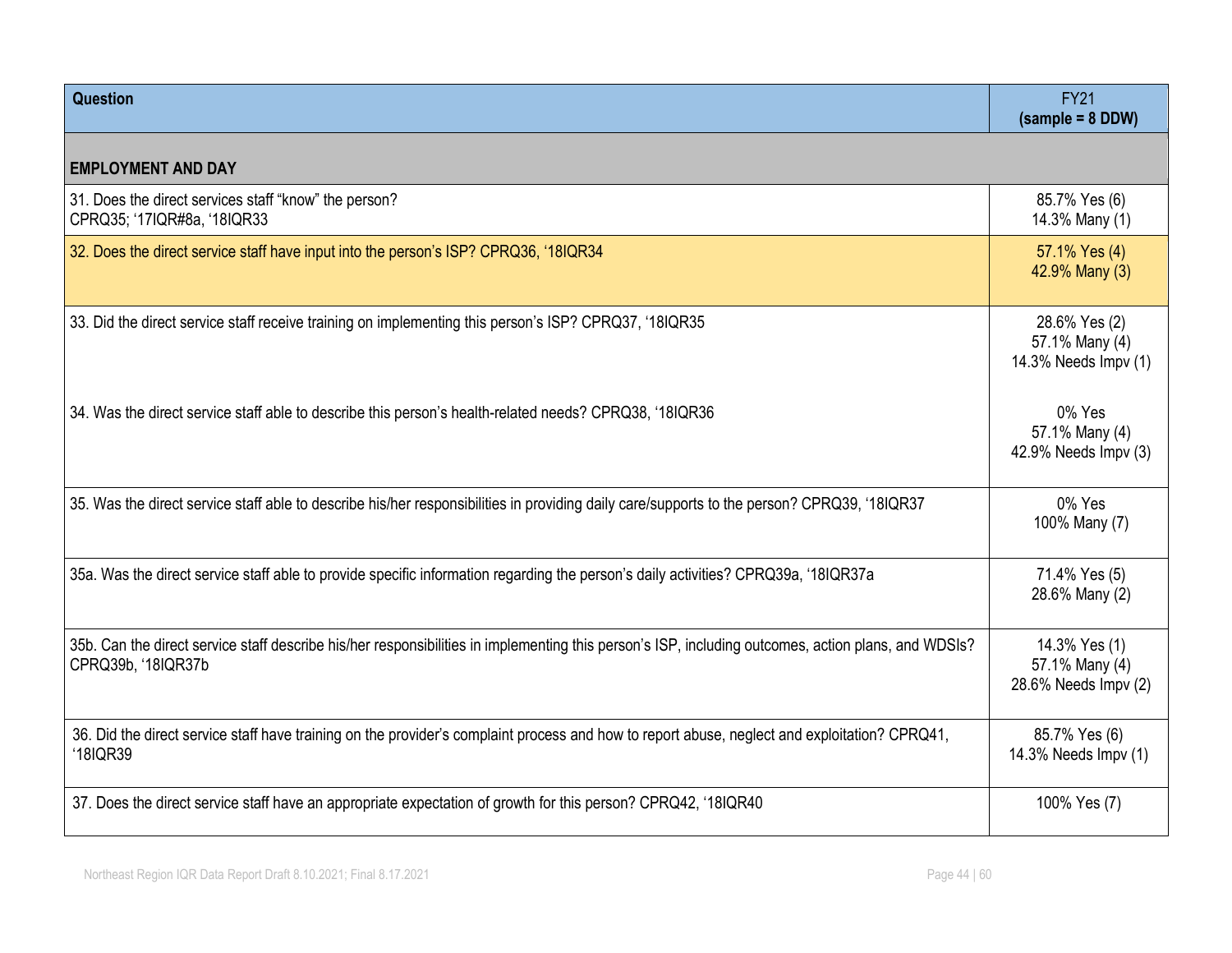| Question                                                                                                                                                                  | <b>FY21</b><br>$(sample = 8 DDW)$                       |
|---------------------------------------------------------------------------------------------------------------------------------------------------------------------------|---------------------------------------------------------|
| 38. Does the person's day/work environment generally clean, free of safety hazards and conducive to the work/activity intended? CPRQ43,<br>'18IQR41                       | 100% Yes (4)<br>$(3$ CND)                               |
| <b>RESIDENTIAL</b>                                                                                                                                                        |                                                         |
| 39. Does the residential direct services staff "know" the person? CPRQ44; '17IQR#8b, '18IQR42                                                                             | 42.9% Yes (3)<br>57.1% Many (4)                         |
| 40. Does the direct service staff have input into the person's ISP? CPRQ45, '18IQR43                                                                                      | 57.1% Yes (4)<br>28.6% Many (2)<br>14.3% No (1)         |
| 41. Did the direct service staff receive training on implementing this person's ISP? CPRQ46, '18IQR44                                                                     | 28.6% Yes (2)<br>71.4% Many (5)                         |
| 42. Is the residence safe for individuals (void of hazards)? CPRQ45, '18IQR45                                                                                             | 71.4% Yes (5)<br>28.6% Many (2)                         |
| 43. Was the residential direct service staff able to describe this person's health-related needs? CPRQ48, '18IQR46                                                        | 28.6% Yes (2)<br>71.4% Many (5)                         |
| 44. Was the direct service staff able to describe his/her responsibilities in providing daily care/supports to the person? CPRQ49, '18IQR47                               | 28.6% Yes (2)<br>71.4% Many (5)                         |
| 44a. Was the direct service staff able to provide specific information regarding the person's daily activities? CPRQ49a, '18IQR47a                                        | 28.6% Yes (2)<br>42.9% Many (3)<br>28.6% Needs Impv (2) |
| 44b. Can the direct service staff describe his/her responsibilities in implementing this person's ISP, including outcomes, action plans, and WDSIs?<br>CPRQ49b, '18IQR47b | 57.1% Yes (4)<br>42.9% Many (3)                         |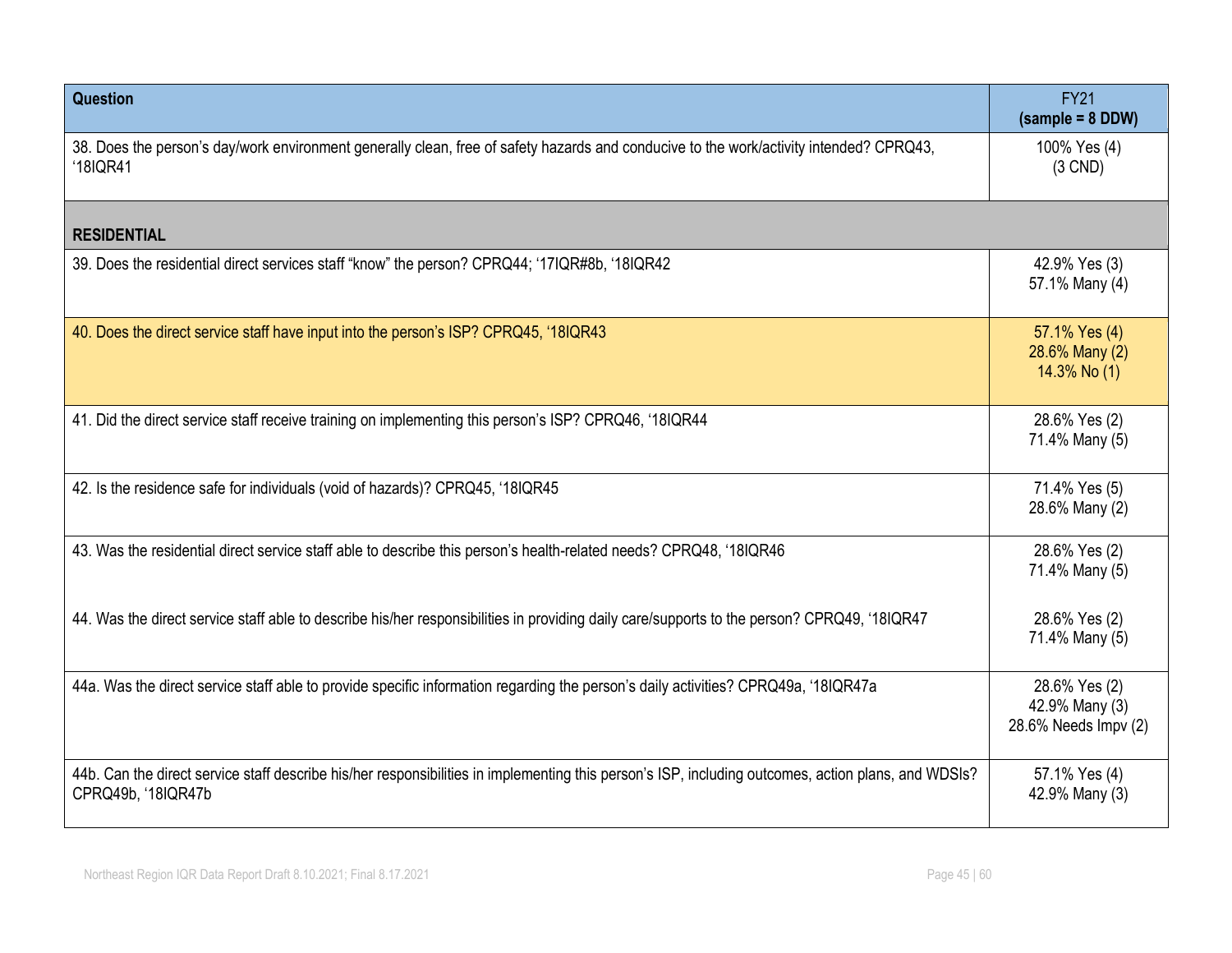| <b>Question</b>                                                                                                                                           | <b>FY21</b><br>$(sample = 8 DDW)$                                |
|-----------------------------------------------------------------------------------------------------------------------------------------------------------|------------------------------------------------------------------|
| 45. Did the direct service staff have training on the provider's complaint process and how to report abuse, neglect and exploitation? CPRQ51,<br>'18IQR49 | 100% Yes (7)                                                     |
| 46. Does the residential direct service staff have an appropriate expectation of growth for this person? CPRQ52, '18IQR50                                 | 71.4% Yes (5)<br>14.3% Many (1)<br>14.3% No (1)                  |
| 47. Does the person's residential environment offer a minimal level of quality of life? CPRQ53, '18IQR51                                                  | 57.1% Yes (4)<br>42.9% Many (3)                                  |
| <b>HEALTH</b>                                                                                                                                             |                                                                  |
| 48. Overall, were the team members interviewed able to describe the person's health-related needs? CPRQ54; '17IQR#21b, '18IQR52                           | 0% Yes<br>85.7% Many (6)<br>14.3% Needs Imprv (1)                |
| 49. Is there evidence that the IDT discussed the person's health related issues? CPRQ55; '17IQR#21, '18IQR53                                              | 42.9% Yes (3)<br>42.9% Many (3)<br>14.3% Needs Imprv (1)         |
| 50. Was the eChat updated timely? '17IQR#18g, '18IQR54                                                                                                    | 0% Yes<br>71.4% Many (5)<br>14.3% Needs Impv (1)<br>14.3% No (1) |
| 50a. Is the eChat updated timely with the ISP and after changes in condition?                                                                             | 57.1% Yes (4)<br>28.6% Many (2)<br>14.3% No (1)                  |
| 50b. Is the eChat complete?                                                                                                                               | 0% Yes<br>85.7% Many (6)<br>14.3% No (1)                         |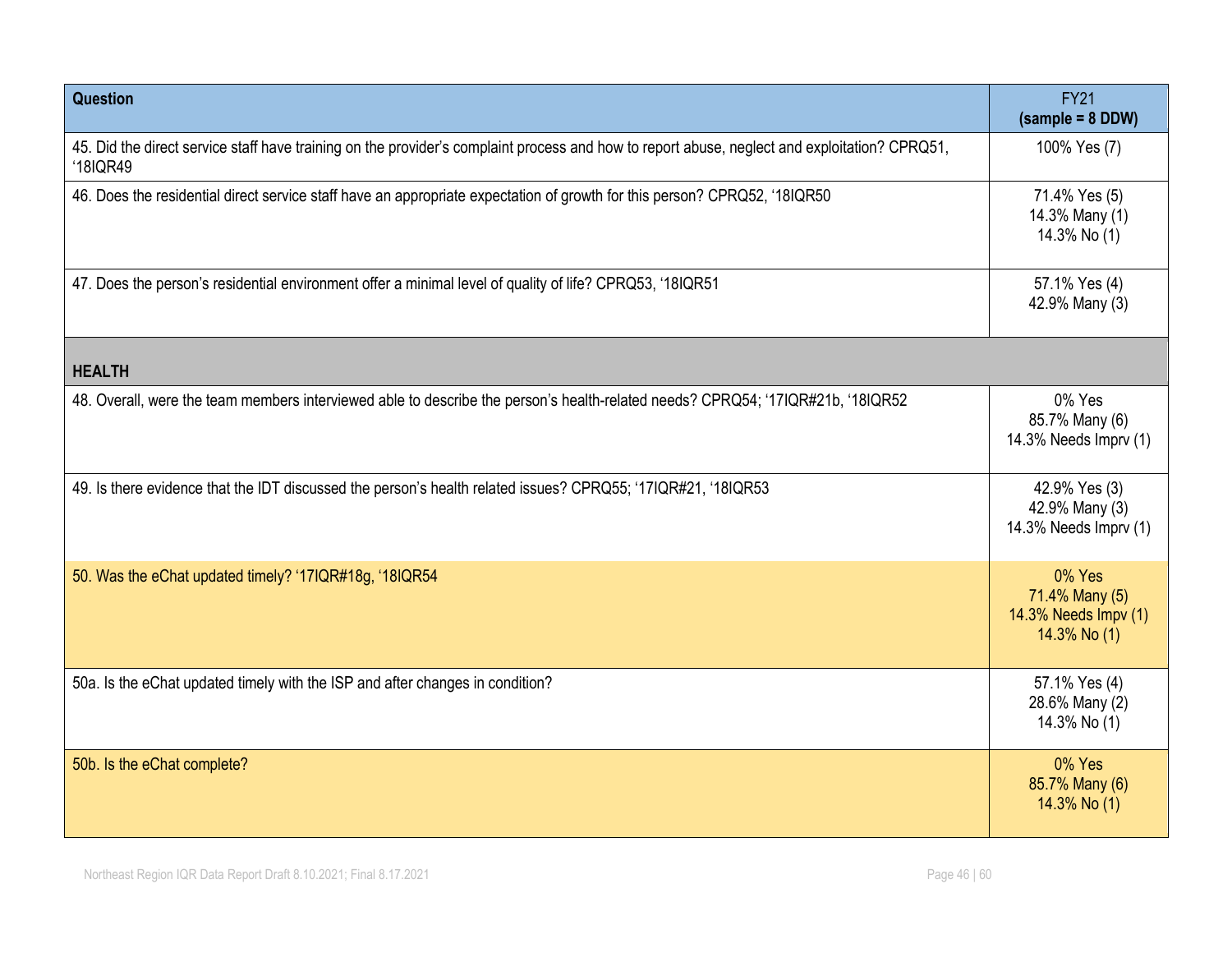| Question                                                                                                                                                                                                                                                | <b>FY21</b><br>$(sample = 8 DDW)$                                       |
|---------------------------------------------------------------------------------------------------------------------------------------------------------------------------------------------------------------------------------------------------------|-------------------------------------------------------------------------|
| 50c. Is the eChat accurate?                                                                                                                                                                                                                             | 28.6% Yes (2)<br>14.3% Many (1)<br>28.6% Needs Impv (2)<br>28.6% No (2) |
| 51. Are all of the individual's needed medical treatments, including routine, scheduled and chronic needs, timely received? 17IQR#19, '18IQR55                                                                                                          | 42.9% Yes (3)<br>42.9% Many (3)<br>14.3% Needs Impv (1)                 |
| 52. Has the individual received all age and gender appropriate health screening/immunizations in accordance with national best practice and/or as<br>recommended (Does the individual receive routine/scheduled medical treatment? 17IQR#19a, '18IQR56) | 0% Yes<br>71.4% Many (5)<br>28.6% Needs Impv (2)                        |
| 53. Does the individual receive medication as prescribed? 17IQR#19e, '18IQR57                                                                                                                                                                           | 0% Yes<br>28.6% Many (2)<br>71.4% Needs Impv (5)                        |
| 54. Are nursing services provided as needed by the individual? 17IQR#20, '18IQR59                                                                                                                                                                       | 14.3% Yes (1)<br>14.3% Many (1)<br>71.4% Needs Impv (5)                 |
| 55. Is the CARMP consistent with recommendation in other healthcare documents? (Is the CARMP is accurate? '17IQR#21f, '18IQR60)                                                                                                                         | 0% Yes<br>83.3% Many (5)<br>16.7% Needs Impv (1)<br>(1 N/A)             |
| 56. Is the CARMP consistently implemented as intended?, '18IQR61                                                                                                                                                                                        | 50% Yes (3)<br>16.7% Many (1)<br>33.3% Needs Impv(2)<br>(1 N/A)         |
| 57. Are the person's health supports/needs being adequately addressed? CPRQ56; '17IQR#19, '18IQR62                                                                                                                                                      | 14.3% Yes (1)<br>71.4% Many (5)<br>14.3% Needs Impv (1)                 |
| 57a. Are assessment recommendations followed up on in a timely way?                                                                                                                                                                                     | 14.3% Yes (1)<br>85.7% Many (6)                                         |
| 57b. Were needed equipment/communication devices delivered timely?                                                                                                                                                                                      | 85.7% Yes (6)<br>14.3% No (1)                                           |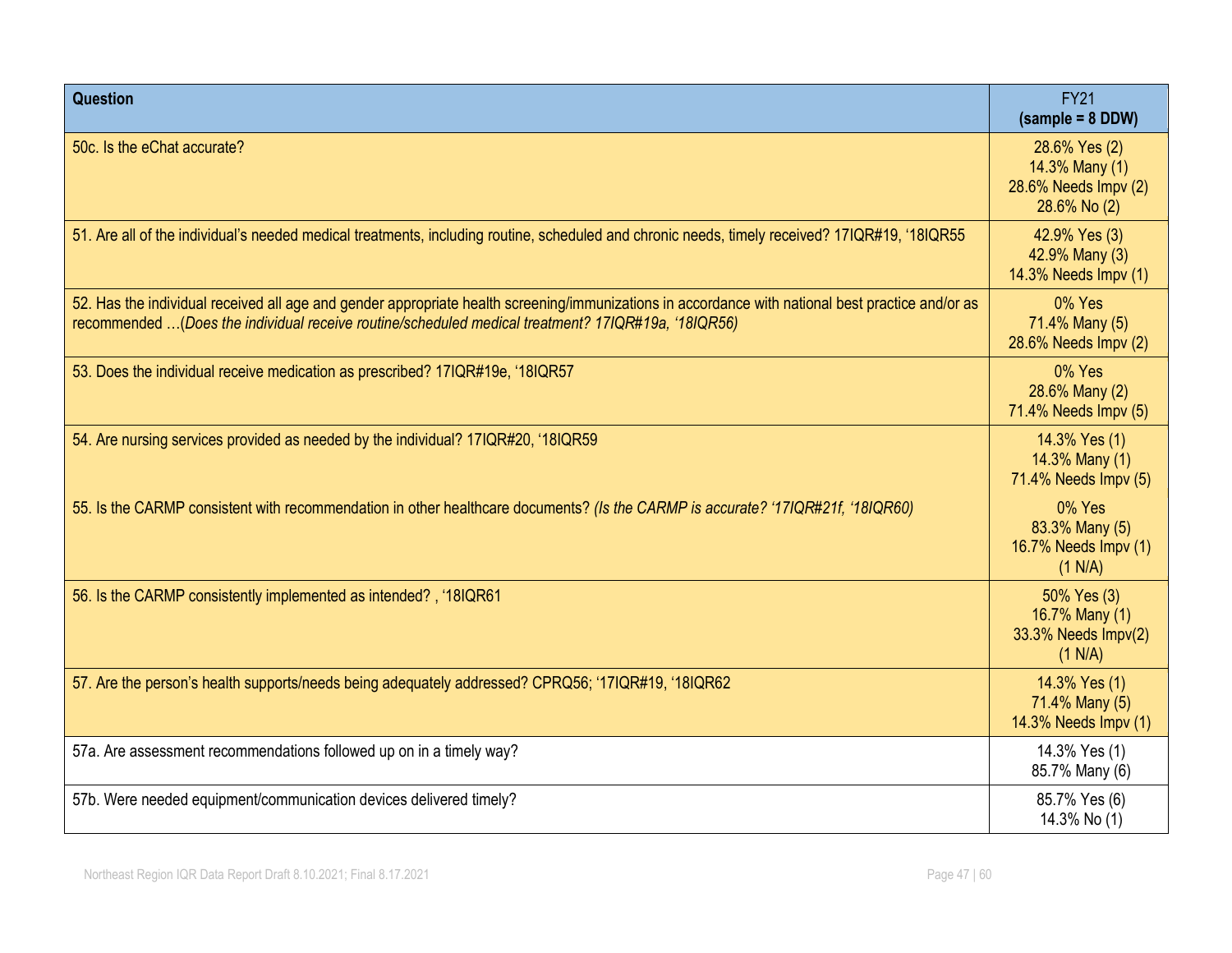| Question                                                                                              | <b>FY21</b><br>$(sample = 8 DDW)$                                       |
|-------------------------------------------------------------------------------------------------------|-------------------------------------------------------------------------|
| 57c. Were medical specialist appointments attended timely?                                            | 42.9% Yes (3)<br>42.9% Many (3)<br>14.3% No (1)                         |
| 57d. Were changes in personal condition, if any, responded to timely?                                 | 85.7% Yes (6)<br>14.3% Many (1)                                         |
| 57e. Were Health Care Plans available, accurate and consistently implemented?                         | 28.6% Yes (2)<br>28.6% Many (2)<br>28.6% Needs Impv (2)<br>14.3% No (1) |
| <b>ASSESSMENTS</b>                                                                                    |                                                                         |
| 58. Did the team arrange for and obtain the needed, relevant assessments? CPRQ58; '17IQR#18, '18IQR65 | 14.3% Yes (1)<br>57.1% Many (4)<br>28.6% Needs Impv (2)                 |
| 59. Are the assessments adequate for planning? CPRQ59; '17IQR#4f, '18IQR66                            | 0% Yes<br>57.1% Many (4)<br>42.9% Needs Impv (3)                        |
| 59a. Were assessments provided timely?                                                                | 0% Yes<br>71.4% Many (5)<br>28.6% Needs Impv (2)                        |
| 59b. Did assessments contain accurate information?                                                    | 0% Yes<br>71.4% Many (5)<br>28.6% Needs Impv (2)                        |
| 59c. Did assessments contain information accurate to guide planning?                                  | 0% Yes<br>57.1% Many (4)<br>42.9% Needs Impv (3)                        |
| 59d. Did assessments contain recommendations?                                                         | 28.6% Yes (2)<br>71.4% Many (5)                                         |
| 60. Were the recommendations from assessments used in planning? CPRQ60; '17IQR#5, '18IQR67            | 14.3% Yes (1)<br>71.4% Many (5)<br>14.3% Needs Impv (1)                 |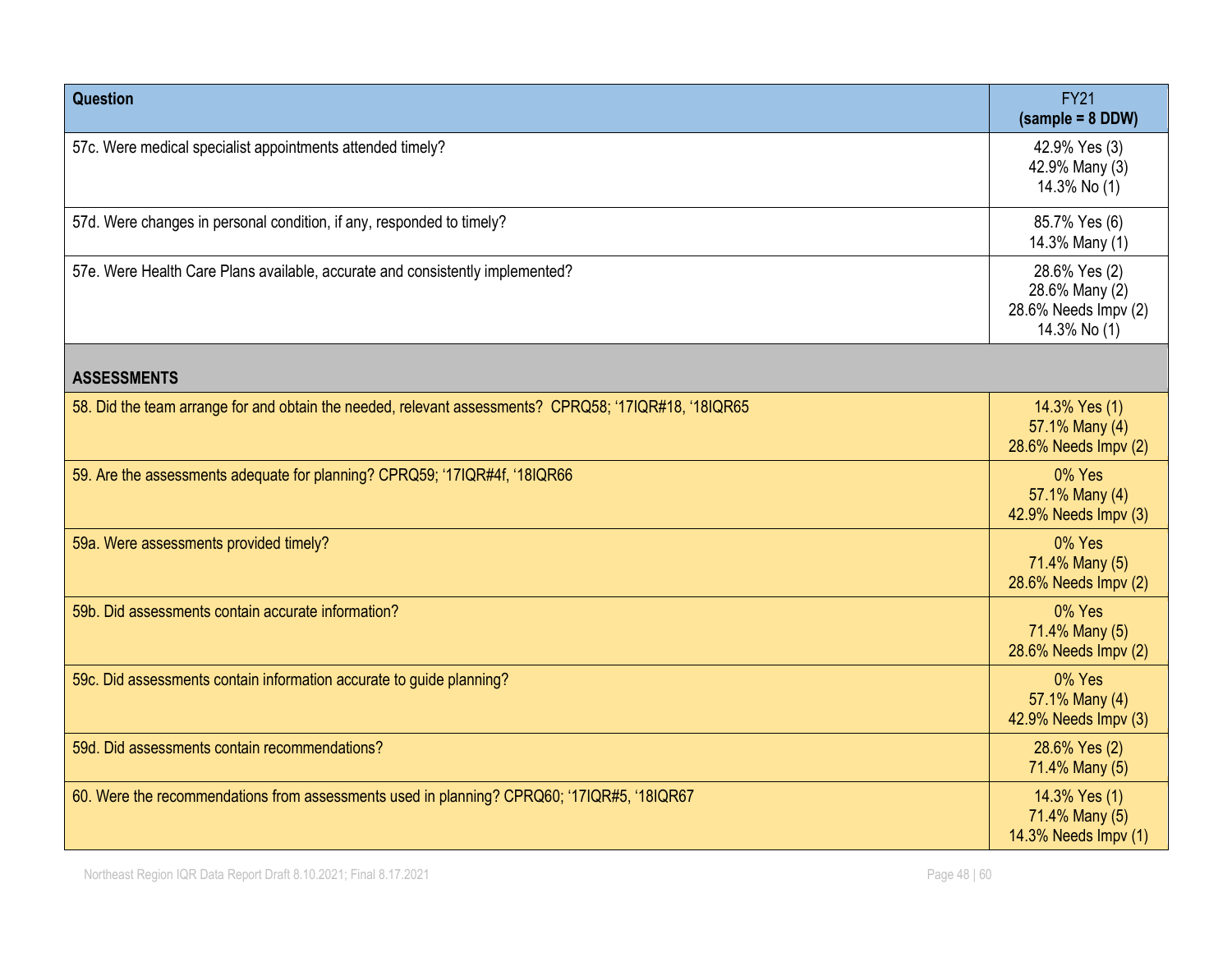| Question                                                                                                                                                                                                                                      | <b>FY21</b><br>$(sample = 8 DDW)$                                       |
|-----------------------------------------------------------------------------------------------------------------------------------------------------------------------------------------------------------------------------------------------|-------------------------------------------------------------------------|
| 61. For medical, clinical or health related rec's, has a DCF been completed if the individual and/or their guardian/health care decision maker have<br>decided not to follow all or part of an order, rec, or suggestion? '17IQR#5c, '18IQR68 | 50% Yes (2)<br>50% No (2)<br>(3 N/A)                                    |
| ADEQUACY OF PLANNING AND ADEQUACY OF SERVICES                                                                                                                                                                                                 |                                                                         |
| 62. Is there a document called an Individual Service Plan (ISP) that was developed within the past year? CPRQ61; '17IQR#9, '18IQR69                                                                                                           | 100% Yes (7)                                                            |
| 63. Was the ISP developed by an appropriately constituted IDT? CPRQ62; '17IQR#3, '18IQR70                                                                                                                                                     | 28.6% Yes (2)<br>57.1% Many (4)<br>14.3% Needs Impv (1)                 |
| 64. For any team members not physically present at the IDT meeting, is there evidence of their participation in the development of the ISP?<br>CPRQ63; '17IQR#3d, '18IQR71                                                                    | 20% Yes (1)<br>40% Many (2)<br>40% Needs Impv (2)<br>(2 N/A)            |
| 65. Does my ISP contain current and accurate information? '17IQR#6, '18IQR72                                                                                                                                                                  | 14.3% Yes (1)<br>57.1% Many (4)<br>14.3% Needs Impv (1)<br>14.3% No (1) |
| 66. Does the long term vision show expectations for growth and skill building? CPRQ64; '17IQR#7b, '18IQR73                                                                                                                                    | 42.9% Yes (3)<br>28.6% Many (2)<br>14.3% Needs Impv (1)<br>14.3% No (1) |
| 67. Does the ISP give adequate guidance to achieving the person's long-term vision? CPRQ65; '17IQR#7c, '18IQR74                                                                                                                               | 28.6% Yes (2)<br>57.1% Many (4)<br>14.3% Needs Imprv (1)                |
| 68. Is measurable data kept which verifies the consistent implementation of each of the action steps? '17IQR#12a, '18IQR75                                                                                                                    | 14.3% Yes (1)<br>57.1% Many (4)<br>28.6% Needs Impv (2)                 |
| 69. Does the data kept identify what the person does so a determination regarding progress/lack of progress can be made? '17IQR#12b,<br><b>'18IQR76</b>                                                                                       | 14.3% Yes (1)<br>28.6% Many (2)<br>42.9% Needs Impv (3)<br>14.3% No (1) |
| 70. Is each action step in the ISP implemented at a frequency that enables the person to learn new skills? '17IQR#12c, '18IQR77                                                                                                               | 0% Yes                                                                  |
| Northeast Region IQR Data Report Draft 8.10.2021; Final 8.17.2021<br>Page 49   60                                                                                                                                                             |                                                                         |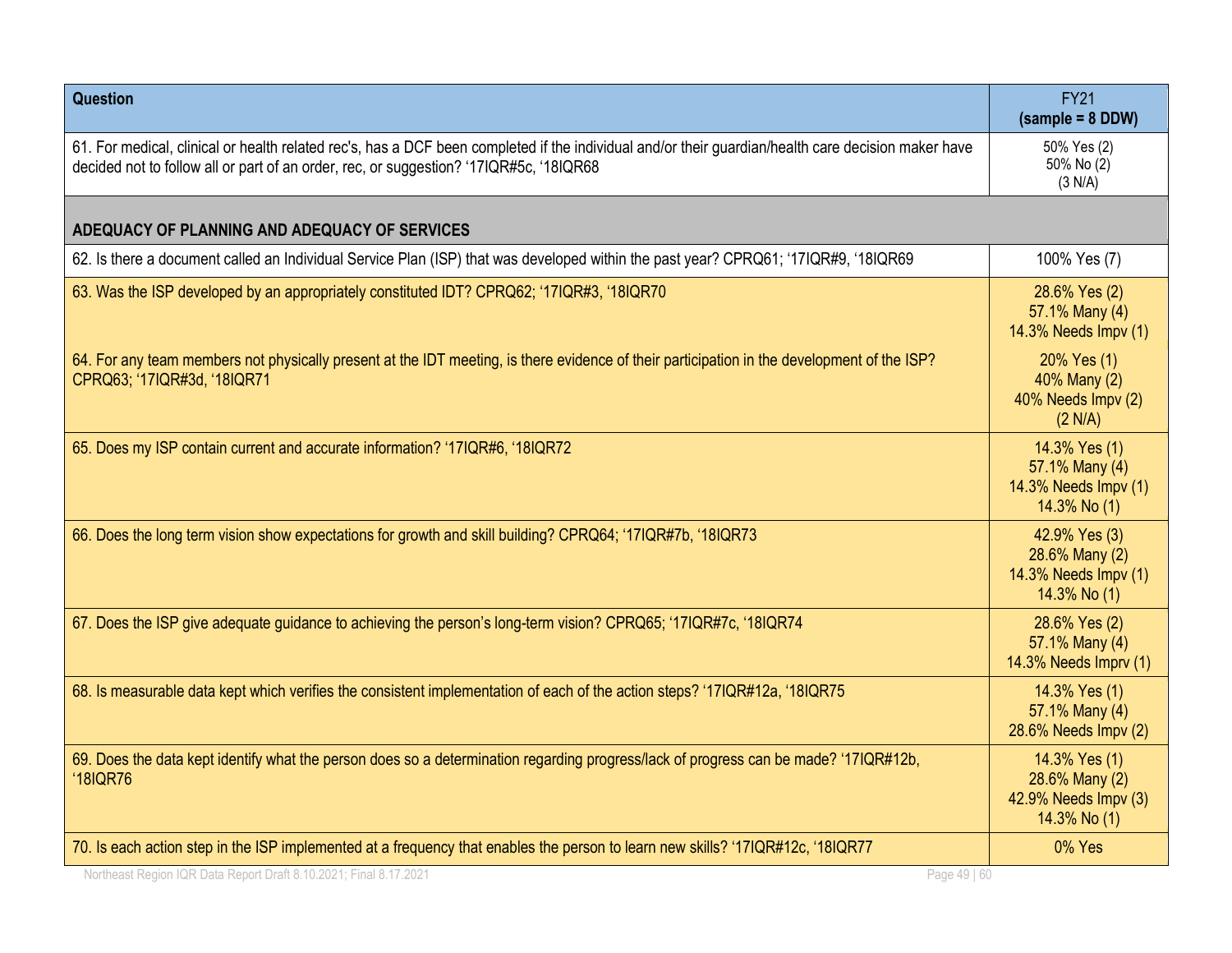| Question                                                                                                                                                                                                                                                                                                | <b>FY21</b><br>$(sample = 8 DDW)$                                       |
|---------------------------------------------------------------------------------------------------------------------------------------------------------------------------------------------------------------------------------------------------------------------------------------------------------|-------------------------------------------------------------------------|
|                                                                                                                                                                                                                                                                                                         | 57.1% Many (4)<br>42.9% Needs Imv (3)                                   |
| 71. If the person is not successful in achieving actions steps, has the team tried to determine why, and change their approach if needed?<br><b>'18IQR78</b>                                                                                                                                            | 28.6% Yes (2)<br>14.3% Many (1)<br>42.9% Needs Impv (3)<br>14.3% No (1) |
| 72. If the person achieves action steps, does the team move to the next in the progression of steps or develops a new one? '17IQR#12c,<br><b>'18IQR79</b>                                                                                                                                               | 50% Yes (3)<br>33.3% Many (2)<br>16.7% Needs Impv (1)<br>(1 N/A)        |
| 73. Has the person made measurable progress on actions steps during this past year?'17IQR#13b, '18IQR80                                                                                                                                                                                                 | 0% Yes<br>42.9% Many (3)<br>57.1% Needs Impv (4)                        |
| 74. Do the outcomes in the ISP include criteria by which the team can determine when the outcome(s) have been achieved? CPRQ67;<br>'17IQR#7e, '18IQR81                                                                                                                                                  | 42.9% Yes (3)<br>28.6% Many (2)<br>28.6% Needs Impv (2)                 |
| 75. Are the ISP outcomes related to achieving the person's long-term vision? CPRQ68; '17IQR#7d, '18IQR82                                                                                                                                                                                                | 57.1% Yes (4)<br>28.6% Many (2)<br>14.3% Needs Impv (1)                 |
| 76. Do the ISP outcomes and related action plans and teaching strategies address the person's major needs as identified in the Personal<br>Challenges and Obstacles That Need to be Addressed In Order to Achieve the Desired Outcomes section of the ISP/Action plans?" CPRQ69;<br>'17IQR#7g, '18IQR83 | 14.3% Yes (1)<br>85.7% Many (6)                                         |
| 77. Are the Teaching and Support Strategies sufficient to ensure consistent implementation of the services planned? CPRQ71; '17IQR#7i,<br><b>'18IQR84</b>                                                                                                                                               | 14.3% Yes (1)<br>71.4% Many (5)<br>14.3% Needs Impv (1)                 |
| 78. Are the recommendations and/or objectives/strategies of ancillary providers integrated into the ISP? CPRQ72; '17IQR#7m, '18IQR85                                                                                                                                                                    | 0% Yes<br>71.4% Many (5)<br>14.3% Needs Impv (1)<br>14.3% No (1)        |
| 79. Has the person made measurable progress in therapy this year? '17IQR#13a, '18IQR86                                                                                                                                                                                                                  | 0% Yes<br>57.1% Many (4)<br>42.9% Needs Impv (3)                        |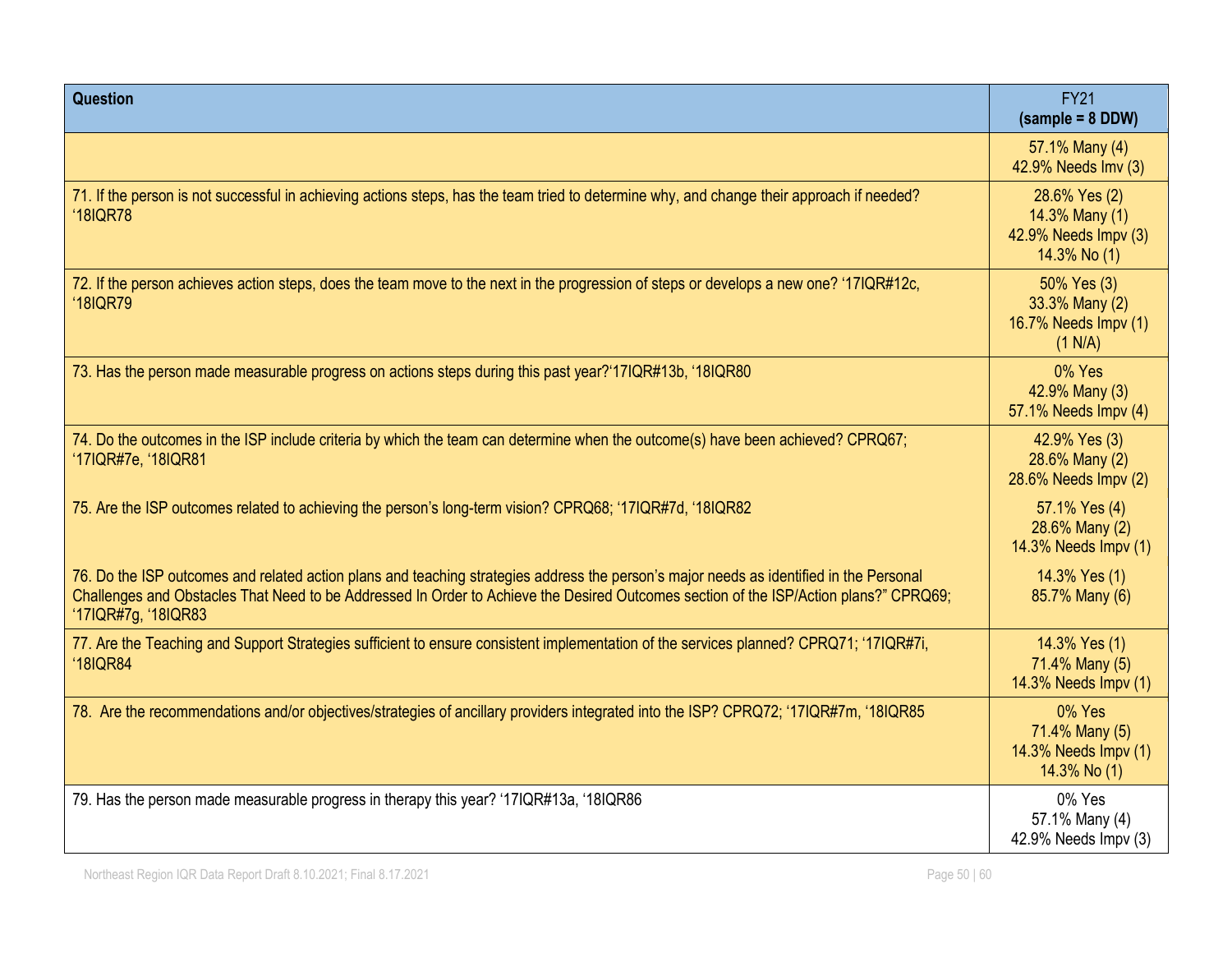| Question                                                                                                                                                                                                    | <b>FY21</b><br>$(sample = 8 DDW)$                                       |
|-------------------------------------------------------------------------------------------------------------------------------------------------------------------------------------------------------------|-------------------------------------------------------------------------|
| 80. If needed, does the ISP contain a specific Medical Emergency Response Plan (MERP)? CPRQ73b '17IQR#20c, '18IQR87                                                                                         | 14.3% Yes (1)<br>42.9% Many (3)<br>28.6% Needs Impv (2)<br>14.3% No (1) |
| 81. Does the ISP contain information regarding primary health (medical) care? CPRQ74, '18IQR88                                                                                                              | 71.4% Yes (5)<br>28.6% Many (2)                                         |
| 81a. Does the ISP face sheet contain contact information for the PCP? CPRQ74a, '18IQR88a                                                                                                                    | 85.7% Yes (6)<br>14.3% No (1)                                           |
| 81b. Is the Healthcare coordinator's name and contact information listed in the ISP? CPRQ74b, '18IQR88b                                                                                                     | 85.7% Yes (6)<br>14.3% No (1)                                           |
| 82. Does the ISP reflect how the person will obtain prescribed medications? CPRQ76, '18IQR89                                                                                                                | 57.1% Yes (4)<br>28.6% Many (2)<br>14.3% No (1)                         |
| 83. Based on the evidence, is adequate transportation available for the person? (Does the ISP reflect how the person will get to work/day activities,<br>shopping, and social activities? CPRQ75, '18IQR90) | 100% Yes (7)                                                            |
| 84. Does the ISP contain a list of adaptive equipment needed and who will provide it? CPRQ77; '17IQR#25a, '18IQR91                                                                                          | 42.9% Yes (3)<br>28.6% Many (2)<br>14.3% Needs Impv (1)<br>14.3% No (1) |
| 85. Overall, is the ISP adequate to meet the person's needs? CPRQ78; '17IQR#7, '18IQR92                                                                                                                     | 0% Yes<br>85.7% Many (6)<br>14.3% Needs Impv (1)                        |
| 86. Is the ISP being implemented? (If 85 is "3") CPRQ79 '17IQR#12, '18IQR93                                                                                                                                 | (7 N/A)                                                                 |
| 87a. Is the ISP being implemented? (If 85 is "0", "1", or "2") CPRQ80a '17IQR#12, '18IQR94a                                                                                                                 | 0% Yes<br>71.4% Many (5)<br>28.6% Needs Impv (2)                        |
| 87b. Are current services adequate to meet the person's needs? CPRQ80b '17IQR#11, '18IQR94b                                                                                                                 | 0% Yes<br>57.1% Many (4)<br>42.9% Needs Impv(3)                         |
| 88. Was the direct service staff trained on the implementation of this person's ISP? CPRQ81, '18IQR95                                                                                                       | 14.3% Yes (1)                                                           |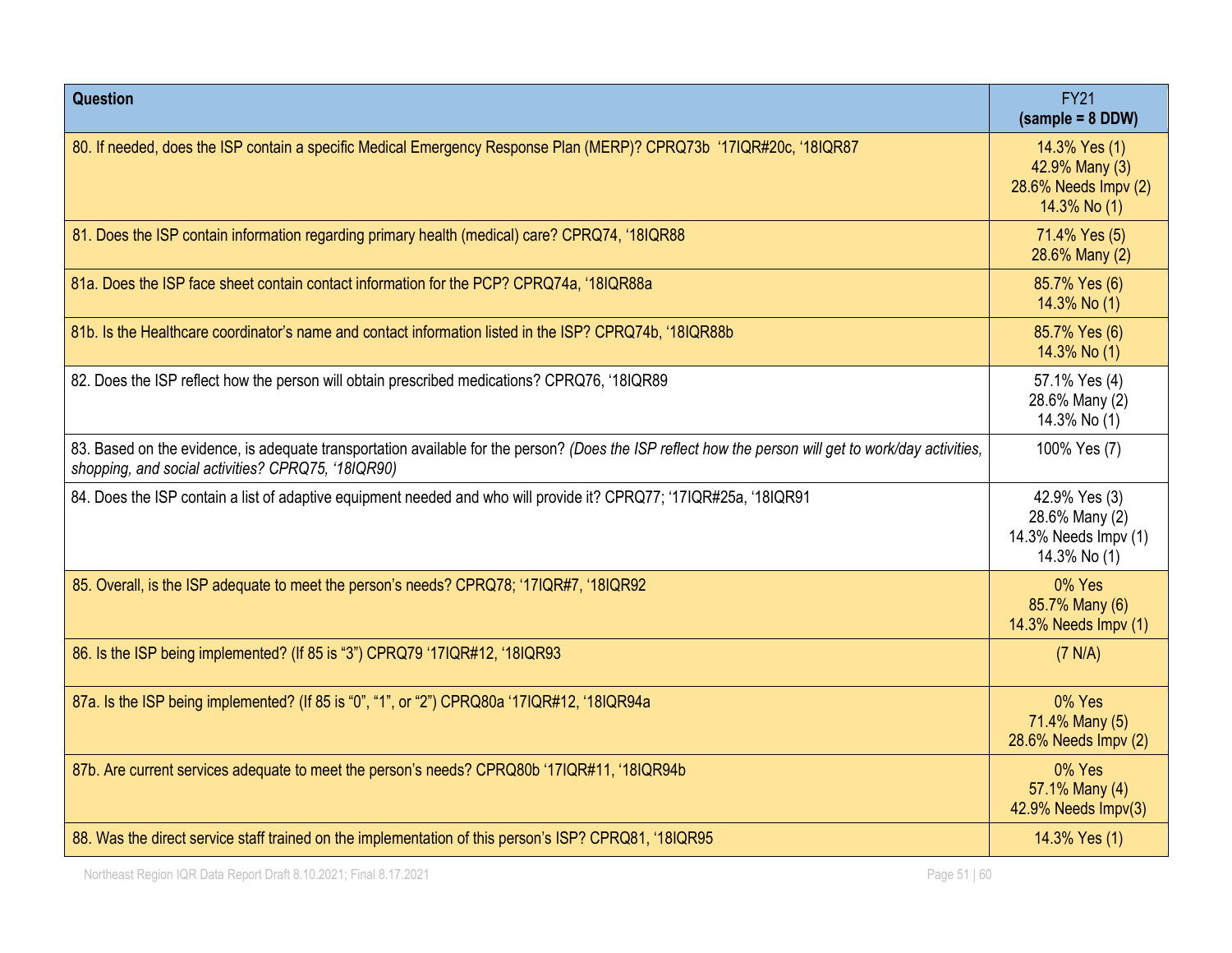| Question                                                                                                                                           | <b>FY21</b><br>$(sample = 8 DDW)$                |
|----------------------------------------------------------------------------------------------------------------------------------------------------|--------------------------------------------------|
|                                                                                                                                                    | 85.7% Many (6)                                   |
| 89. Were the direct service staff able to describe their responsibilities in providing daily care/supports to the person? CPRQ82, '18IQR96         | 0% Yes<br>85.7% Many (6)<br>14.3% Needs Impv (1) |
| <b>EXPECTATIONS FOR GROWTH, QUALITY OF LIFE, SATISFACTION</b>                                                                                      |                                                  |
| 90. Based on all of the evidence, has the person achieved progress in the past year? CPRQ84; '17IQR#13, '18IQR98                                   | 0% Yes<br>71.4% Many (5)<br>28.6% Needs Impv (2) |
| 91. Overall, does the IDT have an appropriate expectation of growth for this person? CPRQ85; '17IQR#8d, '18IQR99                                   | 71.4% Yes (5)<br>28.6% Many (2)                  |
| 92. Was the person provided the assistance and support needed to participate meaningfully in the planning process? CPRQ86; '17IQR#1b,<br>'18IQR100 | 42.9% Yes (3)<br>57.1% Many (4)                  |
| 93. Is the person offered a range of opportunities for participation in each life area? CPRQ87, '18IQR101                                          | 71.4% Yes (5)<br>28.6% Many (2)                  |
| 94. Does the person have the opportunity to make informed choices? CPRQ88; '17IQR#30, '18IQR102                                                    | 100% Yes (5)<br>$(2$ CND)                        |
| 94a. About where and with whom to live? CPRQ89; '17IQR#23c, '18IQR102a                                                                             | 60% Yes (3)<br>40% Many (2)<br>$(2$ CND)         |
| 94b. About where and with whom to work/spend his/her day? CPRQ90; '17IQR#23d, '18IQR102b                                                           | 80% Yes (4)<br>20% Many (1)<br>$(2$ CND)         |
| 94c. About where and with whom to socialize/spend leisure time? CPRQ91, '18IQR102c                                                                 | 80% Yes (4)<br>20% Many (1)<br>$(2$ CND)         |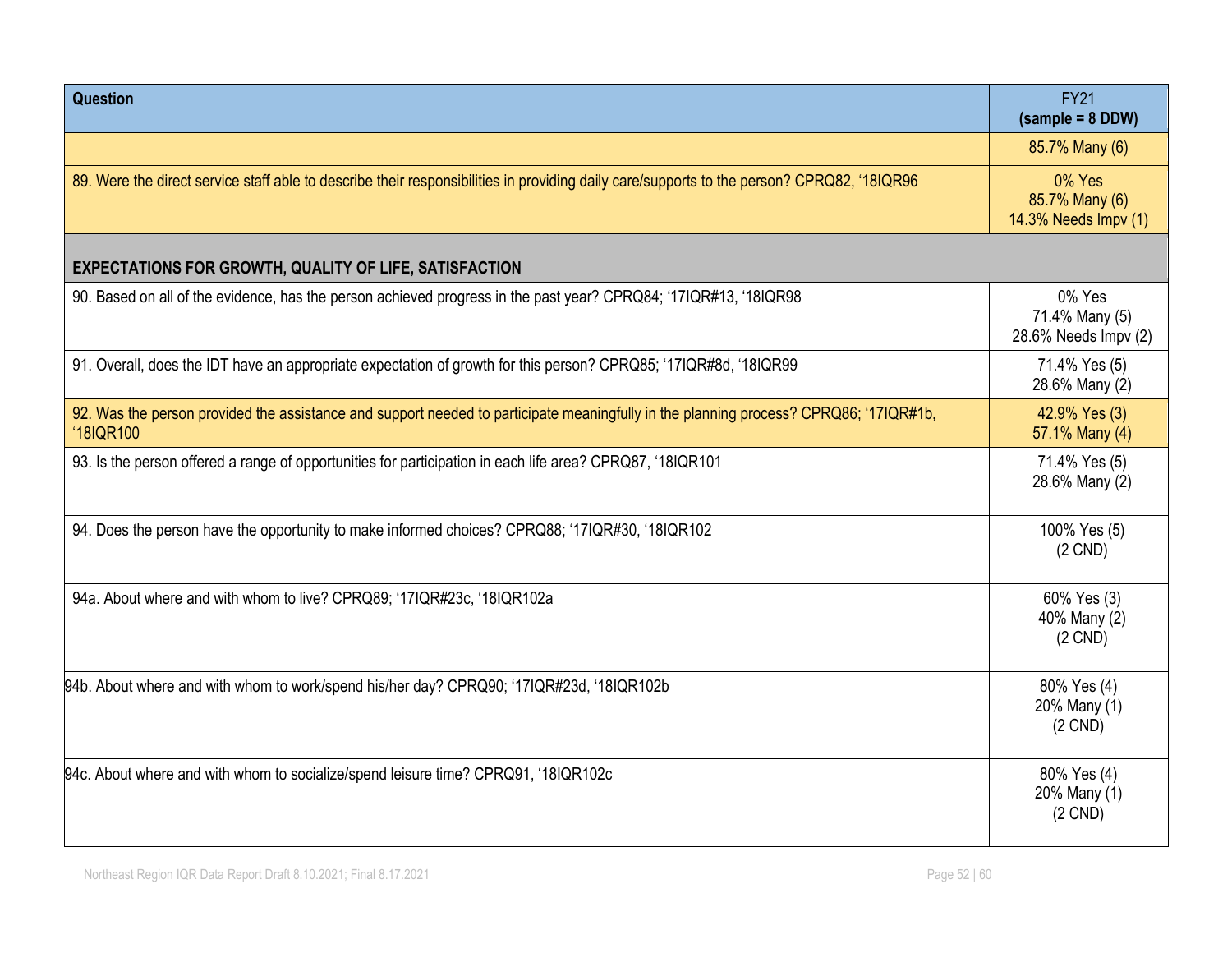| <b>Question</b>                                                                                                                                                                                  | <b>FY21</b><br>$(sample = 8 DDW)$                                      |
|--------------------------------------------------------------------------------------------------------------------------------------------------------------------------------------------------|------------------------------------------------------------------------|
| 95. Does the evidence support that providers do not prevent the person from pursuing relationships? CPRQ92; '17IQR#31f, '18IQR103 (and are<br>respecting the rights of this person)              | 100% Yes (7)                                                           |
| 96. Overall, were all team members interviewed trained or knowledgeable on how to report abuse, neglect and exploitation? CPR 93*; '17IQR#35a,<br>18IQR105                                       | 71.4% Yes (5)<br>28.6% Many (2)                                        |
| 97. Does this person and/or guardian have access to the complaint processes/procedures? CPRQ94, '18IQR106                                                                                        | 85.7% Yes (6)<br>14.3% Many (1)                                        |
| 98. Does the individual have restrictions that should be reviewed by a Human Rights Committee? '17IQR#34h, '18IQR107                                                                             | 71.4% Yes (5)<br>28.6% No (2)                                          |
| [99. If there are restrictions that should be reviewed by HRC, have the restrictions been reviewed (quarterly) and approved (annually) by the HRC? If<br>no, describe why. '17IQR#34i, '18IQR108 | 40% Yes (2)<br>20% Needs Impv (1)<br>40% No (2)<br>(2 N/A)             |
| 100. If there are restrictions that should be reviewed by HRC, is a plan to enable the individual to regain his/her rights and reduce or eliminate<br>these restrictions? '17IQR#34j, '18IQR109  | 60% Yes (3)<br>20% Many (1)<br>20% No (1)<br>(2 N/A)                   |
| 101. Is the person protected from abuse, neglect and exploitation? '17IQR#35, '18IQR110                                                                                                          | 57.1% Yes (4)<br>14.3% Many (1)<br>14.3% Needs Impv(1)<br>14.3% No (1) |
| 102. Have all incidents of suspected abuse, neglect and exploitation been reported and investigated? '17IQR#35b, '18IQR111                                                                       | 80% Yes (4)<br>20% Many (1)<br>(2 N/A)                                 |
| 103. Is the individual safe? '17IQR#24, '18IQR112                                                                                                                                                | 71.4% Yes (5)<br>14.3% Many (1)<br>14.3% Needs Impv(1)                 |
| 104. What is the level of participation of the legal guardian in this person's life and service planning? CPRQ 97; '17IQR#15a, '18IQR113                                                         | 42.9% Active (3)<br>42.9% Moderate (3)<br>14.3% Limited (1)            |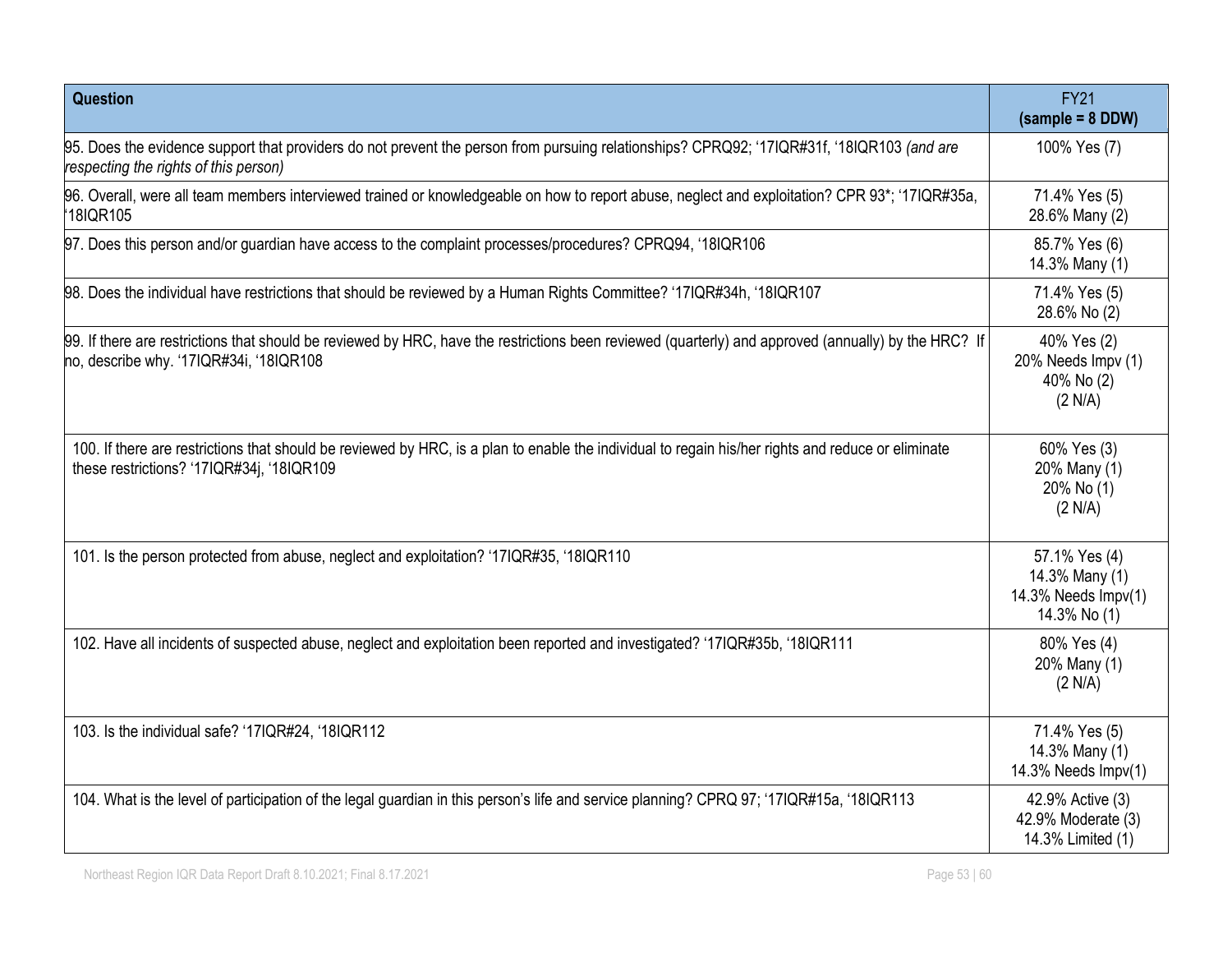| Question                                                                                                                                                                                                          | <b>FY21</b><br>$(sample = 8 DDW)$                       |
|-------------------------------------------------------------------------------------------------------------------------------------------------------------------------------------------------------------------|---------------------------------------------------------|
| 105. If the person is retired, does he/she have opportunities to engage in activities of interest during the day? CPRQ 100; '17IQR#29b, '18IQR114                                                                 | 100% Yes (2)<br>(5 N/A)                                 |
| 106. Does the person have daily choices/appropriate autonomy over his/her life? CPRQ101 '17IQR#30, '18IQR115                                                                                                      | 85.7% Yes (6)<br>14.3% Many (1)                         |
| 107. Have the person's cultural preferences been accommodated? CPRQ102; '17IQR#31e, '18IQR116                                                                                                                     | 100% Yes (7)                                            |
| 108. Is the person treated with dignity and respect? CPRQ103; '17IQR#34c, '18IQR117                                                                                                                               | 42.9% Yes (3)<br>57.1% Many (4)                         |
| 109. Does the person have food and drink available according to their specific nutritional needs and recommendations? CPRQ108; '17IQR#23e,<br>18IQR118                                                            | 100% Yes (6)<br>$(1$ CND)                               |
| 110. Does the person have sufficient personal money? CPRQ110 '17IQR#34f, '18IQR119                                                                                                                                | 85.7% Yes (6)<br>14.3% Many (1)                         |
| 111. Does the person get along with their day program/employment provider staff? CPRQ111, '18IQR120                                                                                                               | 100% Yes (7)                                            |
| 112. Does the person get along with their residential provider staff? CPRQ112, '18IQR121                                                                                                                          | 100% Yes (7)                                            |
| <b>TEAM PROCESS</b>                                                                                                                                                                                               |                                                         |
| 113. Are the individual members of the IDT following up on their responsibilities? CPRQ 114; '17IQR#10, '18IQR122                                                                                                 | 0% Yes<br>85.7% Many (6)<br>14.3% No (1)                |
| 114. If there is evidence of situations in which the team failed to reach a consensus on the person's service and support needs, has the team<br>made efforts to build consensus? CPRQ 115; '17IQR#17c, '18IQR123 | 50% Yes (1)<br>50% No (1)<br>(5 N/A)                    |
| 115. Do records or facts exist to indicate that the team convened meetings as needed due to changed circumstances and/or needs? CPRQ 116;<br>'17IQR#17d, '18IQR124                                                | 14.3% Yes (1)<br>85.7% Many (6)                         |
| 116. Is there adequate communication among team members between meetings to ensure the person's program can be/is being implemented?<br>CPRQ117, '18IQR125                                                        | 42.9% Yes (3)<br>14.3% Many (1)<br>42.9% Needs Impv (3) |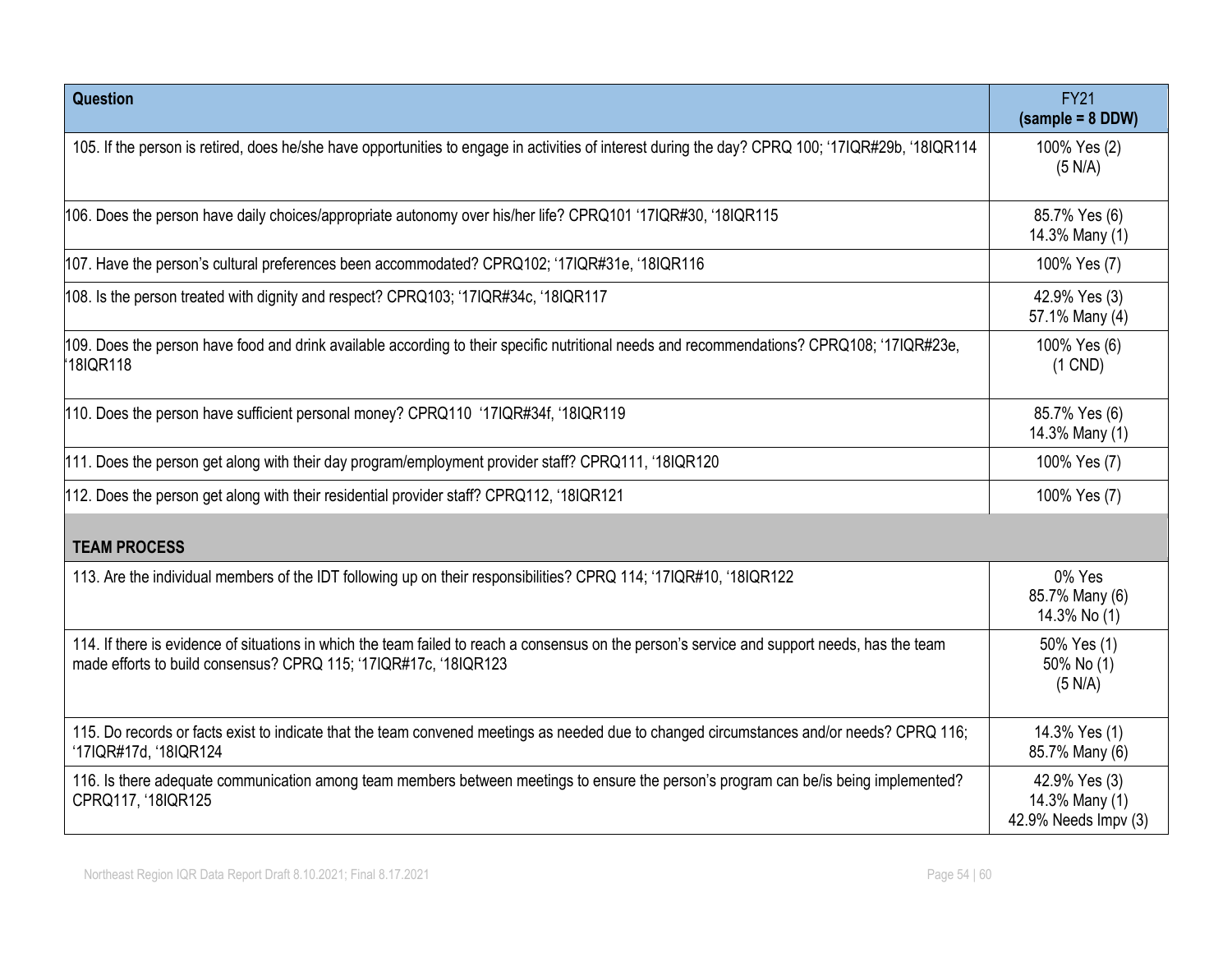| <b>Question</b>                                                                                                                                                    | <b>FY21</b><br>$(sample = 8 DDW)$                    |
|--------------------------------------------------------------------------------------------------------------------------------------------------------------------|------------------------------------------------------|
| 117. Do you recommend Dispute Resolution for this IDT? CPRQ118, '18IQR126                                                                                          | 14.3% Yes (1)<br>85.7% No (6)                        |
| 118. Is there evidence or documentation of physical regression in the last year? CPRQ119 '17IQR#17d, '18IQR127                                                     | 28.6% Yes (2)<br>71.4% No (5)                        |
| 119. Is there evidence or documentation of behavioral or functional regression in the last year? CPRQ120; '17IQR14c, '18IQR128                                     | 28.6% Yes (2)<br>71.4% No (5)                        |
| 120. If #118 OR #119 is scored "Yes", is the IDT adequately addressing the regression? CPRQ121; '18IQR129                                                          | 66.7% Yes (2)<br>33.3% No (1)<br>(4 N/A)             |
| 121. Has the person changed residential/day services in the last year? CPRQ122, '18IQR130                                                                          | 14.3% Yes (1)<br>85.7% No (6)                        |
| 122. If #121 is Yes, was the change Planned by the IDT? CPRQ122a, '18IQR131                                                                                        | 0% Yes<br>100% No (1)<br>(6 N/A)                     |
| 123. If #121 is Yes, did the change meet the person's needs and/or preferences? CPRQ122b, '18IQR132                                                                | 100% Yes (1)<br>(6 N/A)                              |
| 124. Overall, has the IDT process been adequate for assessing, planning, implementing and monitoring of services for this person? CPRQ123;<br>'17IQR#7n, '18IQR133 | 0% Yes<br>85.7% Many (6)<br>14.3% Needs Impv (1)     |
| <b>SUPPORTED EMPLOYMENT</b>                                                                                                                                        |                                                      |
| 125. Does (Name) have a current Person-Centered Assessment? '18IQR134                                                                                              | 66.7% Yes (4)<br>33.3% Many (2)<br>(1 N/A)           |
| 126. Did this assessment address vocational interests, abilities and needs? CPRQ126; '17IQR#26a, '18IQR135                                                         | 40% Yes (2)<br>40% Many (2)<br>20% No (1)<br>(2 N/A) |

Northeast Region IQR Data Report Draft 8.10.2021; Final 8.17.2021 Cases and the state of the state of the Separate Security Page 55 | 60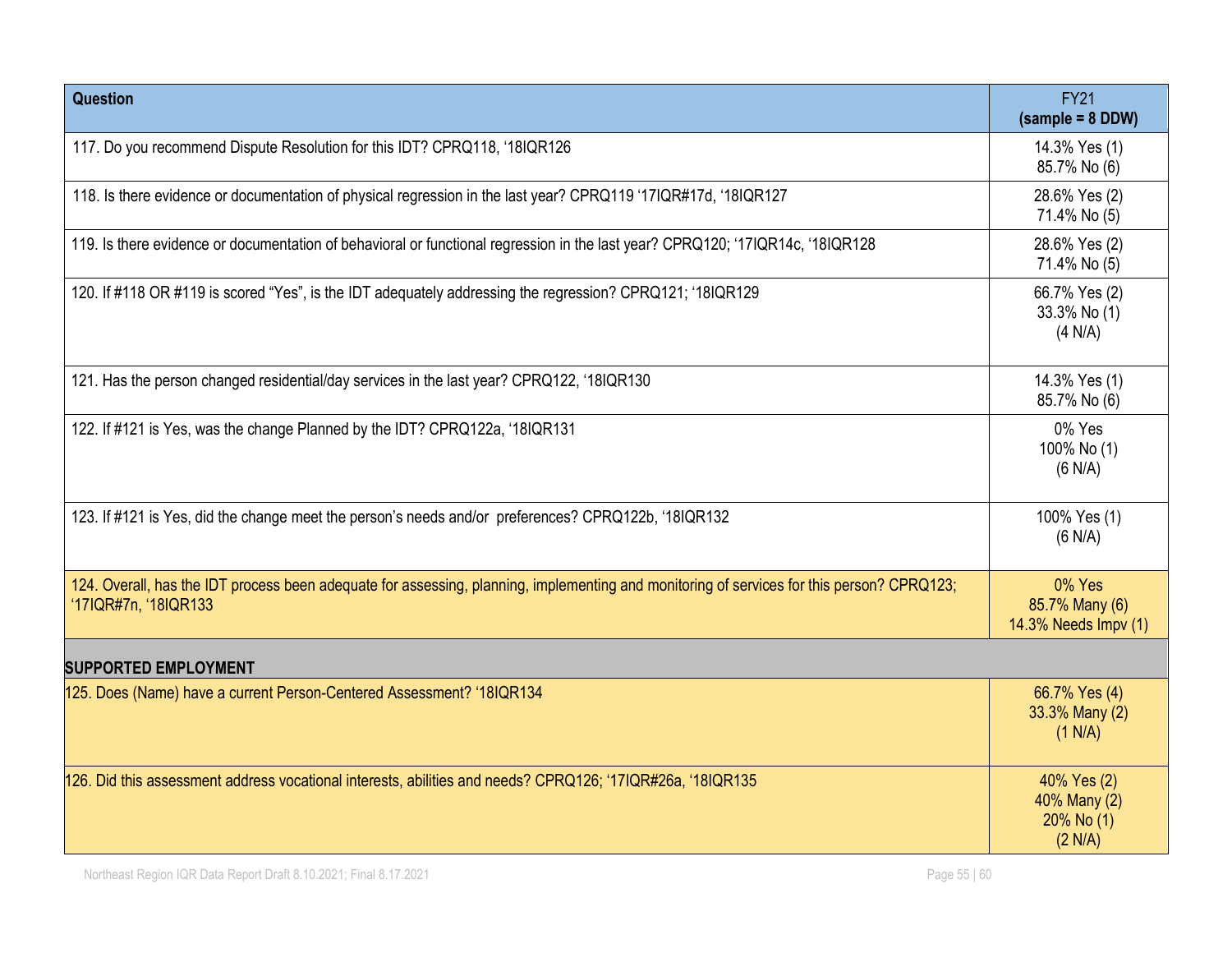| <b>Question</b>                                                                                                                                                                                  | <b>FY21</b><br>$(sample = 8 DDW)$                                          |
|--------------------------------------------------------------------------------------------------------------------------------------------------------------------------------------------------|----------------------------------------------------------------------------|
|                                                                                                                                                                                                  |                                                                            |
| 127. Did the individual participate personally in the Person Centered Assessment? '18IQR136                                                                                                      | 66.7% Yes (4)<br>33.3% No (2)<br>(1 N/A)                                   |
| 128. Did the Guardian participate in the Person Centered Assessment? '18IQR137                                                                                                                   | 57.1% Yes (4)<br>42.9% No (3)                                              |
| 129. Is the individual engaged in the Informed Choice Project? '18IQR138                                                                                                                         | 0% Yes<br>100% No (7)                                                      |
| 130. Has the individual been offered the opportunity to participate in work or job exploration including volunteer work and/or trial work opportunities?<br>17IQR#26e, '18IQR139'                | 20% Yes (1)<br>80% No (4)<br>(2 N/A)                                       |
| 131. If #130 is Yes, are these new experiences clearly documented in the ISP Work, Education and/or Volunteer History section? '18IQR140                                                         | 100% Yes (1)<br>(6 N/A)                                                    |
| 132. If #131 is No, is the individual trying new discovery experiences in the community to determine interests, abilities, skills and needs? '18IQR141                                           | 0% Yes<br>50% Many (2)<br>50% No (2)<br>(3 N/A)                            |
| 133. Has the Guardian had the opportunity to gain information on how the individual responded during job exploration activities such as<br>volunteering and/or trial work experiences? '18IQR142 | 60% Yes (3)<br>20% Many (1)<br>20% No (1)<br>(2 N/A)                       |
| 134. Has the individual received information regarding the range of employment options available to him/her? '17IQR#26c, '18IQR143                                                               | 20% Yes (1)<br>40% Many (2)<br>20% Needs Impv (1)<br>20% No (1)<br>(2 N/A) |

Northeast Region IQR Data Report Draft 8.10.2021; Final 8.17.2021 Cases and the state of the state of the Separate Section 1 and the Page 56 | 60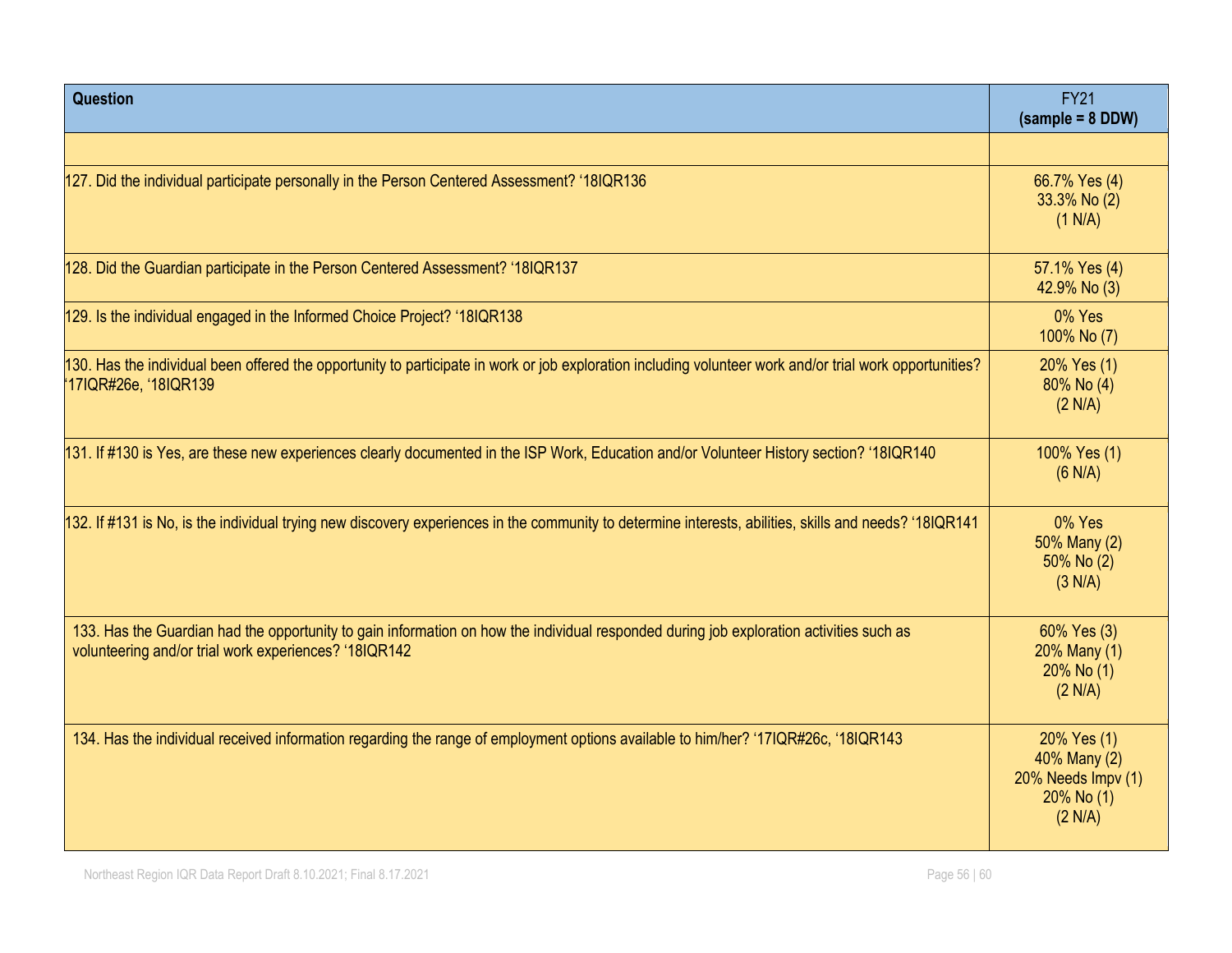| Question                                                                                                                                                                                                                        | <b>FY21</b><br>$(sample = 8 DDW)$                                         |
|---------------------------------------------------------------------------------------------------------------------------------------------------------------------------------------------------------------------------------|---------------------------------------------------------------------------|
| 135. Has the Guardian received information regarding the range of employment options available for the individual? '18IQR144                                                                                                    | 60% Yes (3)<br>20% Many (1)<br>20% No (1)<br>(2 N/A)                      |
| 136. If there are barriers to employment, has the Team, including the individual, addressed how to overcome those barriers to employment and<br>integrating clinical info., AT, & therapies as necessary  '17IQR#27b, '18IQR145 | 40% Yes (2)<br>20% Many (1)<br>40% No (2)<br>(2 N/A)                      |
| 137. If there are barriers to employment, has the Team addressed with the Guardian how to overcome those barriers to employment and<br>integrating clinical info, AT, & therapies as necessary? '18IQR146                       | 40% Yes (2)<br>20% Many (1)<br>20% Needs Impv(1)<br>20% No (1)<br>(2 N/A) |
| 138. Has the individual participated in work or volunteer activities during the past year? '18IQR147                                                                                                                            | 20% Yes (1)<br>20% Many (1)<br>60% No (3)<br>(2 N/A)                      |
| 139. Has the individual identified what type of work or volunteer activities he/she would like to do? '18IQR148                                                                                                                 | 40% Yes (2)<br>20% Many (1)<br>20% Needs Impv(1)<br>20% No (1)<br>(2 N/A) |
| 140. Does the Guardian support him/her working? '18IQR149                                                                                                                                                                       | 33.3% Yes (2)<br>66.7% No (4)<br>(1 N/A)                                  |
| 142. Is the individual engaged in Supported Employment? CPRQ129, '18IQR151                                                                                                                                                      | 20% Yes (1)<br>80% No (4)<br>(2 N/A)                                      |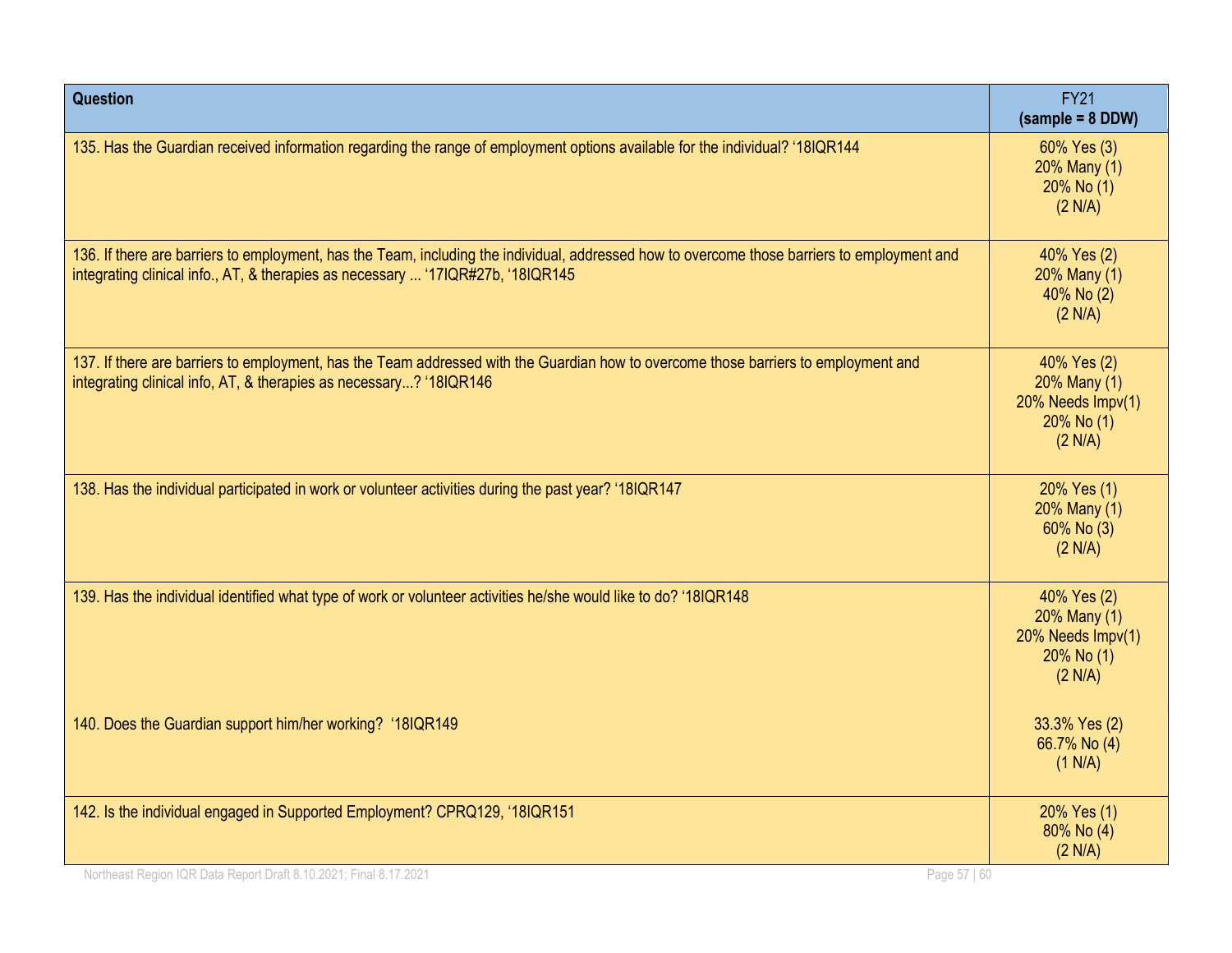| Question                                                                                                                                                            | <b>FY21</b><br>$(sample = 8 DDW)$                            |
|---------------------------------------------------------------------------------------------------------------------------------------------------------------------|--------------------------------------------------------------|
|                                                                                                                                                                     |                                                              |
| 144. Does the person have a Career Development Plan? CPRQ128 17IQR#26e, '18IQR153                                                                                   | 50% Yes (1)<br>50% Many (1)<br>(5 N/A)                       |
| <b>BEHAVIOR</b>                                                                                                                                                     |                                                              |
| 145. Is the person considered by the IDT to need behavior services now? CPRQ131; '17IQR#5d, '18IQR154                                                               | 57.1% Yes (4)<br>42.9% No (3)                                |
| 146. Does the person need behavior services now? CPRQ132<br>'17IQR#11e, '18IQR155                                                                                   | 57.1% Yes (4)<br>42.9% No (3)                                |
| 147. Have behavioral assessments been completed? CPRQ133, '18IQR156                                                                                                 | 25% Yes (1)<br>50% Many (2)<br>25% No (1)<br>(3 N/A)         |
| 148. Does the person have a positive behavior support plan developed out of the behavior assessments that meets the person's needs?<br>CPRQ134 '17IQR#5g, '18IQR157 | 50% Yes (2)<br>25% Many (1)<br>25% Needs Impv (1)<br>(3 N/A) |
| 149. Has the staff been trained on the Positive Behavior Support Plan? CPRQ135; '17IQR#10d, '18IQR158                                                               | 50% Yes (2)<br>25% Many (1)<br>25% Needs Impv (1)<br>(3 N/A) |
| 150. If needed, does the person have a Behavior Crisis Intervention Plan that meets the person's needs? CPRQ 73a; '17IQR#5h, '18IQR159                              | 0% Yes<br>100% Needs Impv (2)<br>(5 N/A)                     |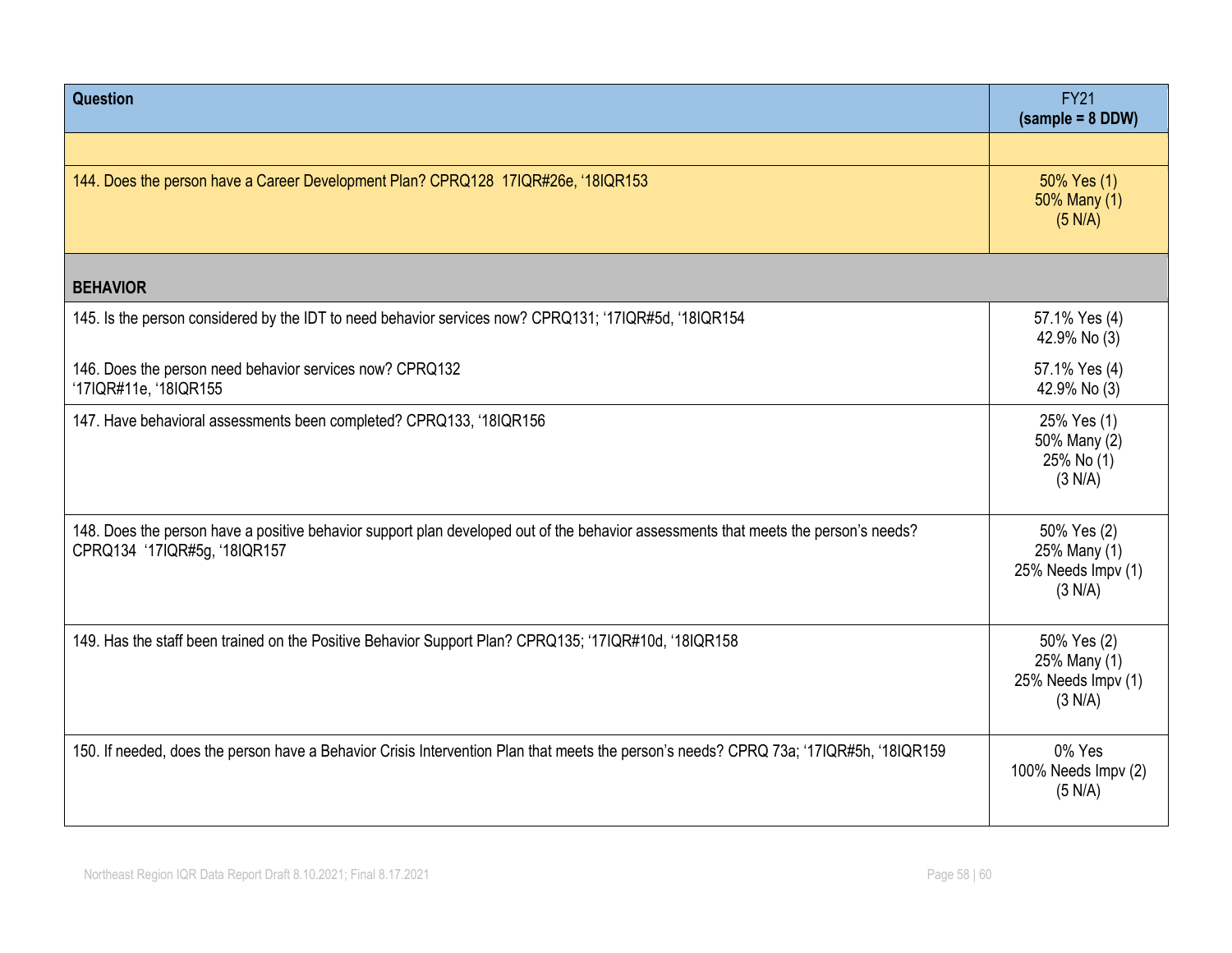| Question                                                                                                         | <b>FY21</b><br>$(sample = 8 DDW)$                                      |
|------------------------------------------------------------------------------------------------------------------|------------------------------------------------------------------------|
| 151. Does the person receive behavioral services consistent with his/her needs? CPRQ 136 '17IQR#5i, '18IQR160    | 25% Yes (1)<br>25% Many (1)<br>50% Needs Impv (2)<br>(3 N/A)           |
| 152. Are behavior support services integrated into the ISP? CPRQ 137; '17IQR#11d, '18IQR161                      | 25% Yes (1)<br>50% Many (2)<br>25% Needs Impv (1)<br>(3 N/A)           |
| <b>ADAPTIVE EQUIPMENT / AUGMENTATIVE COMMUNICATION</b>                                                           |                                                                        |
| 153. Has the person received all adaptive equipment needed? CPRQ138; '17IQR#25b, '18IQR162                       | 50% Yes (3)<br>50% Many (3)<br>(1 N/A)                                 |
| 154. Has the person received all assistive technology needed? CPRQ139; '17IQR#25c, '18IQR163                     | 50% Yes (3)<br>33.3% Many (2)<br>16.7% Needs Imprv(1)<br>(1 N/A)       |
| 155. Do direct care staff know how to appropriately help the person use his/her equipment? '17IQR#25f, '18IQR164 | 71.4% Yes (5)<br>14.3% Many (1)<br>14.3% Needs Impv (1)                |
| 156. Is the person's equipment and technology in good repair?'17IQR#25d, '18IQR165                               | 71.4% Yes (5)<br>28.6% Many (2)                                        |
| 157. Is the person's equipment/technology available in all appropriate environments? '17IQR#25e, '18IQR166       | 85.7% Yes (6)<br>14.3% Many (1)                                        |
| 158. Has the person received all communication assessments and services? CPRQ140; '17IQR#10b, '18IQR167          | 28.6% Yes (2)<br>42.9% Many (3)<br>14.3% Needs Impv(1)<br>14.3% No (1) |

Northeast Region IQR Data Report Draft 8.10.2021; Final 8.17.2021 Cases and the state of the state of the Separate Security of the Page 59 | 60